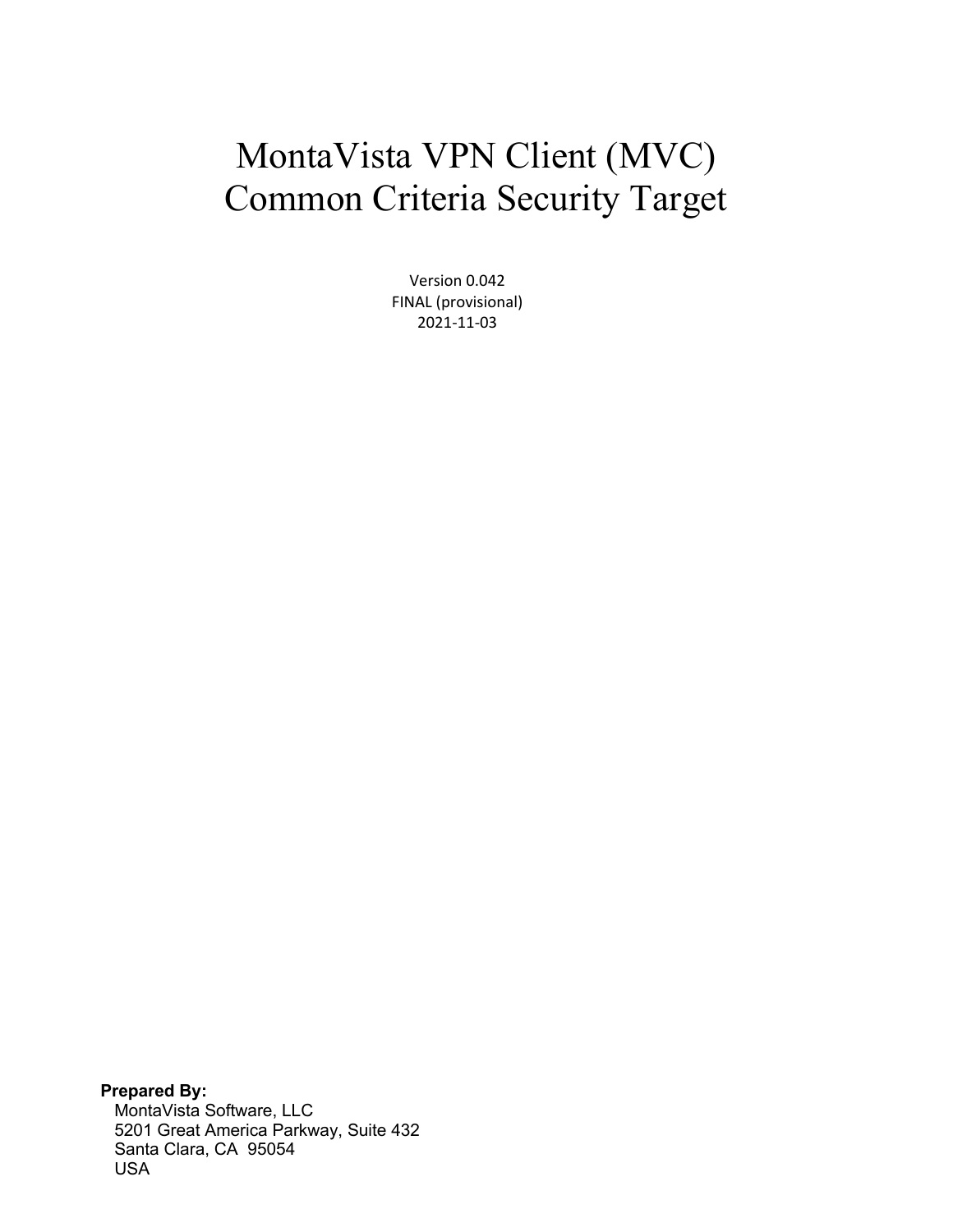# **Contents**

| $\mathbf{1}$   |                |                                                                                |  |
|----------------|----------------|--------------------------------------------------------------------------------|--|
|                | 1.1            |                                                                                |  |
|                | 1.2            |                                                                                |  |
|                | 1.3            |                                                                                |  |
|                | 1.4            |                                                                                |  |
|                | 1.4.1          |                                                                                |  |
|                | 1.4.2          |                                                                                |  |
|                | 1.4.3          |                                                                                |  |
|                | 1.4.4          | Hardware/firmware platform for execution of the TOE/PLT software components 10 |  |
|                | 1.4.5          |                                                                                |  |
|                | 1.4.6<br>1.4.7 |                                                                                |  |
|                | 1.4.8          |                                                                                |  |
|                |                |                                                                                |  |
| $\overline{2}$ |                |                                                                                |  |
|                | 2.1            |                                                                                |  |
|                | 2.2            |                                                                                |  |
| $\mathbf{3}$   |                |                                                                                |  |
|                | 3.1            |                                                                                |  |
|                | 3.2            |                                                                                |  |
|                | 3.3            |                                                                                |  |
|                | 3.4            |                                                                                |  |
| $\overline{4}$ |                |                                                                                |  |
|                | 4.1            |                                                                                |  |
|                | 4.2            |                                                                                |  |
|                | 4.3            |                                                                                |  |
| 5              |                |                                                                                |  |
|                | 5.1            |                                                                                |  |
|                | 5.1.1          |                                                                                |  |
|                | 5.1.2          |                                                                                |  |
|                | 5.2            |                                                                                |  |
| 6              |                |                                                                                |  |
|                | 6.1            |                                                                                |  |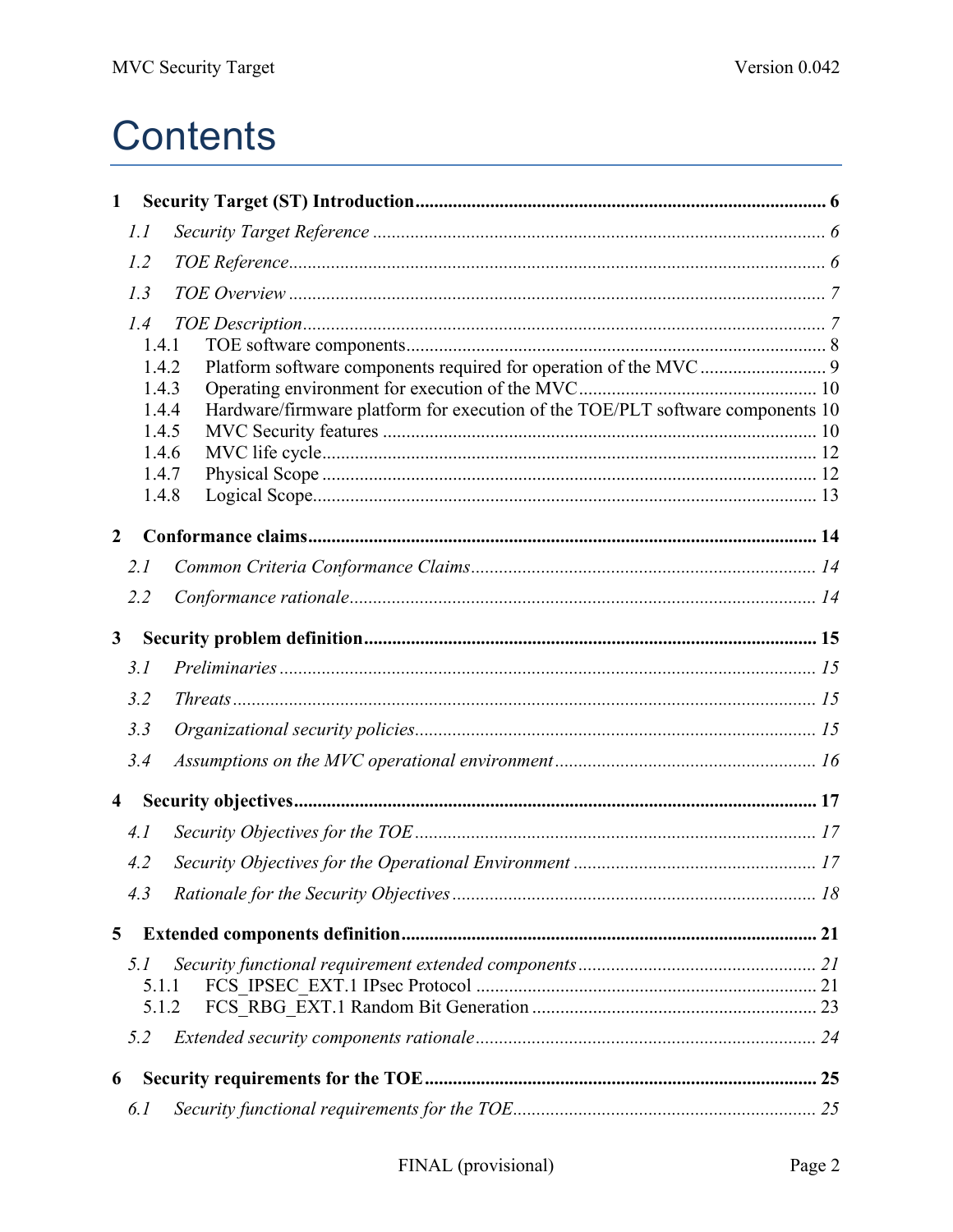| 6.1.1 |  |
|-------|--|
| 6.1.2 |  |
| 6.1.3 |  |
| 6.1.4 |  |
| 6.1.5 |  |
| 6.1.6 |  |
| 6.2   |  |
| 6.2.1 |  |
| 7     |  |
| 7.1   |  |
| 7.2   |  |
| 7.2.1 |  |
| 7.3   |  |
| 7.3.1 |  |
| 7.3.2 |  |
| 7.4   |  |
| 7.4.1 |  |
| 7.4.2 |  |
| 7.5   |  |
| 7.5.1 |  |
| 8     |  |
|       |  |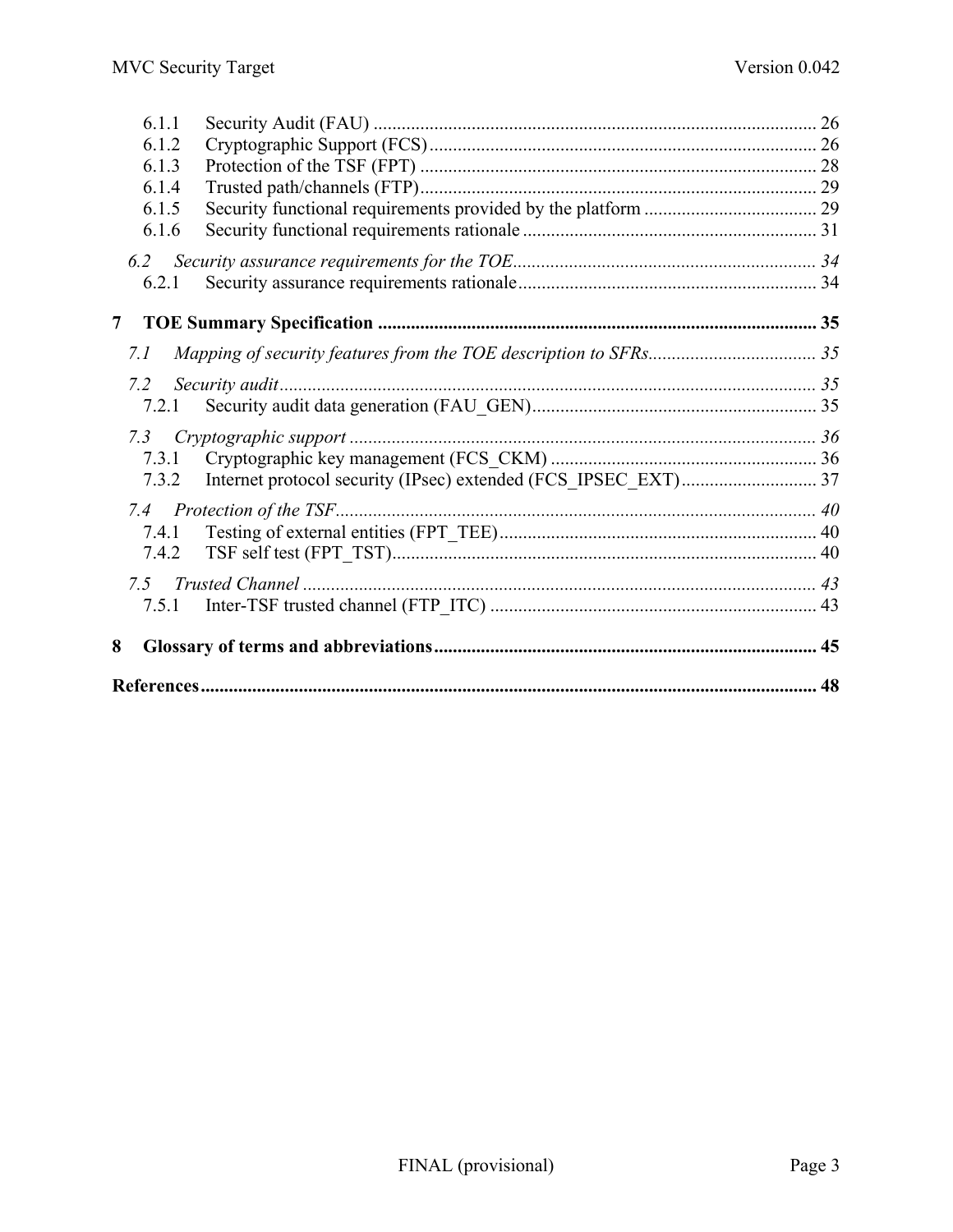# Figures

# **Tables**

| Table 12 – Mapping of Security Features from the TOE Description to SFRs 35 |  |
|-----------------------------------------------------------------------------|--|
|                                                                             |  |
|                                                                             |  |
|                                                                             |  |
|                                                                             |  |
|                                                                             |  |
|                                                                             |  |
|                                                                             |  |
|                                                                             |  |
|                                                                             |  |
|                                                                             |  |
|                                                                             |  |
|                                                                             |  |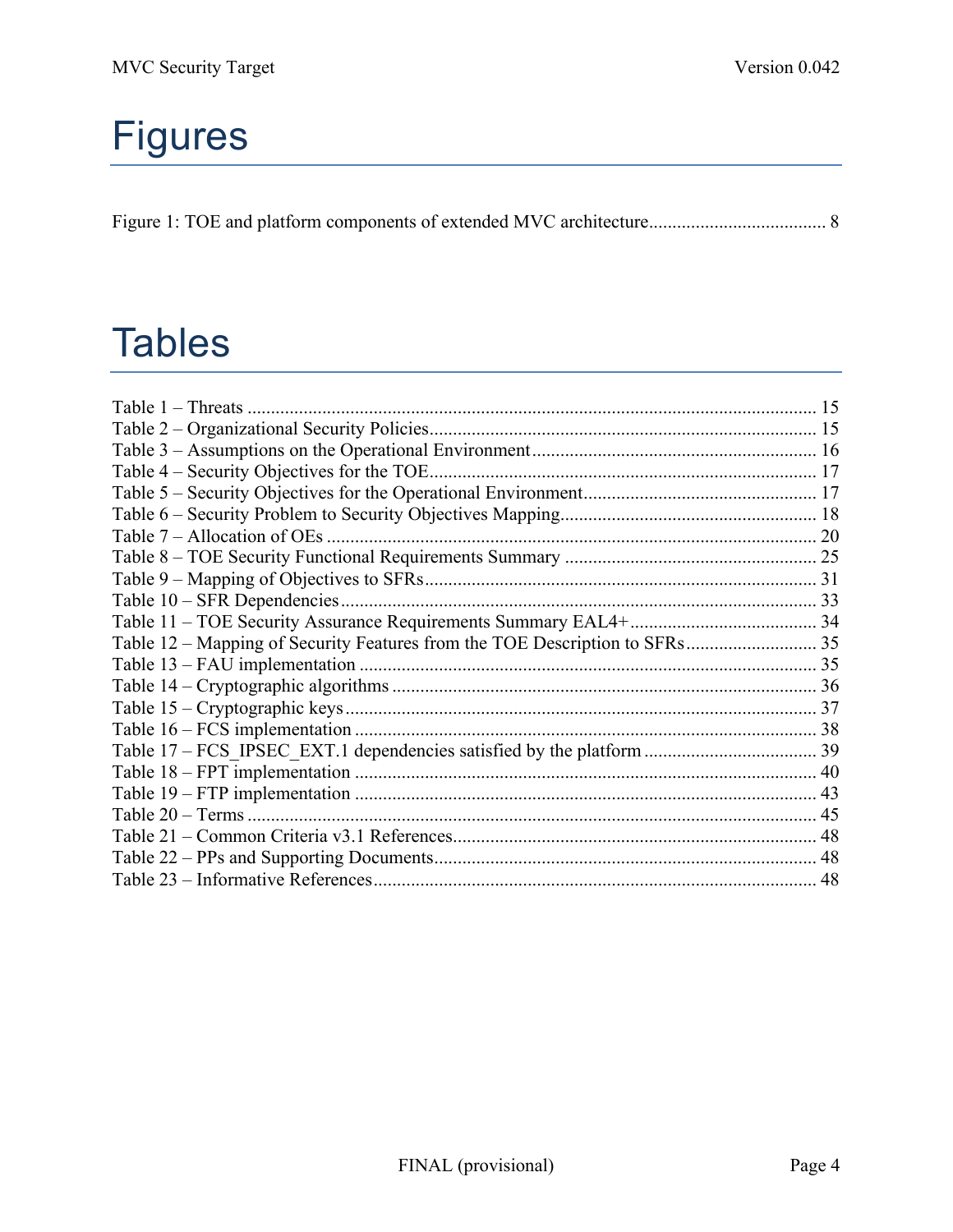# Change History

| Version          | <b>Change Description</b>                                            | Date              |
|------------------|----------------------------------------------------------------------|-------------------|
| V003             | Pre-PRELIMINARY                                                      | 31 July 2020      |
| V004             | PRELIMINARY                                                          | 6 August 2020     |
| V006             | PRELIMINARY                                                          | 10 August 2020    |
| V009             | PRELIMINARY                                                          | 31 August 2020    |
| V <sub>014</sub> | PRELIMINARY                                                          | 21 September 2020 |
| V015             | DRAFT (first version meeting criteria for DRAFT)                     | 24 September 2020 |
| V016             | DRAFT Changed Figure 1; added Change History; formatting             | 28 September 2020 |
| V017             | DRAFT edits and initial modifications from review                    | 7 October 2020    |
| V018             | DRAFT changes due to 1 <sup>st</sup> atsec review                    | 18 October 2020   |
| V018a            | <b>DRAFT Incorporated RS changes</b>                                 | 19 October 2020   |
| V019             | DRAFT changed SFR numbering and order                                | 20 October 2020   |
| V020             | DRAFT responses to incremental atsec review; rationales              | 31 October 2020   |
| V <sub>021</sub> | DRAFT edits to section 1; misc edits                                 | 3 November 2020   |
| V022             | DRAFT delete arch design summary; add to TOE overview; misc edits;   | 11 November 2020  |
|                  | glossaries                                                           |                   |
| V023             | DRAFT edits to SFRs and EXT component defs; misc edits               | 29 November 2020  |
| V024             | <b>FINAL DRAFT</b>                                                   | 1 December 2020   |
| V <sub>025</sub> | <b>FINAL DRAFT some additions</b>                                    | 7 December 2020   |
| V026             | FINAL DRAFT atsec comments (multiple dated versions) w/markup        | 29 January 2021   |
| V027             | FINAL (provisional) completed comments; PLT crypto SFRs; w/markup    | 8 February 2021   |
| V028             | FINAL (provisional)                                                  | 17 February 2021  |
| V029             | FINAL (provisional): Update based on evaluator comments              | 25 February 2021  |
| V030             | FINAL (provisional): addressed some issues from evaluator comments   | 28 February 2021  |
| V031             | FINAL (provisional): changes from evaluator comments                 | 7 March 2021      |
| V032             | FINAL (provisional): more changes from evaluator comments            | 18 March 2021     |
| V033             | FINAL (provisional): Clarifications and updates made based on the QA | 5 April 2021      |
|                  | review comments                                                      |                   |
| V034             | FINAL (provisional): Minor updates and clarifications                | 15 April 2021     |
| V035             | FINAL (provisional): Minor updates and clarifications                | 26 April 2021     |
| V036             | FINAL (provisional): added guidance doc name and FPT_TST details     | 14 July 2021      |
| V037             | FINAL (provisional): minor fixes to the FPT_TEE and FPT_TST          | 25 August 2021    |
| V038             | FINAL (provisional): physical scope, typographical/grammatical edits | 31 August 2021    |
| V039             | FINAL (provisional): CGX 2.6 source repo and distribution id strings | 13 September 2021 |
| V040             | FINAL (provisional): Update to kernel key erasure                    | 26 September 2021 |
| V041             | FINAL (provisional): Update to the delivery                          | 29 September 2021 |
| V042             | FINAL (provisional): Added clarification to testing in section 1.4.2 | 3 November 2021   |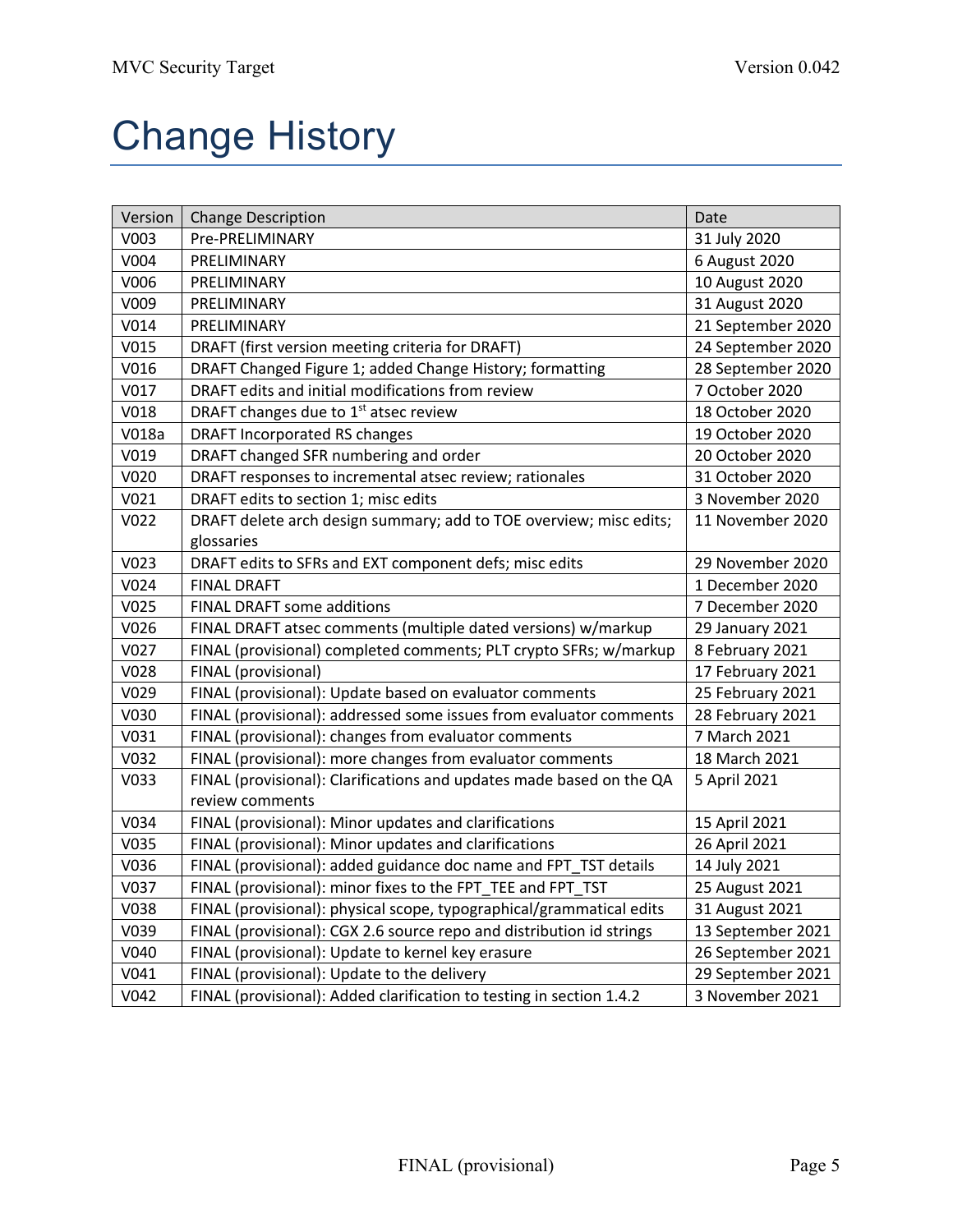# **1 Security Target (ST) Introduction**

The structure of this document is defined by CC v3.1R5 Part 1 Annex A, Section A.2 "Mandatory contents of an ST" [1].

# 1.1 Security Target Reference

| ST Title:            | Monta Vista VPN Client (MVC) Common Criteria Security Target |
|----------------------|--------------------------------------------------------------|
| ST Version Number:   | Version 0.042 (FINAL (provisional))                          |
| $ST$ Author(s):      | Rance DeLong and Riku Salminen and Markus Veranen            |
| ST Publication Date: | $2021 - 11 - 03$                                             |
| Keywords:            | IPsec, VPN, client                                           |

# 1.2 TOE Reference

| TOE Developer | MontaVista Software, LLC              |
|---------------|---------------------------------------|
|               | 5201 Great America Parkway, Suite 432 |
|               | Santa Clara, CA 95054                 |
|               | USA                                   |
|               |                                       |

TOE Name: MontaVista VPN Client (MVC)

TOE Software Version: MVC 1.0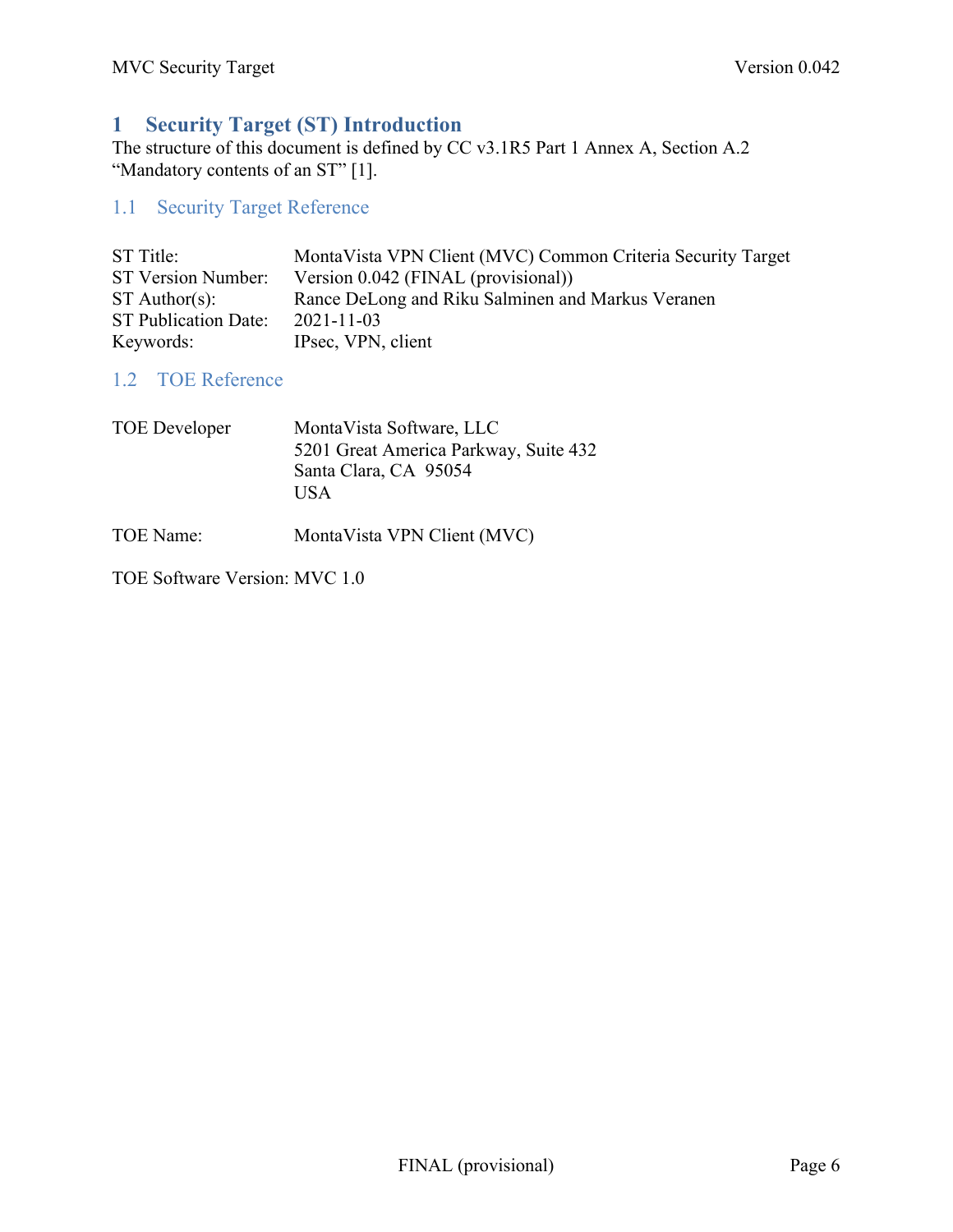## 1.3 TOE Overview

The TOE is part of the MontaVista VPN Client (MVC). The MVC is a software product that provides an VPN IPsec connection between the client (TOE) and a server.

The MVC is employed by an end-user as a client on an operating environment to establish a mutually-authenticated trusted channel with a server on a remote system running a compatible implementation of the standard protocols implemented by TOE.

The summary of the security functionality of the TOE is:

- The TOE provides data confidentiality and integrity, and protects against replay and disclosure and manipulation attacks against data transmitted within the trusted channel.
- TOE utilizes the Internet Key Exchange version 2 (IKEv2) protocol and the IPsec Encapsulating Security Payload (ESP) protocol. These protocols provide strong mutual authentication of the TOE's VPN peer and negotiate keys to establish one or more trusted channels for confidentiality- and integrity-protected communication between endpoints over both IPv4 and IPv6 network protocol implementations provided by the operating environment.
- The TOE generates audit records for security-relevant events and forwards them to audit logging and storage facilities provided by the operating environment.
- Self-tests to assure the correct operation of security functions.

The MVC is intended to be used with the MontaVista Linux Carrier Grade eXpress (CGX) operating system using the ARM processor architecture.

The MVC consists of a collection of software modules that include components from the opensource software project strongSwan and Linux kernel networking components. The TOE is provided as a binary executables along with the whole MVC source code, including all of the non-TOE components and tools necessary to build the executable images. However, only the binary executables and not the source code version is considered the TOE. The scope of the TOE is shown in Figure 1 below.

## 1.4 TOE Description

The MVC is used to establish a cryptographically secure data communication channel between a local user and a remote trusted user or to establish a trusted network over a potentially unsafe network. We will refer to such data, as well as configuration data that is critical to the security of the VPN client, as sensitive or "red" data. An unsafe network we will refer to as a "public network" or "black network."

The client is physically realized in the MVC as a software product (identified as an instance of "Variant 2" in [11]). The core functionality is to transmit red data with confidentiality, integrity and authenticity achieved by establishing a suitably configured VPN tunnel between the VPN client and a compatible VPN gateway. Supporting functions needed to protect the VPN client and to configure and establish the secure channel, perform encryption/decryption and signing of data, key and certificate management, key storage, etc. are provided by the platform running the MVC product. The MVC utilizes features of the non-TOE hardware/firmware/software platform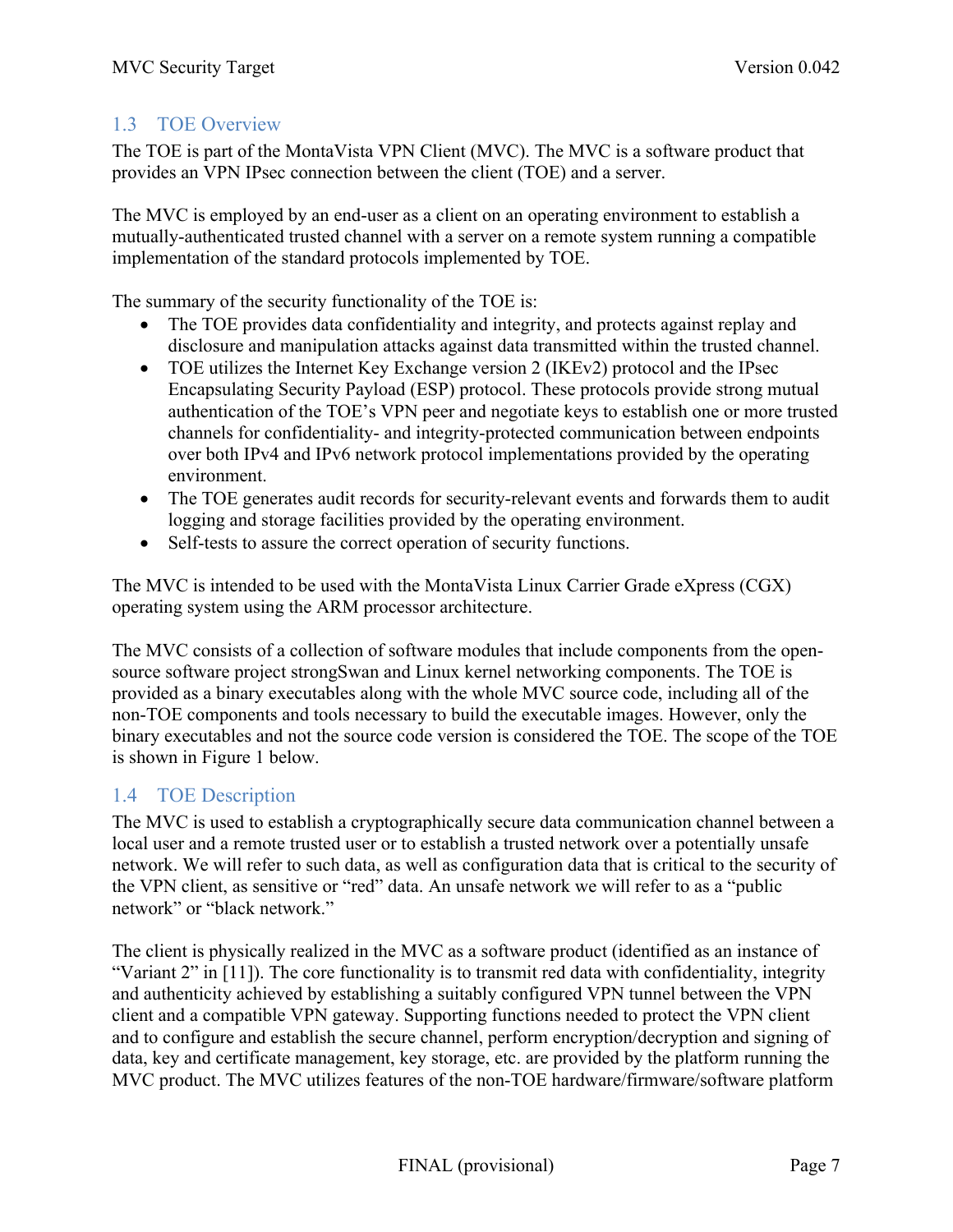provided by its environment, including cryptographic operations, key management and key storage.

Figure 1 illustrates the extended architecture of the MVC, including the TOE components, and the platform (PLT) components. It distinguishes among the TOE and the PLT by color. Of note among the non-TOE components is the Configuration Agent component of the platform. The TOE and other PLT components provide configuration interfaces but the actual Configuration Agent that uses those interfaces is to be provided by the integrator, who will determine the manner in which the MVC fits into the operational workflow and management of the larger system in which MVC is employed. The figure also depicts whether an TOE or PLT component runs in the CGX kernel or in user space.



**Figure 1: TOE and platform components of extended MVC architecture**

## 1.4.1 TOE software components

Encapsulating Security Payload (ESP), Security Policy Database (SDP) and Security Association Database (SAD) are TOE functions implemented by the following Linux kernel components: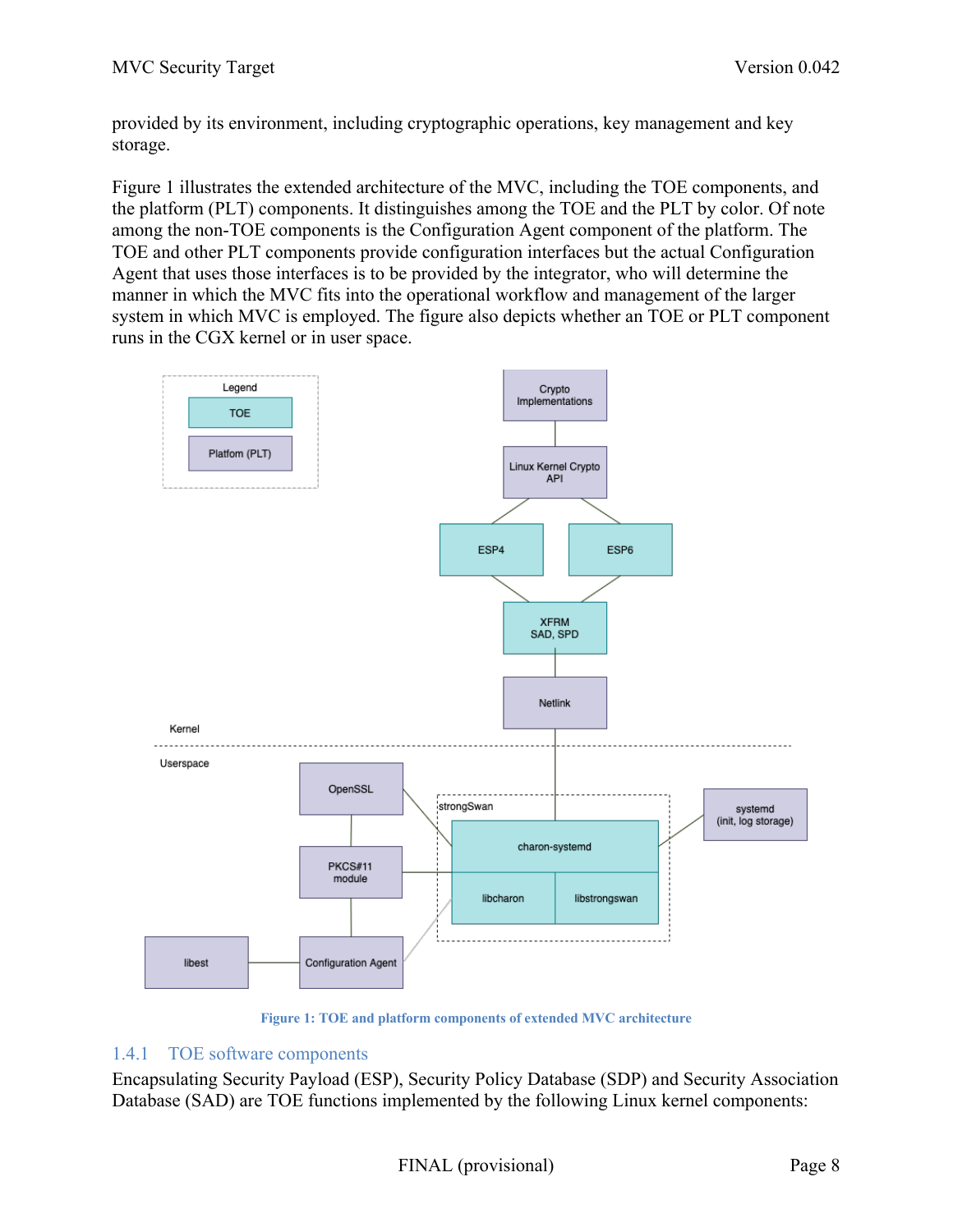- ESP4 (MVC) implements ESP for Internet Protocol version 4 (IPv4).
- ESP6 (MVC) implements ESP for Internet Protocol version 6 (IPv6).
- XFRM (MVC) implements the Security Policy Database (SPD) and the Security Association Database (SAD).

Internet Key Exchange version 2 (IKEv2) is implemented by the following MVC strongSwan charon keying daemon components:

- charon-systemd implements charon keying daemon systemd integration.
- libcharon implements most of the charon IKEv2 daemon functionality.
- libstrongswan is the foundation library of the charon IKEv2 keying daemon.

## 1.4.2 Platform software components required for operation of the MVC

The MVC relies on platform-provided functionality for identification and authentication, file system, access control, log storage, networking support (IP/UDP), cryptographic algorithm implementations, secure key storage and other operating system services.

The platform may provide discrete user identities and provide an identification and authentication procedure to bind a specific user identity to an instance of the execution of the MVC or it may simply preserve and associate an identity established by an external administrative procedure, such as assignment of a device having an implicit associated identity to a person. MVC connections to environment resources such as files or network ports, or to subjects such as a user or administrator subject is done through associations by the platform between such resources or subjects and the interfaces of the MVC.

Cryptographic algorithm implementations for the kernel space ESP implementation are provided by the platform and accessed via the Linux Kernel Crypto API. For the kernel part the MVC relies on the Linux Kernel Crypto API. During startup, the TOE runs a set of tests on the algorithms that it relies upon.

Cryptographic algorithm implementations for the user space charon-systemd IKEv2 implementation are provided by the OpenSSL library (platform) and a PKCS#11 module. By default, the MVC platform uses SoftHSM, a software only PKCS#11 implementation. SoftHSM is configured to use cryptographic algorithm imlementations provided by the OpenSSL library.

The charon-systemd daemon controls the Security Policy Database (SPD), which specifies what security services are to be applied to IP packets and how, and the Security Association Database (SAD), which determines whether a packet is subject to IPsec processing and the processing details. These databases are maintained in kernel space through the Netlink Socket API. The same API is used for communication from the kernel space IPsec stack to the charon-systemd daemon.

The platform provides the systemd init daemon. Systemd starts charon-systemd and collects and stores log information generated by charon-systemd.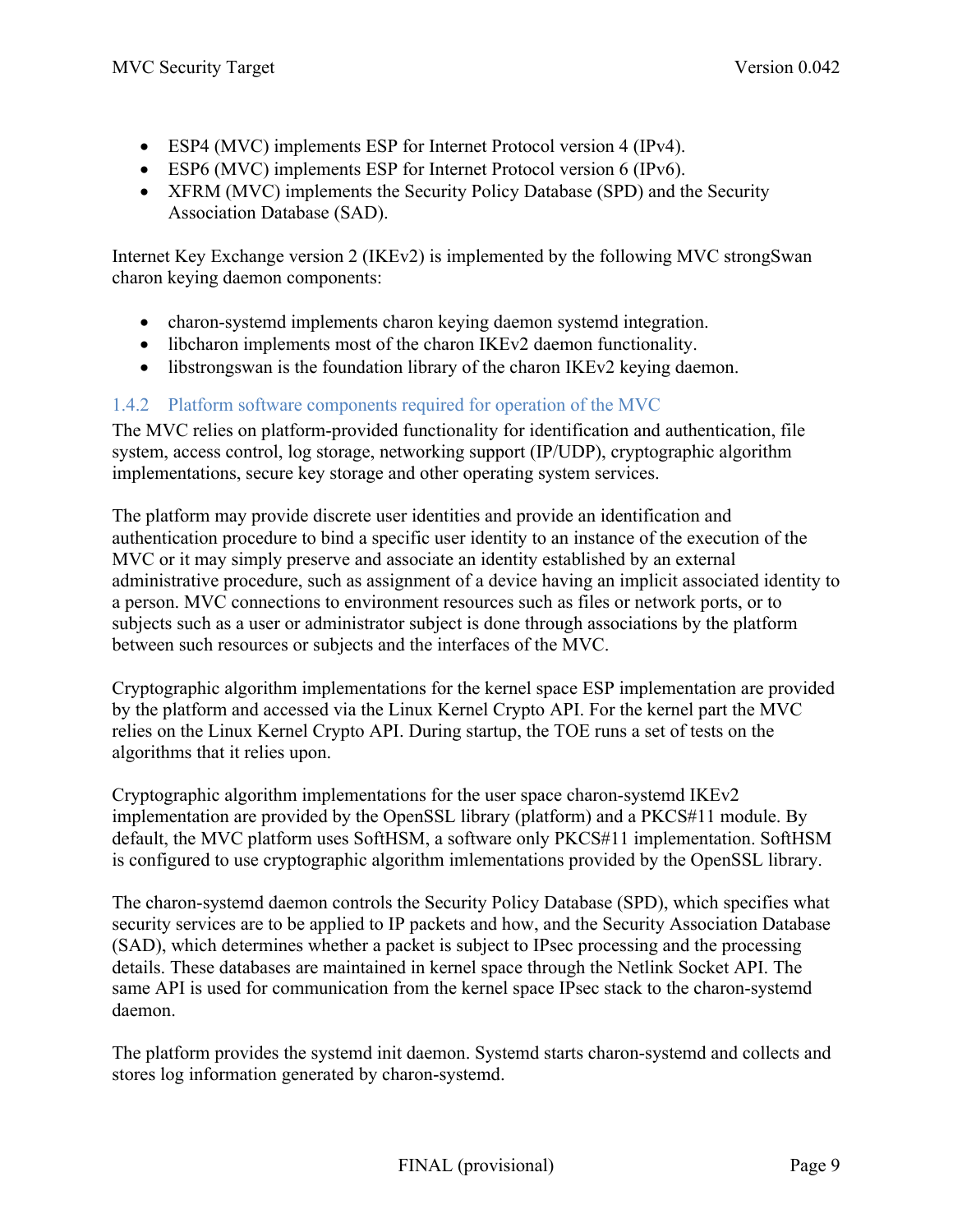The Configuration Agent is a platform component provided by the integrator. It provides the user interface for configuration and interfaces to other parts of the user's system. The Configuration Agent uses libest. Libest implements RFC 7030, Enrollment over Secure Transport (EST), and uses OpenSSL.

During the evaluation, the TOE was tested against an independent reference implementation of IPsec/IKE. That reference implementation is part of SUSE Linux Enterprise Server 15 SP2 which was CC certified by BSI on 2021-07-08. This would also allow the evaluator to verify not only the TOE's implementation of IPsec and IKE protocols, but also the underlying cryptographic primitives that are provided by the operational environment.

## 1.4.3 Operating environment for execution of the MVC

MontaVista Linux Carrier Grade eXpress (CGX) is MontaVista's main operating system product that delivers Carrier Grade reliability, security, and serviceability in a highly configurable, flexible package with consistent high quality. CGX is compliant with the Carrier Grade Linux (CGL) 5.0 standard which in turn complies with the Linux Standard Base (LSB) 3.0. A goal of the CGL working group is to promote migration from proprietary hardware platforms to COTS hardware by assuring adequate support for COTS platforms.

Considering the diversity of hardware platforms, the CGL working group defines generic platform requirements and then provides an "Industry Platforms" section with guidelines for specific architectures.

CGX meets key criteria set by the CGL working group, including IPv6, cipher, IPsec, IKE daemon support, role-based access control, auditing, file access tracing, and tamper resistant storage for security-relevant data such as keys and certificates.

The primary MVC configuration and management functions are delegated to a Configuration Agent that is run within the IT environment referred to here as the platform, which is provided by the integrator and uses the configuration interfaces provided by the MVC.

## 1.4.4 Hardware/firmware platform for execution of the TOE/PLT software components

The TOE requires a hardware/firmware platform that is compatible with the CGX operating system, has at least one network interface and provides persistent storage for software components, configuration and log data. The TOE does not interface to the hardware directly, but only through interfaces provided by the platform's operating environment. The evaluation platform hardware is an AGIB A101 board, secure SoC environment (ARM ISA).

## 1.4.5 MVC Security features

The following security features are provided by the MVC:

- 1. Cryptographic protocols capable of successful runs despite passive eavesdropping or active manipulations of coordination and data communication messages in transit by an adversary with powers such as those defined by the Dolev-Yao symbolic model
- 2. Cryptographic key negotiation and handling
- 3. Establish a mutually authenticated trusted channel "VPN tunnel" over a public "black" network
- 4. Confidentiality and integrity of red data-in-transit through VPN tunnel
- 5. Generation of audit records for security-relevant events occurring within the MVC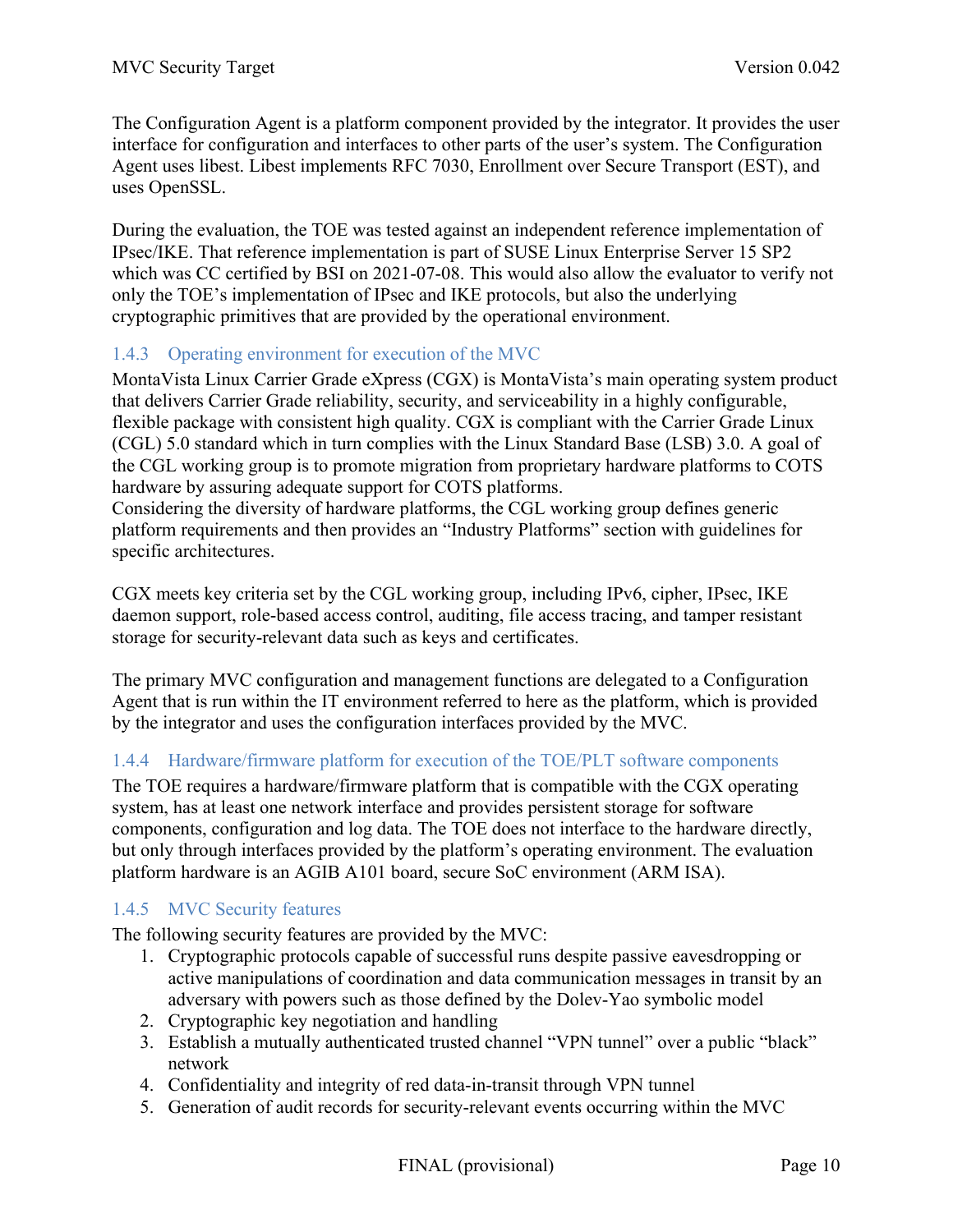6. Self-tests to assure the correct operation of supporting functions.

MVC implements security functionality that integrates with the CGX kernel to provide IPSec ESP packet path functionality, maintaining Security Association & Security Policy databases (SAD and SPD) and enforcing IPsec ESP protocol transformation of network packets. In CGX user space, MVC implements security functionality for managing IPsec configuration, running IPsec IKEv2 keying protocol and controlling ESP transformation in the kernel by applying SA and SP information.

## 1.4.5.1 Cryptographic protocols

The MVC implements ESP protocol to provide confidentiality, data origin authentication, connectionless integrity, and anti-replay service to connections between local and remote red networks for both ipv4 and ipv6. The MVC performs encrypting and signing by using algorithms which fulfill the requirements for VS-NfD classified information [11], to mitigate against eavesdropping and manipulation of messages while in transit over the black network.

For a detailed description of the cryptographic algorithms and keys used, please see section 7.3.1 and especially Table 14 – Cryptographic algorithms and Table 15 – Cryptographic keys.

## 1.4.5.2 Cryptographic key negotiation and handling

IKEv2 protocol is implemented by the MVC for IPsec keying functionality. At phase 1 the MVC performs mutual authentication of the peers using X.509 certificates, negotiates cryptographic parameters, and creates session keys for the rest of IKEv2 communication (Phase 2).

## 1.4.5.3 Establish mutually authenticated trusted channel

IPsec ESP functionality of the MVC implements IPsec tunnel mode, which encapsulates the whole IP packet by encrypting and authenticating the original IP packet. Encryption and authentication is performed by utilizing keys and algorithm selections from an Security Association (SA) entry in SA Database. The SA entry is created for the connection by IKEv2 functionality in Phase 2 negotiation.

## 1.4.5.4 Confidentiality and Integrity of red data-in-transit

The red data in-transit is protected by encapsulating it into IPsec VPN ESP tunnel, negotiated between local and remote peer as described above. For network packets, IPsec Security Policy Database is searched to determine whether a packet is subject to IPsec transformation.

## 1.4.5.5 Generation of audit records

StrongSwan generates audit records of IPsec IKEv2 security-relevant events via the systemd logging interface provided by the platform. The log entries are stored into a file and accessible locally to the security administrator.

#### 1.4.5.6 Self-test of the cryptographic functions

During start-up, the TOE will perform test of the strongSwan and test of the cryptographic functions that are provided by the platform (both the kernel and the user space part). The TOE will also test the integrity of the strongSwan configuration. If these tests are failing the TOE will not be operational and will enter a secure state. In that case the TOE will generate an audit event.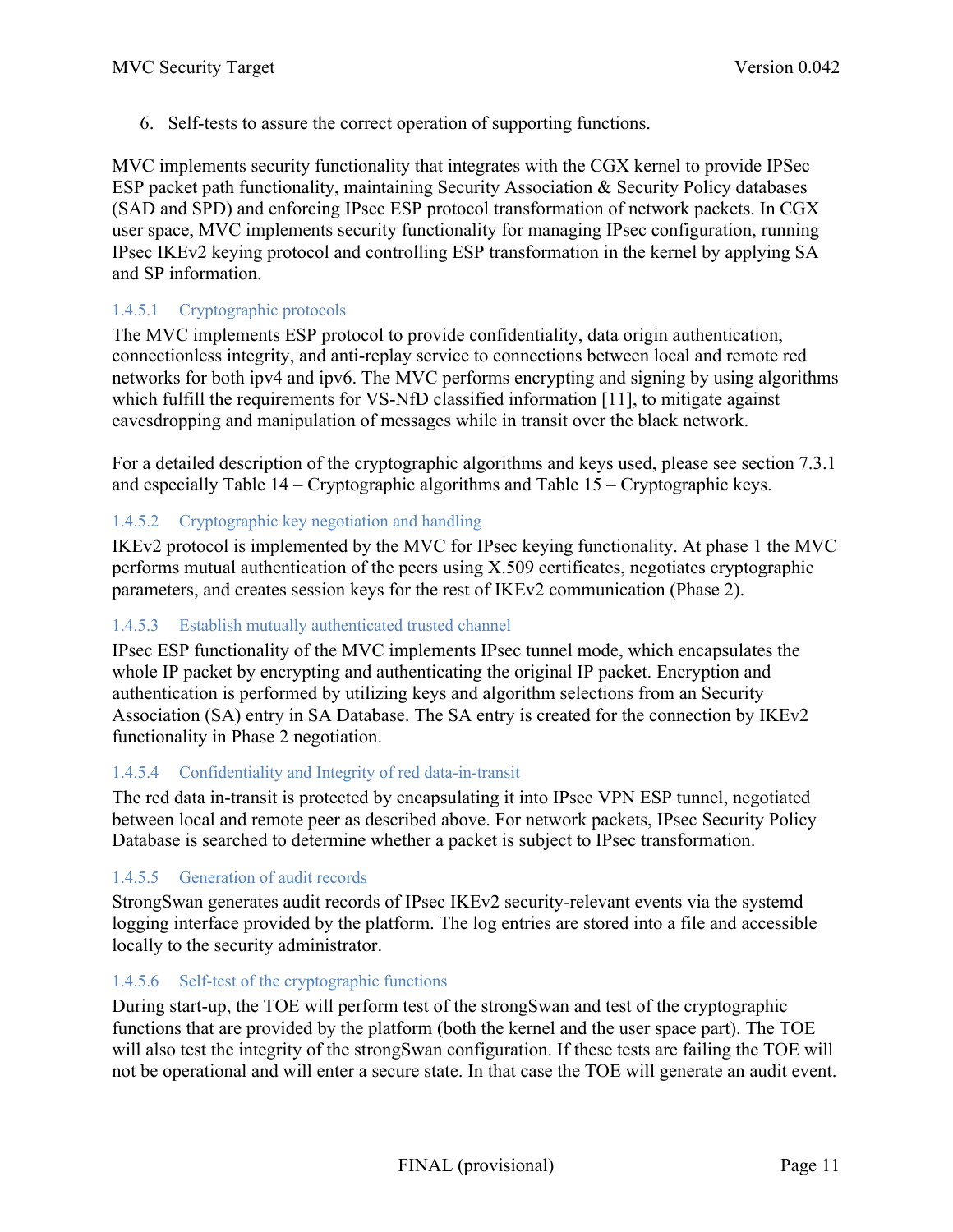## 1.4.6 MVC life cycle

The MV is provided as binary images along with a minimal supporting software platform in form of a the CGX 2.6 deliverable reflecting the version and evaluated configuration of the TOE.

In addition, the MVC is provided as source code to the integrator as network download containing a Docker image, which in turn contains all software components of the MVC test configuration, including the PLT, CGX, third party components needed to complete the MVC architecture, and a simple generic placeholder component to take the place of the Configuration Agent that is to be replaced by the integrator supplied version. The integrator will combine the MVC with its own software components and hardware to create its own product that includes the MVC and will provide delivery, acceptance procedures, and user guidance for the product.

MVC is provided along with guidance for the integrator in the document CGX 2.6 Getting Started Guide TI 66AK2H (AGIB) that covers the use of the MVC delivery and the establishment of the necessary operational environment for tasks that the integrator must perform with the MVC. The integrator guidance includes sections reflecting the objectives for the operational environment that are intended for the integrator to pass through by inclusion in the User Guidance that the integrator provides to the end users of its product. The integrator will need to include product-specific installation and administration information in the User Guidance it provides.

## 1.4.7 Physical Scope

The TOE is delivered as binary images along with a minimal supporting software platform in form of a the CGX 2.6 deliverable. The TOE is delivered by download from the MontaVista "Zone" at https://support.mvista.com. The binary images are considered to be the TOE, along with the documentation as described below. Additionally, the source code is available for download and build using the provided build tools and procedures.

The MVC delivery consists of the following items:

- A Docker image containing images comprising a minimal executable CGX system, binary images of the MVC components identified in Section 1.4 as built from the source repository, and the environment and tools required for re-building the MVC and its platform components from source code;
- Pre-built binary image(s) of CGX including MVC, suitable for execution on the target hardware, as the CGX 2.6 deliverable with buildtag "agib-4.19-2.6 210823084105";
- Documentation in digital form within the physical distribution media containing the instructions for installing and executing the contents of the distribution area, guidance for integration of integrator-supplied components, guidance for preparation of a suitable execution environment for the MVC based on the environment objectives for the MVC, and guidance that should be passed through to the end user as part of integrator-provided user guidance; and
- A PDF file of the CGX 2.6 Getting Started Guide and a description of how to access the MontaVista Zone and the balance of the documentation in digital form.

In addition, a collection of Git repositories is made available, containing the source of the MVC and of platform components required to support the MVC. The Git branch name of the source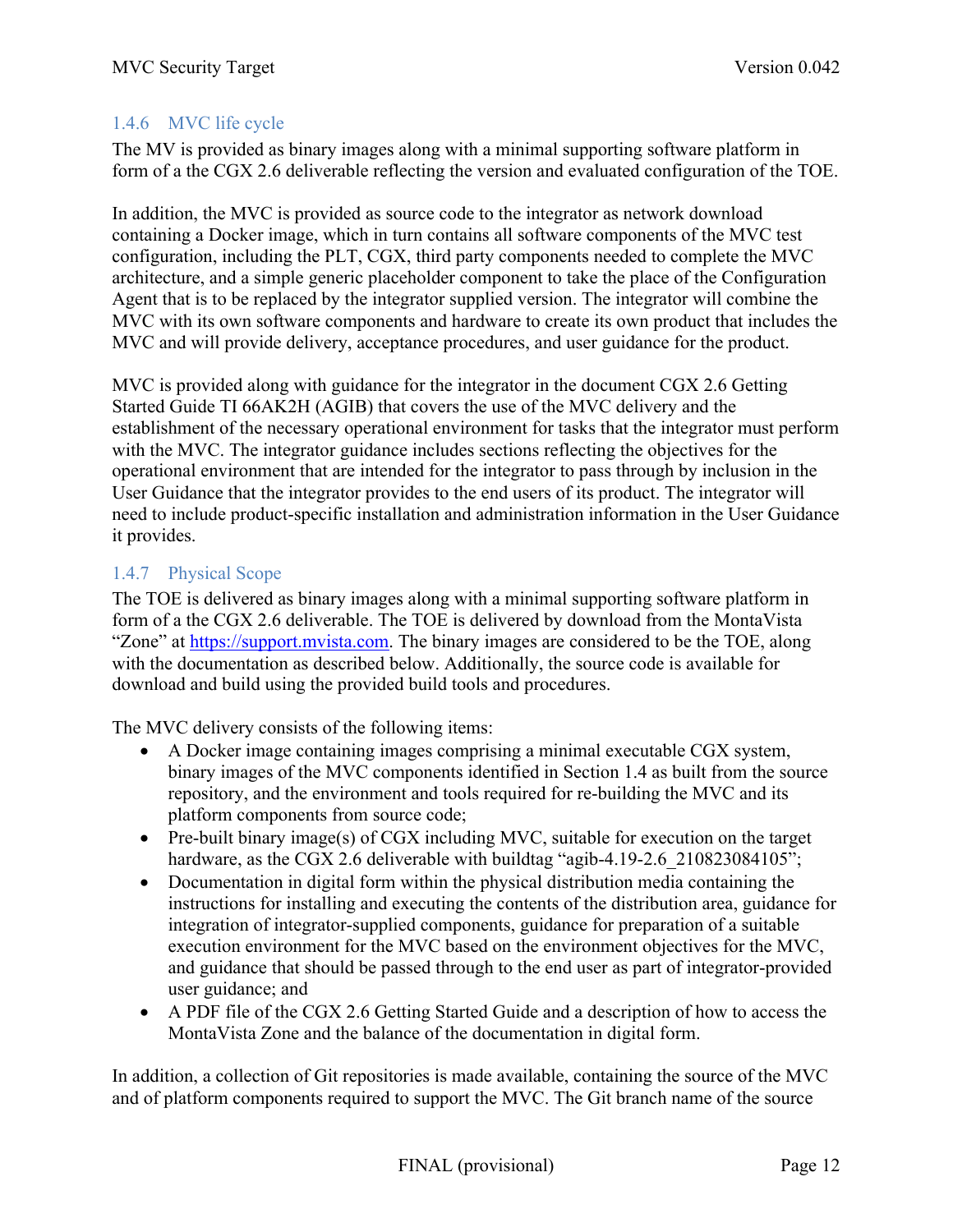repository is "thud-210823084105". From this source the binary images of the MVC and PLT can be built. The source code is available to be downloaded by the integrators for development and integration activities. The source repositories may be either mounted or cloned to the Docker container. Build may be run inside the container and resulting binary image(s) copied from the Docker container to the host system.

## 1.4.8 Logical Scope

The logical scope is described in section 1.4.5 and the subsections 1.4.5.1 to 1.4.5.7.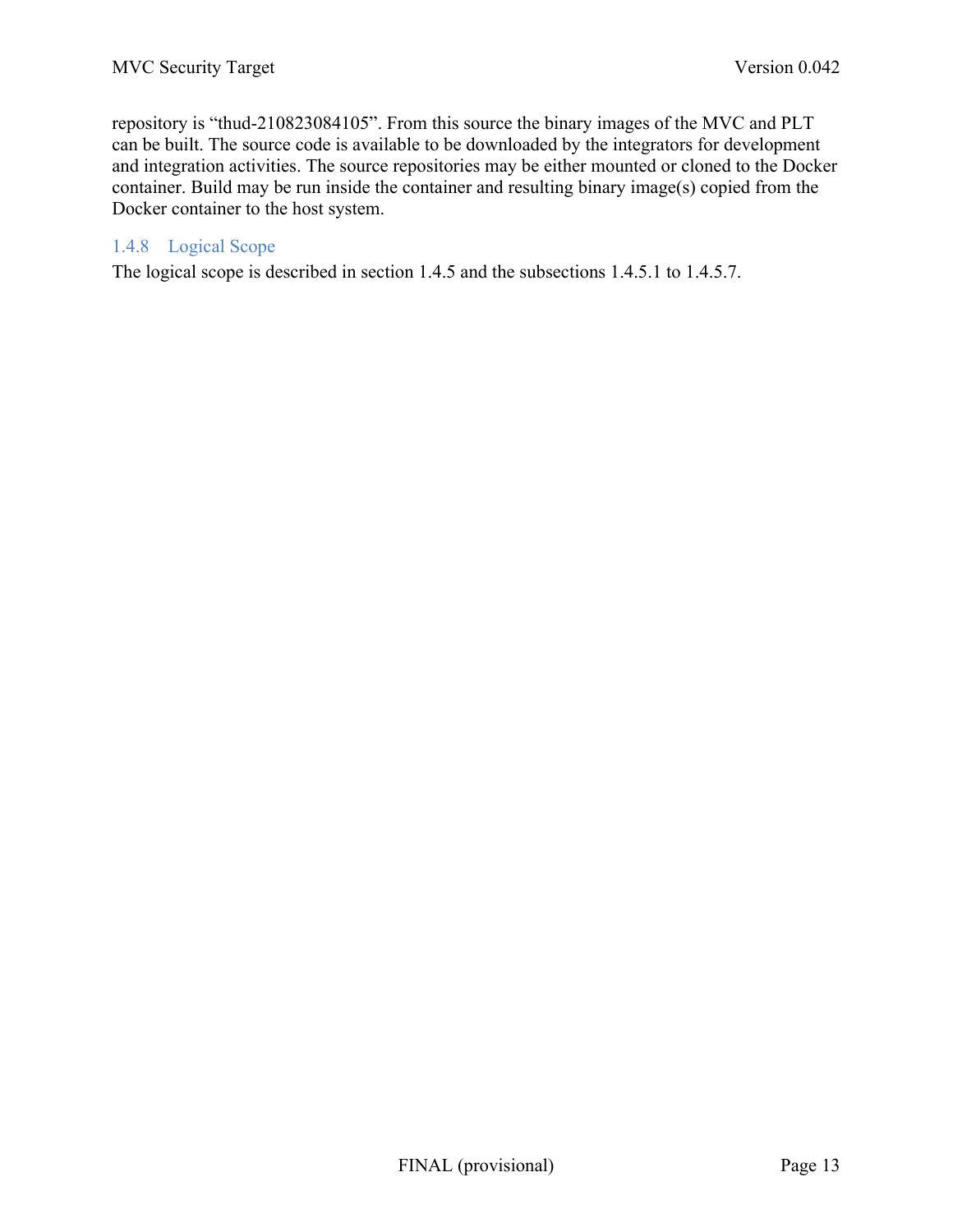## **2 Conformance claims**

## 2.1 Common Criteria Conformance Claims

This ST is CC Part 2 extended and CC Part 3 conformant.

This ST claims conformance to CC version 3.1 Revision 5, April 2017.

This ST claims conformance to the EAL4 package of security assurance requirements augmented with ALC\_FLR.2 and AVA\_VAN.4.

This ST does not claim conformance to any protection profile.

## 2.2 Conformance rationale

The MVC is to be applied in environments wherein at most VS NfD "restricted" information is handled and to be processed by the MVC. The choice of EAL4 conformance and its augmentation is based on precedent established by BSI in Germany. Specifically, these assurance requirements are based on the VS-Anforderungsprofil VPN-Client (VPNC), 19.09.2018 [11].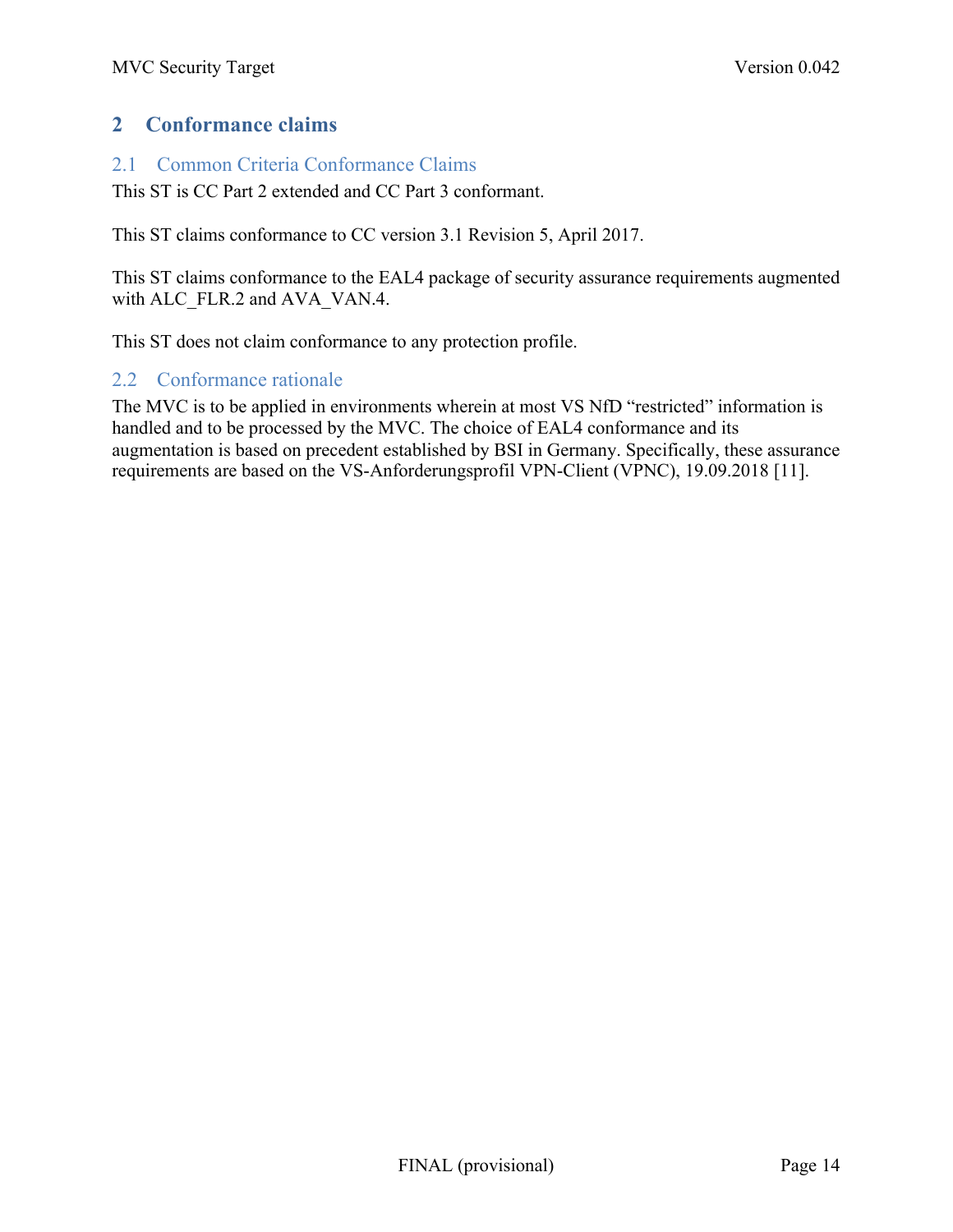# **3 Security problem definition**

## 3.1 Preliminaries

Terms and abbreviations used in this security problem definition and elsewhere in the security target are defined in Section 8.

The assets of concern with respect to the MVC are:

- User- or organization-sensitive data (*red data*)
- TSF data such as configuration data or internal data (also considered red data)

Data assets occur as data-at-rest (DAR), data-in-use (DIU), or data-in-transit (DIT). Note that user authentication data as well as long-term keys and certificates are assets that are managed by and stored within the platform, not under direct control of the TOE.

## 3.2 Threats

The following subsections define the security threats for the MVC, characterized by a threat agent ("adversary"), an asset, and an adverse effect on that asset caused by the threat agent.

The threats listed in Table 1 are to be countered by the MVC operating on its platform within the operating environment.

| Table $1 -$ Threats |                                                                                                                                                                                                                                                                                                                                                                                              |  |
|---------------------|----------------------------------------------------------------------------------------------------------------------------------------------------------------------------------------------------------------------------------------------------------------------------------------------------------------------------------------------------------------------------------------------|--|
| Threat              | Description                                                                                                                                                                                                                                                                                                                                                                                  |  |
| T.NETWORK ATTACK    | The actions of an adversary on the black network (including message inspection,<br>disassembly, replay, deletion, modification, and creation potentially across multiple<br>sessions) enable the adversary to defeat the objectives of the security protocols<br>implemented by the TOE resulting in violation of a security policy, such as the<br>confidentiality or integrity of red DIT. |  |

## 3.3 Organizational security policies

The OSPs listed in Table 2 are intended to represent generic policies expected to be common to organizations using the MVC.

| Table 2 – Organizational Security Policies |                                                                                                                                                                                                                                               |  |
|--------------------------------------------|-----------------------------------------------------------------------------------------------------------------------------------------------------------------------------------------------------------------------------------------------|--|
| Description<br><b>OSP</b>                  |                                                                                                                                                                                                                                               |  |
| P.LOGGING                                  | Information regarding the occurrence of security-relevant events within the TSF shall be<br>logged for later forensic examination, including the identity of associated individual user<br>or subject, along with other relevant particulars. |  |
| P.RED DATA PROT                            | The TOE shall ensure that red data is protected when it is under control of the TOE and<br>that it is only transmitted over the designated communication channel to or from a peer<br>over a black network.                                   |  |
| P.SELF TEST                                | The TOE must verify the integrity of the configuration and verify that the cryptographic<br>operations are performed correctly before any outside connections is established. If the test<br>fails the TOE must come to a halt.               |  |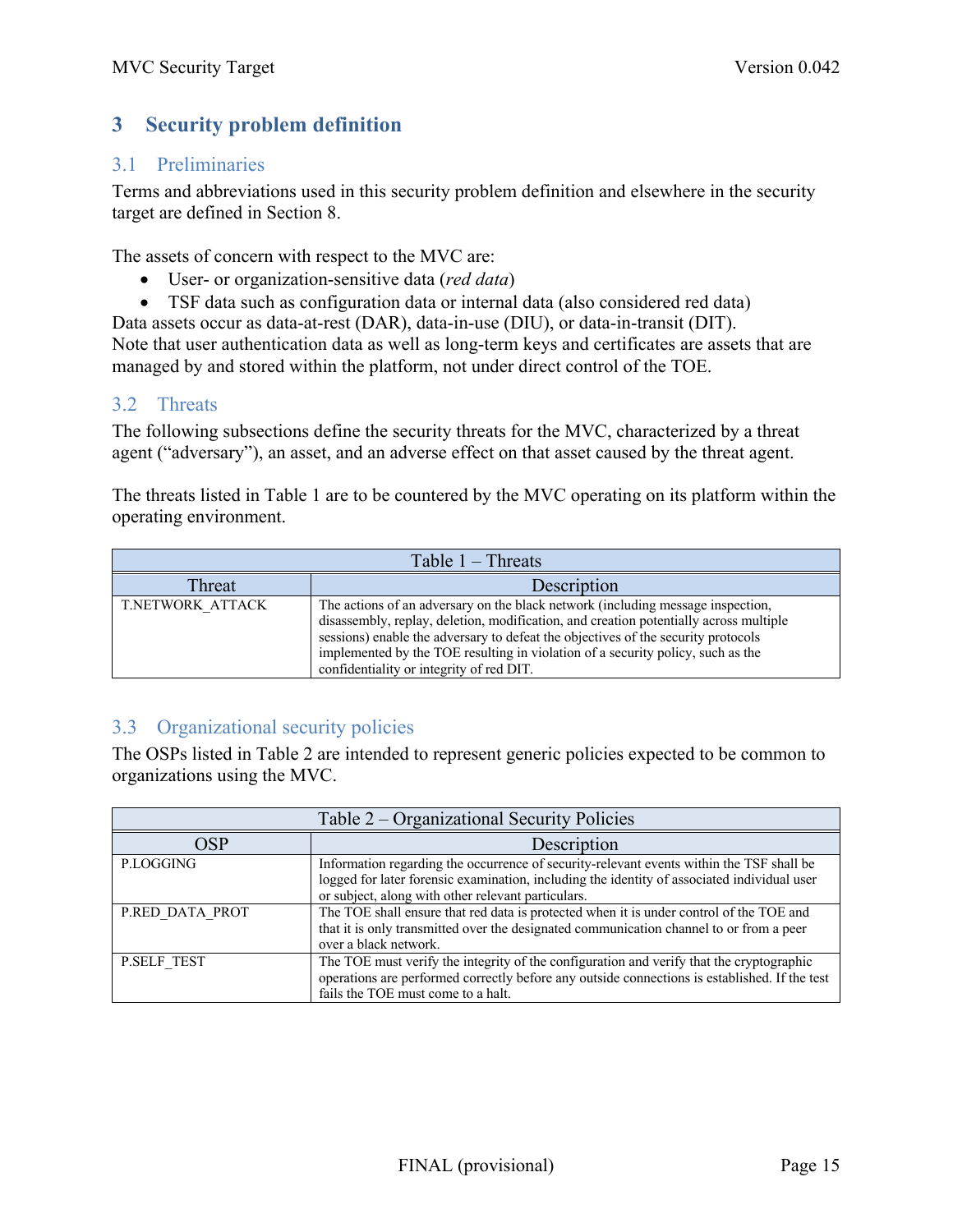## 3.4 Assumptions on the MVC operational environment

This section describes the assumptions that are made on the operational environment in which the MVC runs in order to be able to provide its security functionality. It includes information about the physical, personnel, and IT platform aspects of the environment.

The operational environment must be managed in accordance with the provided guidance documentation. Table 3 enumerates specific conditions that are assumed to exist in the environment and in the IT system upon which the TOE operates (those prefixed with "IT\_").

| Table 3 – Assumptions on the Operational Environment |                                                                                                                                                                                                                                 |  |
|------------------------------------------------------|---------------------------------------------------------------------------------------------------------------------------------------------------------------------------------------------------------------------------------|--|
| Assumption                                           | Description                                                                                                                                                                                                                     |  |
| A.PHYSICAL_SECURITY                                  | The non-IT environment provides the TOE and the platform upon which it operates with<br>appropriate physical security to prevent tampering commensurate with the value of the<br>IT assets protected by the TOE.                |  |
| <b>A.PERSONNEL</b>                                   | Personnel that use or administer the TOE or the platform are assumed to be trusted,<br>trained and follow all applicable guidance documentation.                                                                                |  |
| <b>A.IT ADMIN</b>                                    | The operational environment of the TOE provides procedures and tools for the secure<br>configuration and administration of the TOE.                                                                                             |  |
| A.IT STORAGE                                         | The IT environment provides protected persistent storage for programs and data of the<br><b>TOE</b>                                                                                                                             |  |
| A.IT ACCESS CONTROL                                  | The IT environment for the operation of the TOE provides appropriate and adequate<br>access control for assets upon which the TOE depends, including: TOE executable files,<br>configuration files, ports, or other interfaces. |  |
| A.IT_CRYPTO_EXP                                      | The cryptographic primitives, RNG and memory management for kernel key erasure<br>required by the TOE are provided by the underlying platform.                                                                                  |  |
| A.IT CRYPTO GEN                                      | The IT environment provides mechanisms for the storage, distribution and management<br>of cryptographic private keys and certificates.                                                                                          |  |
| A.IT INITIALIZATION                                  | The IT environment has hardware and software features to ensure correct establishment<br>of initial secure state.                                                                                                               |  |
| <b>A.IT TIME</b>                                     | The IT environment has hardware and software features to provide the current time.                                                                                                                                              |  |
| <b>A.IT MEDIATION</b>                                | All access to data assets (including red data and external network connections) that exist<br>in the IT environment is mediated by and subject to the controls provided by the platform<br>upon which the TOE executes.         |  |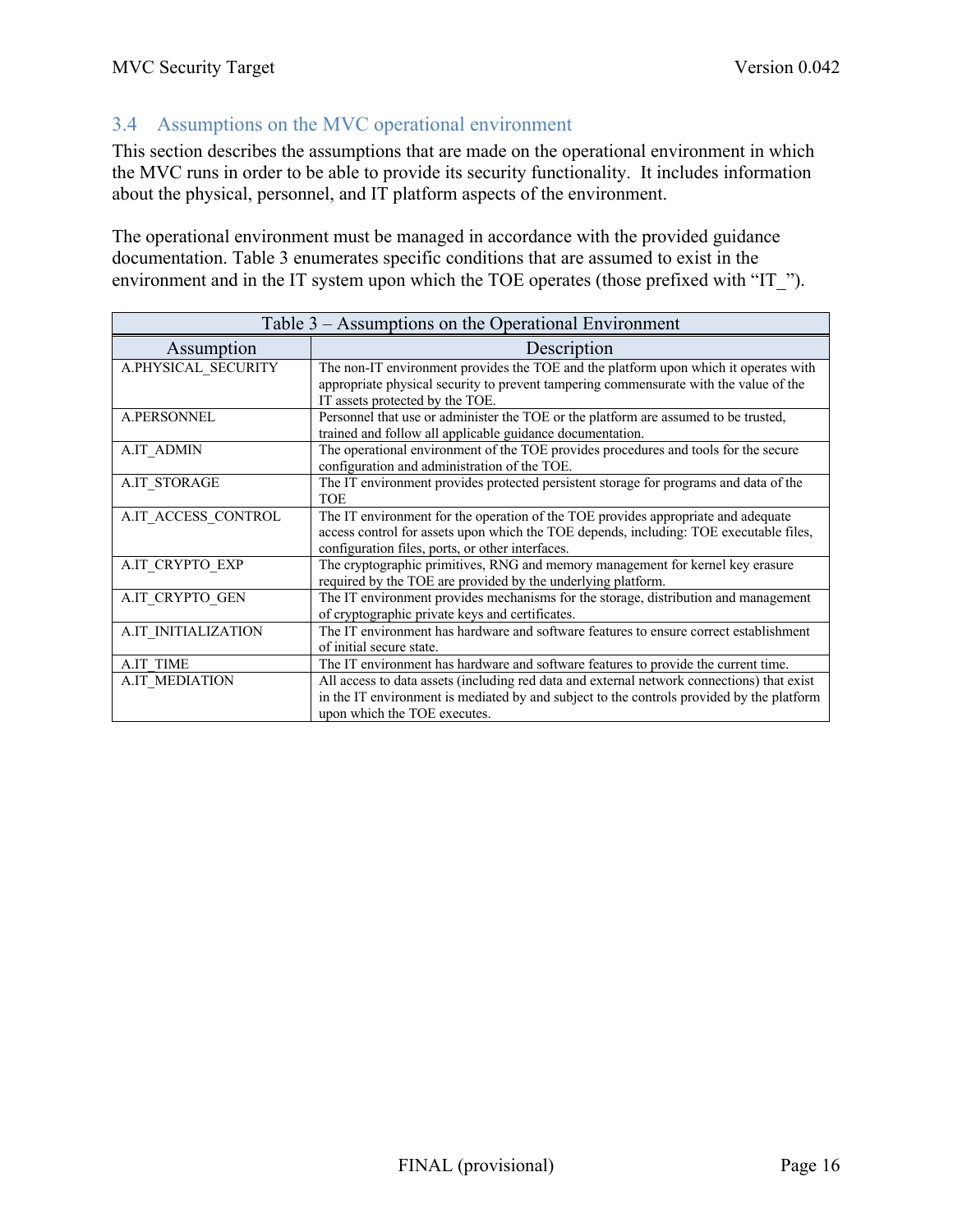# **4 Security objectives**

## 4.1 Security Objectives for the TOE

The security objectives for the TOE are listed in Table 4.

| Table 4 – Security Objectives for the TOE |                                                                                                                                                                                                                                                                                                                                                                                                                                   |  |
|-------------------------------------------|-----------------------------------------------------------------------------------------------------------------------------------------------------------------------------------------------------------------------------------------------------------------------------------------------------------------------------------------------------------------------------------------------------------------------------------|--|
| TOE Objective                             | Description                                                                                                                                                                                                                                                                                                                                                                                                                       |  |
| O.COMMUNICATION                           | TOE establishes a mutually authenticated trusted communication channel with its peer.<br>The trusted channel provides confidentiality and integrity of red data-in-transit over the<br>black network. The cryptographic/communication protocols implemented by the TOE<br>ensure that red data does not reach the black network as cleartext, and thwart network<br>attacks such as replay and other message manipulation attacks |  |
| <b>O.AUDIT</b>                            | Select security-relevant events in the TOE are logged for later inspection                                                                                                                                                                                                                                                                                                                                                        |  |
| <b>O.SELF TEST</b>                        | The TOE must verify the integrity of the configuration and verify that the cryptographic<br>operations are performed correctly before any outside connections is established. If the test<br>fails the TOE must come to a halt.                                                                                                                                                                                                   |  |
| <b>O.INFO FLOW</b>                        | TOE processing and communication prevents modification of red data by, or disclosure of<br>red data to, an untrusted subject by forcing red data to flow only to trusted subjects<br>through trusted channels.                                                                                                                                                                                                                    |  |

# 4.2 Security Objectives for the Operational Environment

The security objectives for the operational environment are listed in Table 5.

| Table 5 – Security Objectives for the Operational Environment |                                                                                                                                                                                                                                                                                                   |  |
|---------------------------------------------------------------|---------------------------------------------------------------------------------------------------------------------------------------------------------------------------------------------------------------------------------------------------------------------------------------------------|--|
| Objective                                                     | Description                                                                                                                                                                                                                                                                                       |  |
| OE.PHYSICAL_SECURITY                                          | Physical access to the environment and to the platform for the execution of the TOE is<br>restricted to authorized individuals                                                                                                                                                                    |  |
| <b>OE.PERSONNEL</b>                                           | Personnel that access, operate, or maintain the TOE or the platform are trained to follow all<br>applicable guidance documentation and are deemed trustworthy at a level commensurate<br>with the value of the data assets (may be facilitated by background investigations and other<br>vetting) |  |
| OE.PT ADMIN                                                   | The operational environment of the TOE provides procedures and tools for the secure<br>configuration and administration of the TOE.                                                                                                                                                               |  |
| OE.PT FILE STORAGE                                            | The platform provides persistent and access-controlled storage of data-at-rest including<br>TOE configuration, cryptographic keys and certificates, and audit logs                                                                                                                                |  |
| OE.PT ACCESS CONTROL                                          | The platform provides adequate enforcement of an access control policy at appropriate<br>granularity for assets processed by or upon which the TOE depends, including: TOE<br>executables, configuration files, ports, or other interfaces                                                        |  |
| OE.PT_CRYPTO_EXP                                              | The platform provides cryptographic primitives, RNG and memory management for kernel<br>key erasure required by the TOE.                                                                                                                                                                          |  |
| OE.PT CRYPTO GEN                                              | The platform provides mechanisms for the storage, distribution and management of<br>cryptographic private keys and certificates.                                                                                                                                                                  |  |
| OE.PT INITIALIZATION                                          | The platform provides a secure boot procedure that ensures that the hardware, firmware<br>and software components of the platform and the TOE are using uncorrupted instances.                                                                                                                    |  |
| <b>OE.PT TIME</b>                                             | The platform provides the TOE with a source of reliable and accurate time.                                                                                                                                                                                                                        |  |
| OE.PT SEP                                                     | The platform provides separation of the TOE from other applications and separation of<br>TSF data from other data, preventing infiltration to and exfiltration from the TOE's<br>processes and data areas by other processes.                                                                     |  |
| OE.PT RVM                                                     | The platform provides mediation of data flows to and from the TOE to achieve non-<br>bypass-ability of the security functions provided by the TOE.                                                                                                                                                |  |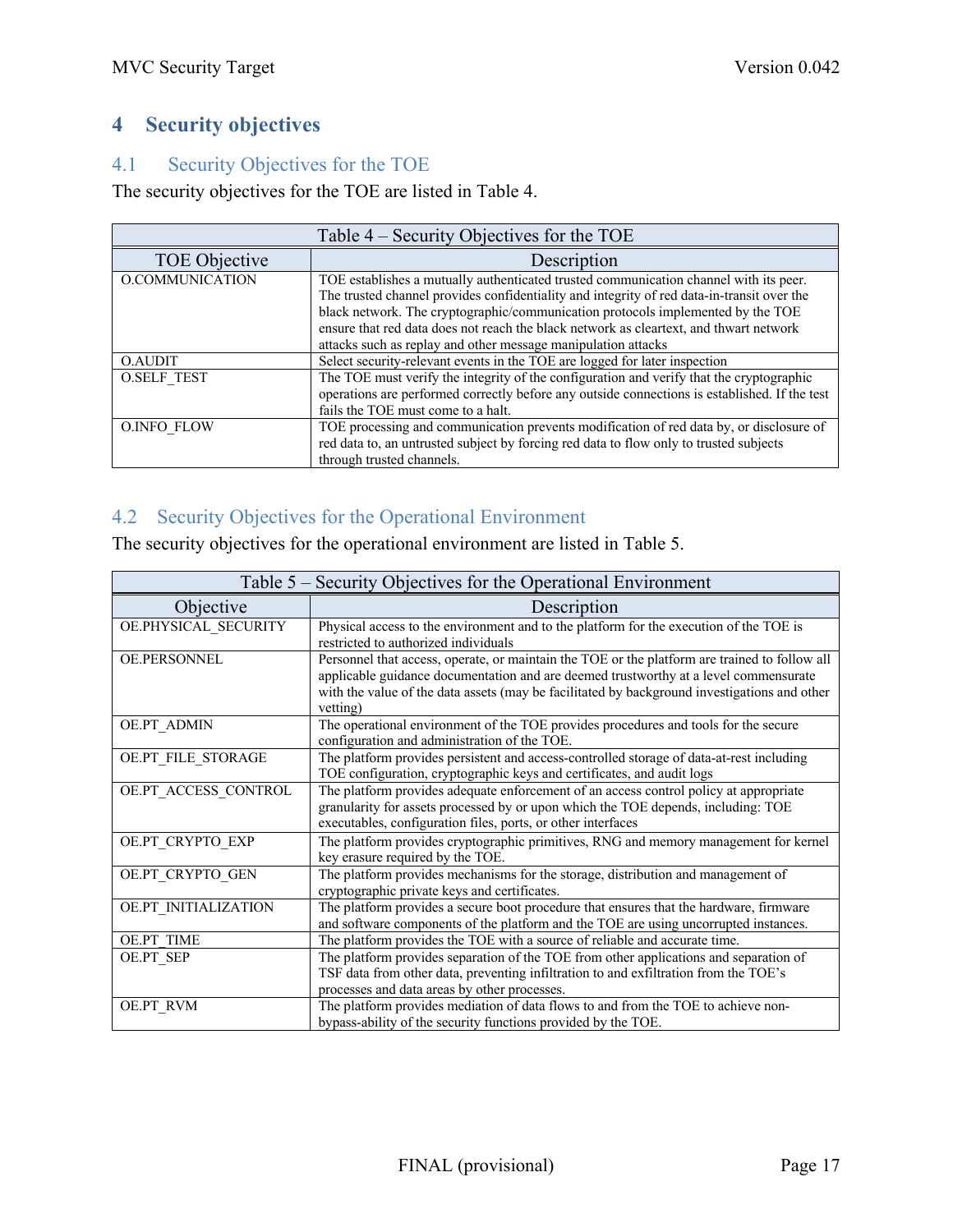## 4.3 Rationale for the Security Objectives

Table 6 presents the mapping of the threats, organizational security policies, and environmental assumptions to the security Objectives for the TOE (O) and Objectives for the Environment (OE), including the specific objectives for the platform (OE.PT). The appearance of and 'X' indicates that a threat, policy or assumption is addressed in some measure by the objective. The manner in which the objectives contribute to the elimination or mitigation of each threat, or to the enforcement of each policy are discussed subsequently.

| Table 6 – Security Problem to Security Objectives Mapping |                 |                |             |                    |                      |              |             |                           |                      |                  |                  |                      |            |           |           |
|-----------------------------------------------------------|-----------------|----------------|-------------|--------------------|----------------------|--------------|-------------|---------------------------|----------------------|------------------|------------------|----------------------|------------|-----------|-----------|
|                                                           | D.COMMUNICATION | <b>D.AUDIT</b> | O.SELF_TEST | <b>D.INFO_FLOW</b> | OE.PHYSICAL_SECURITY | OE.PERSONNEL | OE.PT_ADMIN | <b>DE.PT_FILE_STORAGE</b> | OE.PT_ACCESS_CONTROL | OE.PT_CRYPTO_EXP | OE.PT_CRYPTO_GEN | OE.PT_INITIALIZATION | OE.PT_TIME | OE.PT_SEP | OE.PT_RVM |
| T.NETWORK_ATTACK                                          | X               |                |             |                    |                      |              |             |                           |                      |                  |                  |                      |            |           |           |
| P.LOGGING                                                 |                 | X              |             |                    |                      |              |             |                           |                      |                  |                  |                      |            |           |           |
| P.SELF_TEST                                               |                 |                | X           |                    |                      |              |             |                           |                      |                  |                  |                      |            |           |           |
| P.RED_DATA_PROT                                           | X               |                |             | X                  |                      |              |             |                           |                      |                  |                  |                      |            |           |           |
| A.PHYSICAL_SECURITY                                       |                 |                |             |                    | X                    |              |             |                           |                      |                  |                  |                      |            |           |           |
| A.PERSONNEL                                               |                 |                |             |                    |                      | X            |             |                           |                      |                  |                  |                      |            |           |           |
| A.IT_ADMIN                                                |                 |                |             |                    |                      |              | X           |                           |                      |                  |                  |                      |            |           |           |
| A.IT_STORAGE                                              |                 |                |             |                    |                      |              |             | X                         |                      |                  |                  |                      |            |           |           |
| A.IT_ACCESS_CONTROL                                       |                 |                |             |                    |                      |              |             |                           | X                    |                  |                  |                      |            |           |           |
| A.IT_CRYPTO_EXP                                           |                 |                |             |                    |                      |              |             |                           |                      | X                |                  |                      |            |           |           |
| A.IT_CRYPTO_GEN                                           |                 |                |             |                    |                      |              |             |                           |                      |                  | X                |                      |            |           |           |
| A.IT_INITIALIZATION                                       |                 |                |             |                    |                      |              |             |                           |                      |                  |                  | X                    |            |           |           |
| A.IT_TIME                                                 |                 |                |             |                    |                      |              |             |                           |                      |                  |                  |                      | x          |           |           |
| A.IT_MEDIATION                                            |                 |                |             |                    |                      |              |             |                           |                      |                  |                  |                      |            | Χ         | X         |

The application to each threat and policy of the Objectives for the TOE, and for each threat, policy, and assumption of the Objectives for the Environment are described in the following:

- T.NETWORK ATTACK Network attacks are addressed by O.COMMUNICATION. O.COMMUNICATION requires establishment of a mutually authenticated trusted channel that has the properties: confidentiality and integrity of red data and resistance to network message and protocol manipulation attacks. This threat is deemed to be eliminated by the cited security objectives.
- P.SELF TEST The organizational security policy of self test is mitigated by the TOE objective O.SELF\_TEST, which is intended to detect loss of integrity in the configuration of the TOE and to verify that the cryptographic operations are performed correctly before any outside connections is established. The tests are performed dusing startip and if the test fails the TOE must come to a halt.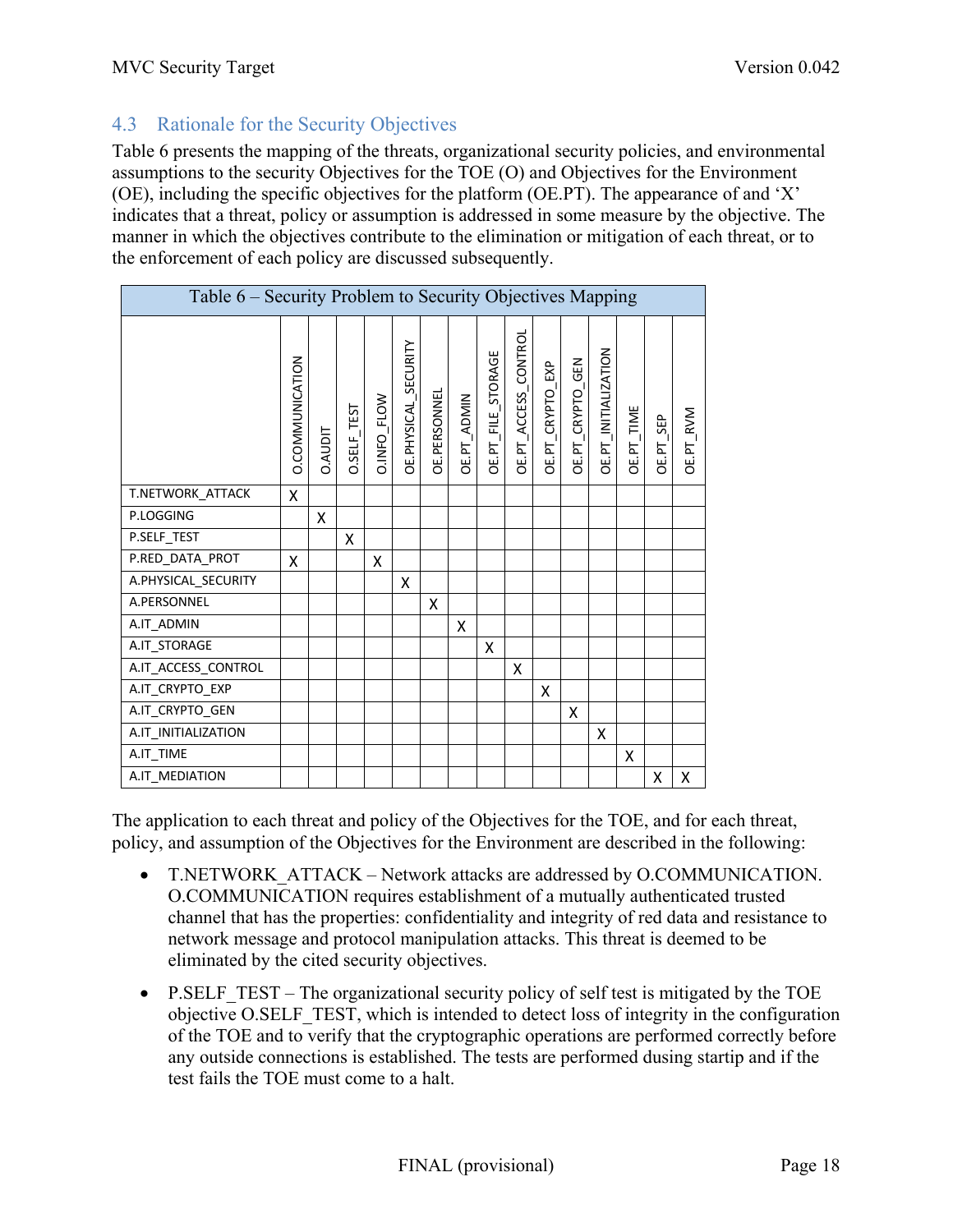- P.LOGGING The organizational security policy that there be logging of securityrelevant events for forensic purposes is served by the O.AUDIT objective.
- P.RED DATA PROT The protection of the confidentiality and integrity of red data is the overarching organizational security policy, and it is enforced within the TOE and during its transmission over the VPN. The objective O.COMMUNICATION achieves protection of red data over the black network through mutual authentication and encrypted communication. The objective O.INFO\_FLOW concerns the protection and confinement of red data coming into and used within the TOE, assuring that red data does not reach the black network in cleartext form and is not improperly exported by the TOE. This policy is complemented by the assumption A.IT\_MEDIATION that the platform will provide protection of red data flowing into and out of the TOE from other domains in the platform.
- A.PHYSICAL SECURITY The assumption of physical security is guaranteed by the operational environment objective OE.PHYSICAL\_SECURITY.
- A.PERSONNEL The assumption of users that are trusted, trained and follow applicable guidance is guaranteed by the operational environment objective OE.PERSONNEL that ensures that only trusted and trained users are granted access to the TOE and are vetted to an appropriate level of trustworthiness.
- A.IT ADMIN The assumption of administrative procedures and tools for secure configuration and administration of the TOE by the security objective OE.PT\_ADMIN.
- A.IT STORAGE The assumption that the IT environment provides protected persistent storage for programs and data associated with the TOE and PLT is met by the platform objective OE.PT\_FILE\_STORAGE.
- A.IT ACCESS CONTROL The assumption that the IT environment provides access control for TOE and PLT executable files, configuration files, ports, etc. is guaranteed by the platform objective OE.PT\_ACCESS\_CONTROL.
- A.IT CRYPTO EXP The assumption that the platform provides the cryptographic primitives, RNG and memory management for key erasure required by the TOE is guaranteed by the platform objective OE.PT\_CRYPO\_EXP.
- A.IT CRYPTO GEN The assumption that the platform provides mechanisms for the storage, distribution and management of cryptographic private keys and certificates is guaranteed by the platform objective OE.PT\_CRYPTO\_GEN.
- A.IT INITIALIZATION –The assumption that the IT environment provides secure initialization to guarantee that key elements of the TOE and PLT are uncorrupted is met by the platform objective OE.PT\_INITIALIZATION.
- A.IT TIME The assumption that the IT environment provides an accurate and trustworthy source of the current time is met by the platform objective OE.PT\_TIME.
- A.IT MEDIATION The assumption that the platform mediates all access to and transfer of data assets is addressed by OE.PT\_SEP and OE.PT\_RVM which guarantee that the mediation mechanisms are tamperproof and non-bypassable.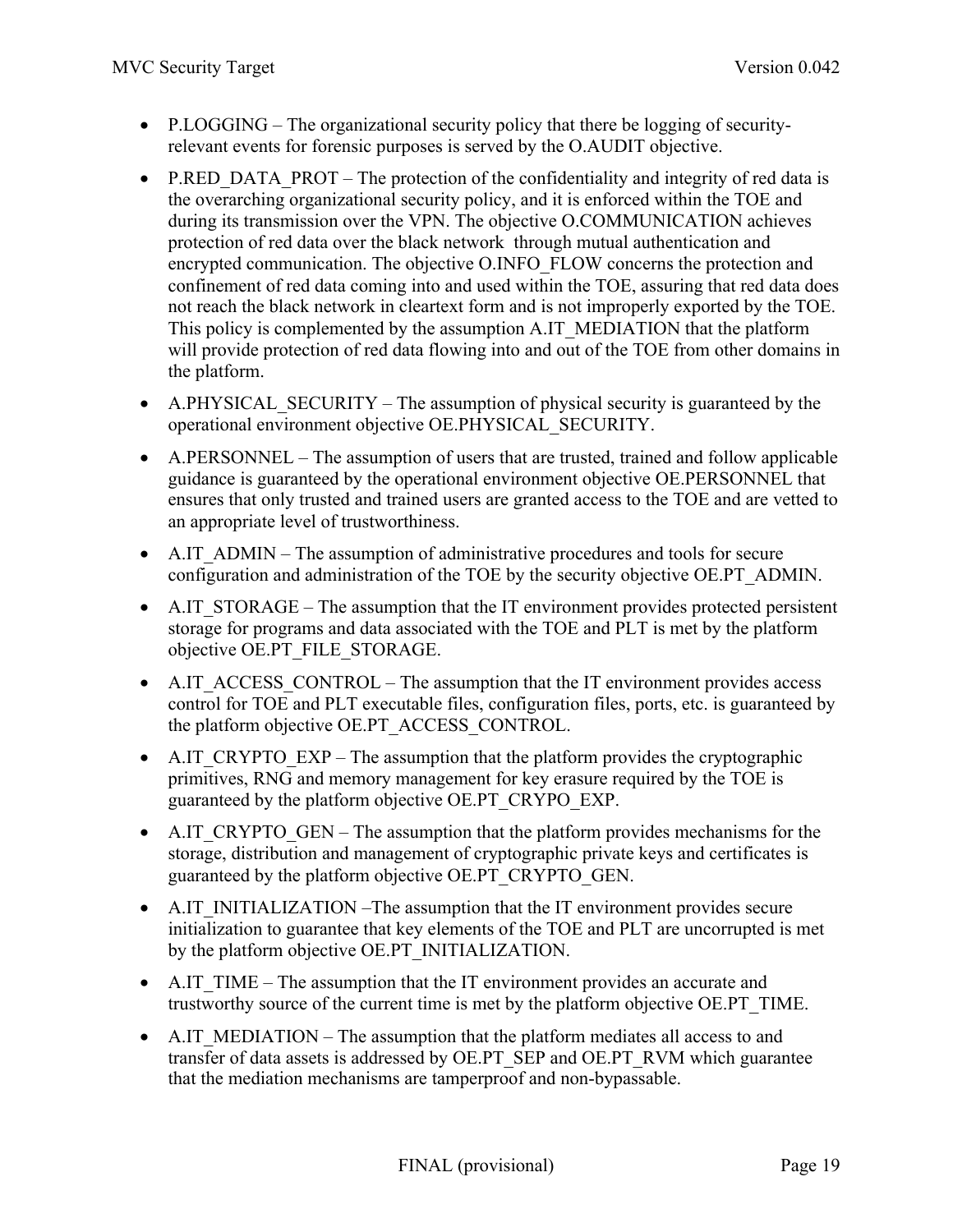Table 7 indicates whether Objectives for the Environment are met by the platform or by other non-IT environment conditions. 'P' indicates that the Platform (IT environment) meets an environment objective; 'E' indicates that a non-IT environment condition meets an environment objective. All of these Objectives for the Environment are achieved through the application of the provided guidance documentation.

| Table 7 – Allocation of OEs |                      |                          |
|-----------------------------|----------------------|--------------------------|
|                             | PLT (IT environment) | ENV (non-IT environment) |
| OE.PHYSICAL_SECURITY        |                      | E                        |
| <b>OE.PERSONNEL</b>         |                      | F                        |
| <b>OE.PT ADMIN</b>          | P                    |                          |
| OE.PT_FILE_STORAGE          | P                    |                          |
| OE.PT_ACCESS_CONTROL        | P                    |                          |
| OE.PT CRYPTO EXP            | P                    |                          |
| OE.PT_CRYPTO_GEN            | P                    |                          |
| OE.PT INITIALIZATION        | P                    |                          |
| OE.PT_TIME                  | P                    |                          |
| OE.PT_SEP                   | P                    |                          |
| OE.PT RVM                   | P                    |                          |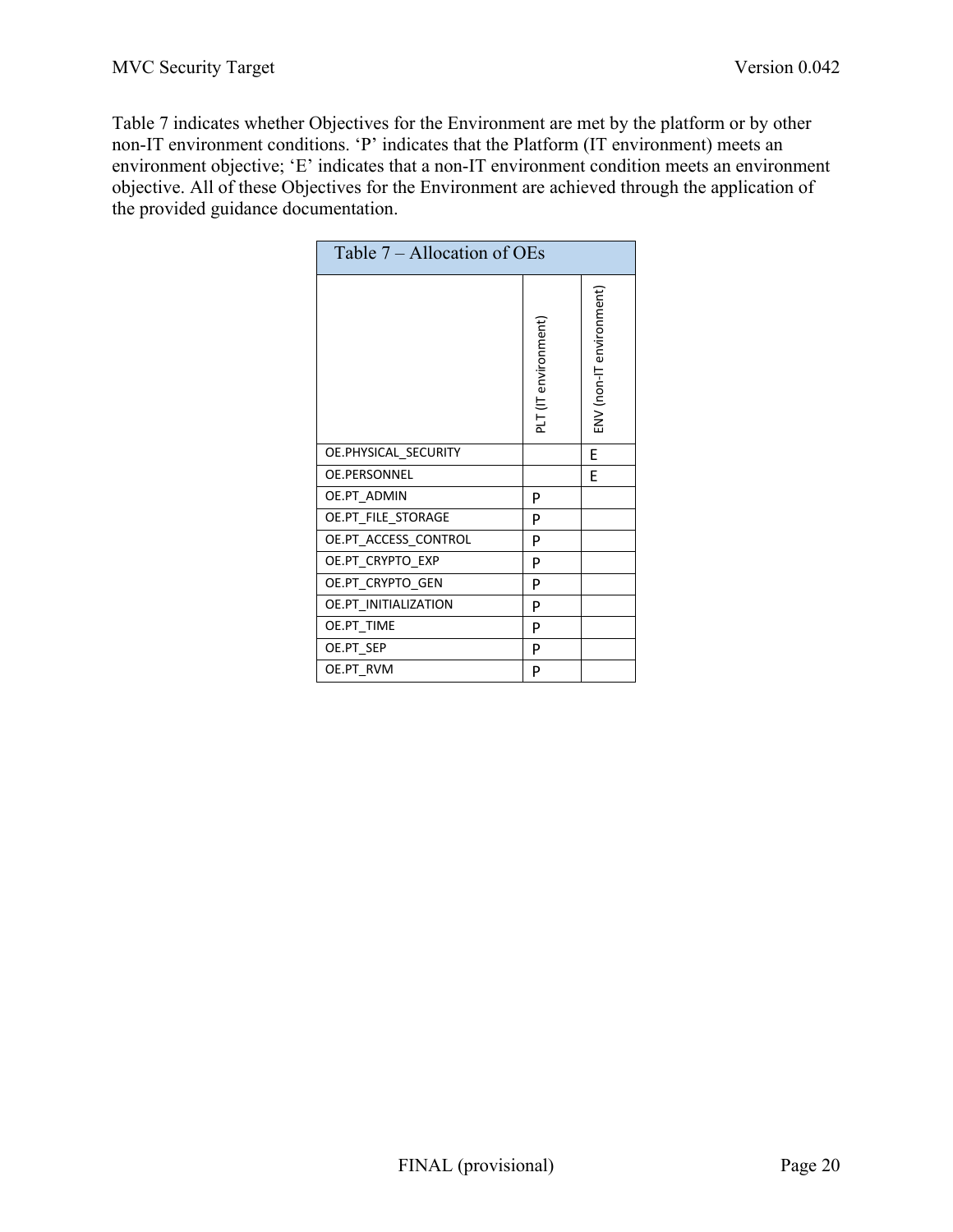## **5 Extended components definition**

## 5.1 Security functional requirement extended components

This ST incorporates extended SFR definitions for FCS\_IPSEC\_EXT and FCS\_RBG\_EXT from the collaborative Protection Profile for Network Devices (cPPND) [6]. For completeness of the ST, the extended SFR definitions are copied below. Modifications made to the cPPND component definitions appear as refinements when these components are invoked in the security requirements for the TOE in Section 6.1.

## 5.1.1 FCS IPSEC EXT.1 IPsec Protocol

#### **Family Behaviour**

Components in this family address the requirements for protecting communications using IPsec.

#### **Component levelling**

| FCS IPSEC EXT IPsec Protocol |  |  |  |
|------------------------------|--|--|--|
|------------------------------|--|--|--|

FCS\_IPSEC\_EXT.1 IPsec requires that IPsec be implemented as specified.

#### **Management: FCS\_IPSEC\_EXT.1**

The following actions could be considered for the management functions in FMT: a)Maintenance of SA lifetime configuration

#### **Audit: FCS\_IPSEC\_EXT.1**

The following actions should be considered for audit if FAU\_GEN Security audit data generation is included in the PP/ST:

a)Decisions to DISCARD, BYPASS, PROTECT network packets processed by the TOE.

- b)Failure to establish an IPsec SA
- c) IPsec SA establishment
- d)IPsec SA termination
- e)Negotiation "down" from an IKEv2 to IKEv1 exchange.

#### **FCS\_IPSEC\_EXT.1 Internet Protocol Security (IPsec) Communications**

Hierarchical to: No other components

- Dependencies: FCS\_CKM.1Cryptographic KeyGeneration
	- FCS\_CKM.2Cryptographic KeyEstablishment
	- FCS COP.1/DataEncryption Cryptographic operation (AES Data encryption/decryption)
	- FCS\_COP.1/SigGen Cryptographic operation (Signature Generation and Verification)
	- FCS COP.1/HashCryptographic operation (HashAlgorithm)
	- FCS\_COP.1/KeyedHash Cryptographic operation (Keyed Hash Algorithm)
	- FCS\_RBG\_EXT.1 Random Bit Generation

FCS IPSEC EXT.1.1 The TSF shall implement the IPsec architecture as specified in RFC 4301.

FCS IPSEC EXT.1.2 The TSF shall have a nominal, final entry in the SPD that matches anything that is otherwise unmatched and discards it.

FCS\_IPSEC\_EXT.1.3 The TSF shall implement [selection: *tunnel mode, transport mode*].

FCS\_IPSEC\_EXT.1.4 The TSF shall implement the IPsec protocol ESP as defined by RFC 4303 using the cryptographic algorithms [selection: *AES-CBC-128 (RFC 3602), AES-CBC-192 (RFC 3602), AES-CBC-256 (RFC 3602), AES-GCM-128 (RFC 4106), AES-GCM-192 (RFC 4106), AES-GCM-256 (RFC 4106),*] together with a Secure Hash Algorithm (SHA)-based HMAC [selection: *HMAC-SHA-1, HMAC-SHA-256, HMAC-SHA-384, HMAC-SHA-512, no HMAC algorithm*].

FCS IPSEC EXT.1.5 The TSF shall implement the protocol: [selection: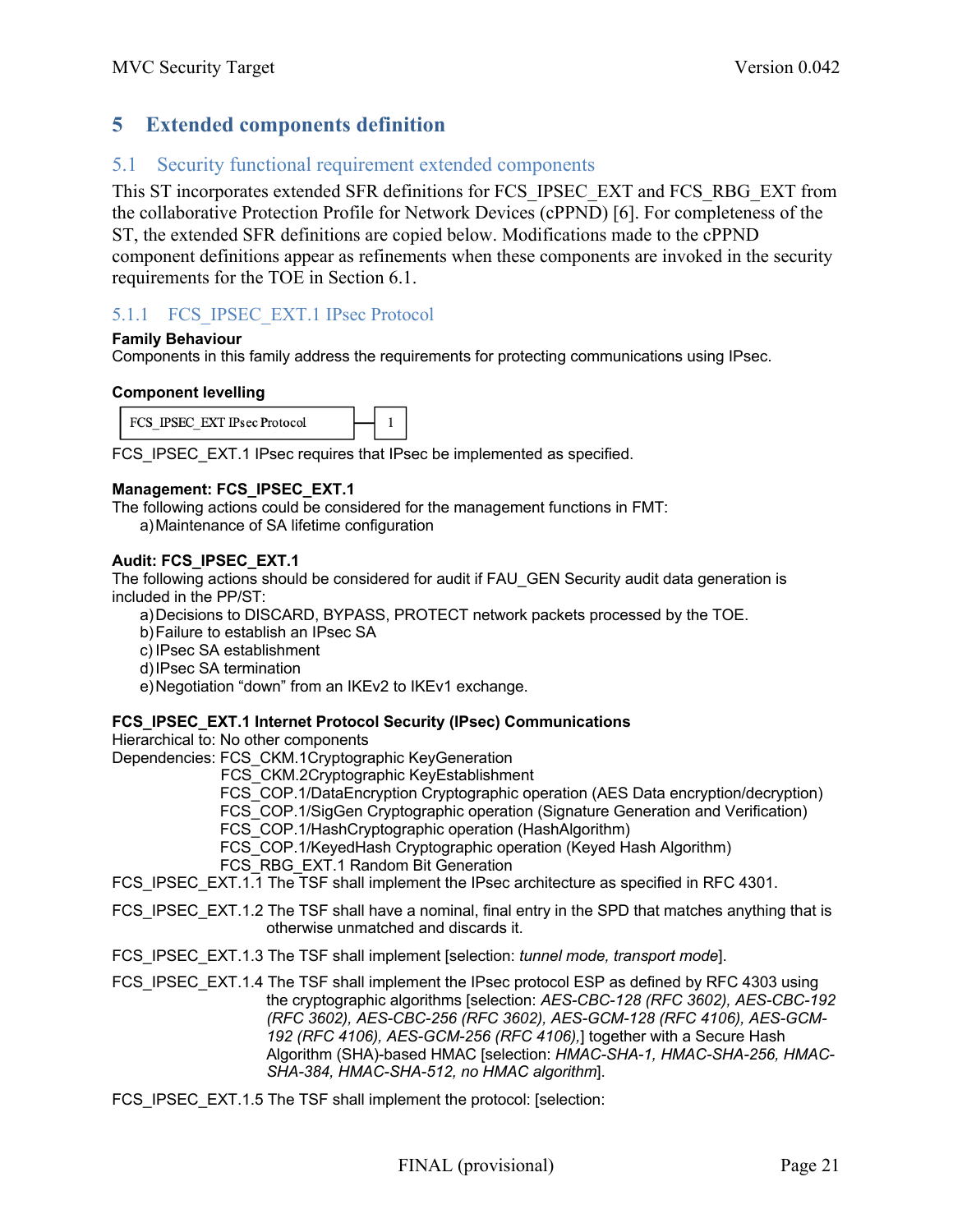*• IKEv1, using Main Mode for Phase 1 exchanges, as defined in RFCs 2407, 2408, 2409, RFC 4109, [selection: no other RFCs for extended sequence numbers, RFC 4304 for extended sequence numbers], and [selection: no other RFCs for hash functions, RFC 4868 for hash functions];*

*• IKEv2 as defined in RFCs 5996 [selection: with no support for NAT traversal, with mandatory support for NAT traversal as specified in RFC 5996, section 2.23)], and [selection: no other RFCs for hash functions, RFC 4868 for hash functions*]].

FCS\_IPSEC\_EXT.1.6 The TSF shall ensure the encrypted payload in the [selection: *IKEv1, IKEv2*] protocol uses the cryptographic algorithms [selection: *AES-CBC-128, AES\_CBC-192 AES-CBC-256 (specified in RFC 3602), AES-GCM-128, AES-GCM-192, AES-GCM-256 (specified in RFC 5282)*].

FCS\_IPSEC\_EXT.1.7 The TSF shall ensure that [selection:

*• IKEv1 Phase 1 SA lifetimes can be configured by a Security Administrator based on [selection:*

*o number of bytes;*

*o length of time, where the time values can be configured within [assignment:*

 *integer range including 24] hours; ];*

*• IKEv2 SA lifetimes can be configured by a Security Administrator based on [selection:* 

*o number of bytes;*

*o length of time, where the time values can be configured within*

 *[assignment: integer range including 24] hours*

*]* ].

FCS\_IPSEC\_EXT.1.8 The TSF shall ensure that [selection:

• *IKEv1 Phase 2 SA lifetimes can be configured by a Security Administrator based on [selection:*

*o number of bytes;*

*o length of time, where the time values can be configured within [assignment: integer range including 8] hours;*

*];*

*• IKEv2 Child SA lifetimes can be configured by a Security Administrator based on [selection:*

*o number of bytes;*

*o length of time, where the time values can be configured within [assignment:*

 *integer range including 8] hours;*

*]* ].

FCS IPSEC EXT.1.9 The TSF shall generate the secret value x used in the IKE Diffie- Hellman key exchange ("x" in gx mod p) using the random bit generator specified in FCS\_RBG\_EXT.1, and having a length of at least [assignment: *(one or more) number(s) of bits that is at least twice the security strength of the negotiated Diffie-Hellman group*] bits.

FCS\_IPSEC\_EXT.1.10 The TSF shall generate nonces used in [selection: *IKEv1, IKEv2*] exchanges of length [selection: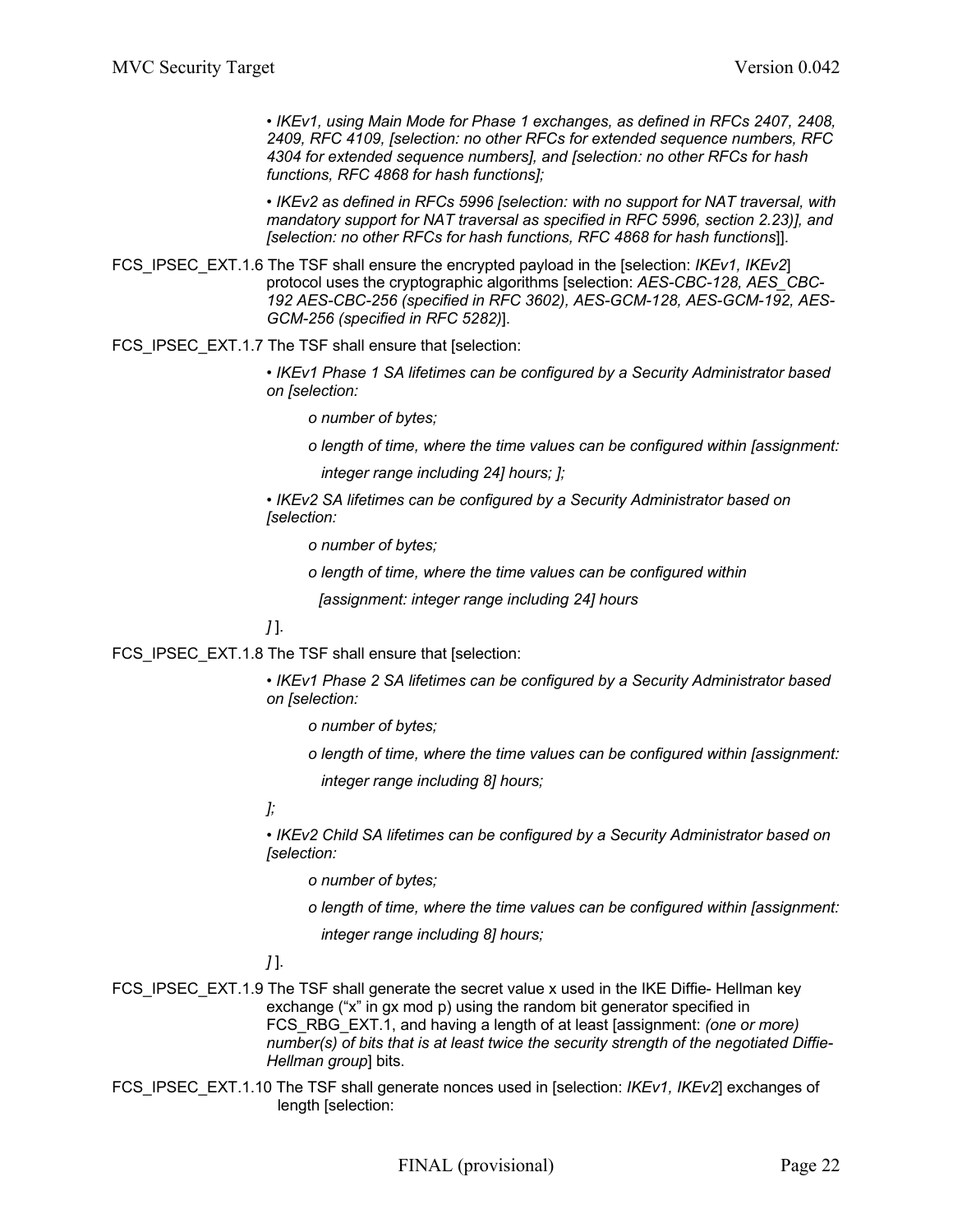*• according to the security strength associated with the negotiated Diffie-Hellman group;*

*• at least 128 bits in size and at least half the output size of the negotiated pseudorandom function (PRF) hash*

].

FCS\_IPSEC\_EXT.1.11 The TSF shall ensure that IKE protocols implement DH Group(s) [selection:

*• [selection: 14 (2048-bit MODP), 15 (3072-bit MODP), 16 (4096-bit MODP), 17 (6144-bit MODP), 18 (8192-bit MODP)] according to RFC 3526,*

*• [selection: 19 (256-bit Random ECP), 20 (384-bit Random ECP), 21 (521-bit Random ECP), 24 (2048-bit MODP with 256-bit POS)] according to RFC 5114.*

].

- FCS\_IPSEC\_EXT.1.12 The TSF shall be able to ensure by default that the strength of the symmetric algorithm (in terms of the number of bits in the key) negotiated to protect the [selection: *IKEv1 Phase 1, IKEv2 IKE\_SA*] connection is greater than or equal to the strength of the symmetric algorithm (in terms of the number of bits in the key) negotiated to protect the [selection: *IKEv1 Phase 2, IKEv2 CHILD\_SA*] connection.
- FCS\_IPSEC\_EXT.1.13 The TSF shall ensure that all IKE protocols perform peer authentication using [selection: *RSA, ECDSA*] that use X.509v3 certificates that conform to RFC 4945 and [selection: *Pre-shared Keys, no other method*].
- FCS IPSEC EXT.1.14 The TSF shall only establish a trusted channel if the presented identifier in the received certificate matches the configured reference identifier, where the presented and reference identifiers are of the following fields and types: [selection: *SAN: IP address, SAN: Fully Qualified Domain Name (FQDN), SAN: user FQDN, CN: IP address, CN: Fully Qualified Domain Name (FQDN), CN: user FQDN, Distinguished Name (DN)*] and [selection: *no other reference identifier type, [assignment: other supported reference identifier types]*].

## 5.1.2 FCS RBG EXT.1 Random Bit Generation

#### **Family Behaviour**

Components in this family address the requirements for random bit/number generation. This is a new family defined for the FCS class.

#### **Component levelling**

FCS RBG EXT RandomBit Generation  $\mathbf{1}$ 

FCS\_RBG\_EXT.1 Random Bit Generation requires random bit generation to be performed in accordance with selected standards and seeded by an entropy source.

#### **Management: FCS\_RBG\_EXT.1**

The following actions could be considered for the management functions in FMT:

a)There are no management activities foreseen

#### **Audit: FCS\_RBG\_EXT.1**

The following actions should be auditable if FAU\_GEN Security audit data generation is included in the PP/ST:

a)Minimal: failure of the randomization process

#### **FCS\_RBG\_EXT.1 Random Bit Generation**

Hierarchical to: No other components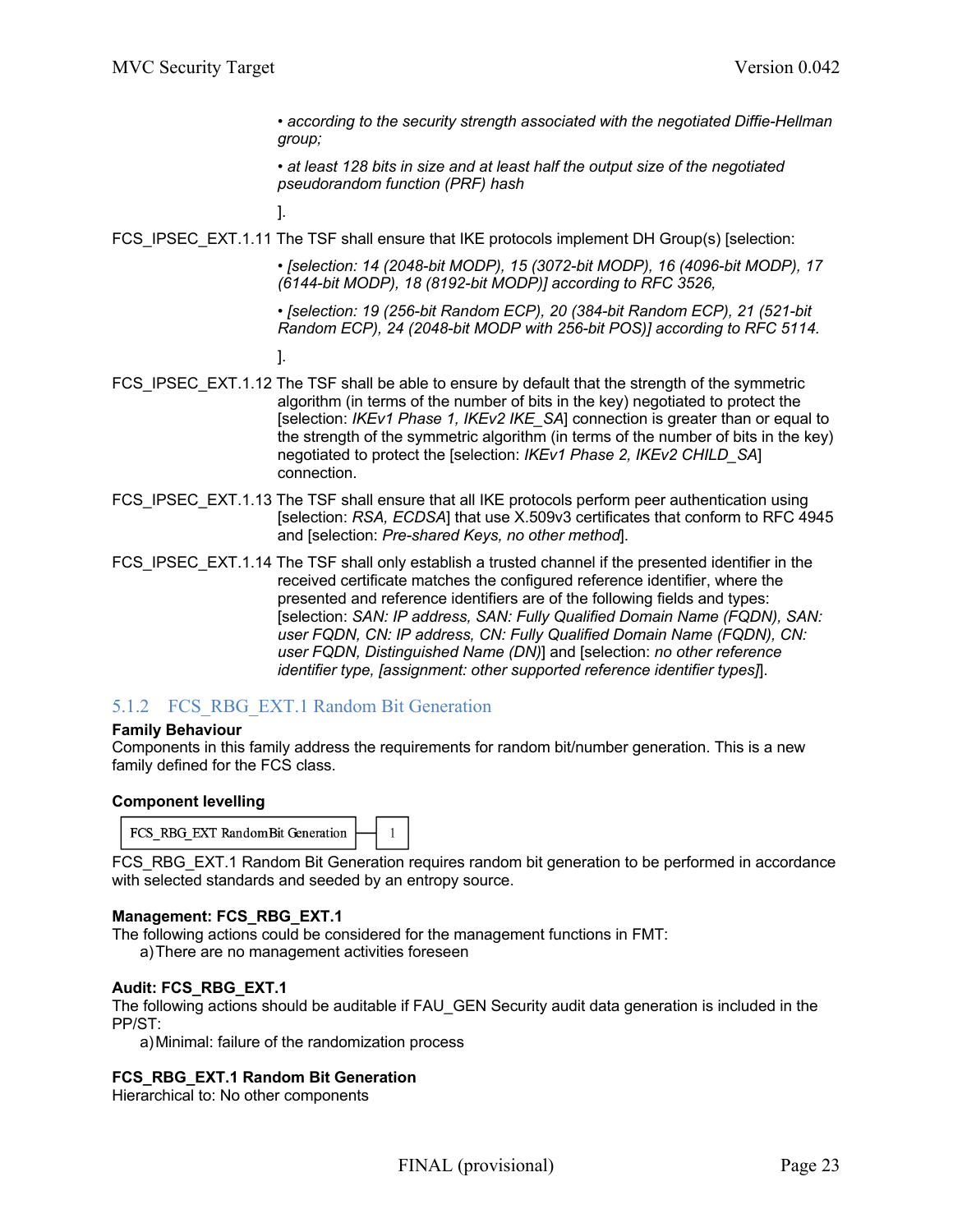Dependencies: No other components

- **FCS** RBG EXT.1.1 The TSF shall perform all deterministic random bit generation services in accordance with ISO/IEC 18031:2011 using [selection: *Hash\_DRBG (any), HMAC\_DRBG (any), CTR\_DRBG (AES)*].
- FCS\_RBG\_EXT.1.2 The deterministic RBG shall be seeded by at least one entropy source that accumulates entropy from [selection: *[assignment: number of software-based sources] software-based noise source, [assignment: number of platform-based sources] platform-based noise source*] with a minimum of [selection: *128 bits, 192 bits, 256 bits*] of entropy at least equal to the greatest security strength, according to ISO/IEC 18031:2011 Table C.1 "Security Strength Table for Hash Functions", of the keys and hashes that it will generate.

#### 5.2 Extended security components rationale

The new FCS\_IPSEC\_EXT family and its components FCS\_IPSEC\_EXT.1 – FCS IPSEC EXT.14 used in this ST are introduced by the cPPND [6].

The new FCS\_RBG\_EXT family and the FCS\_RBG\_EXT.1 component as used in this ST is introduced by the cPPND to satisfy a dependency on the part of the extended component FCS IPSEC EXT.1.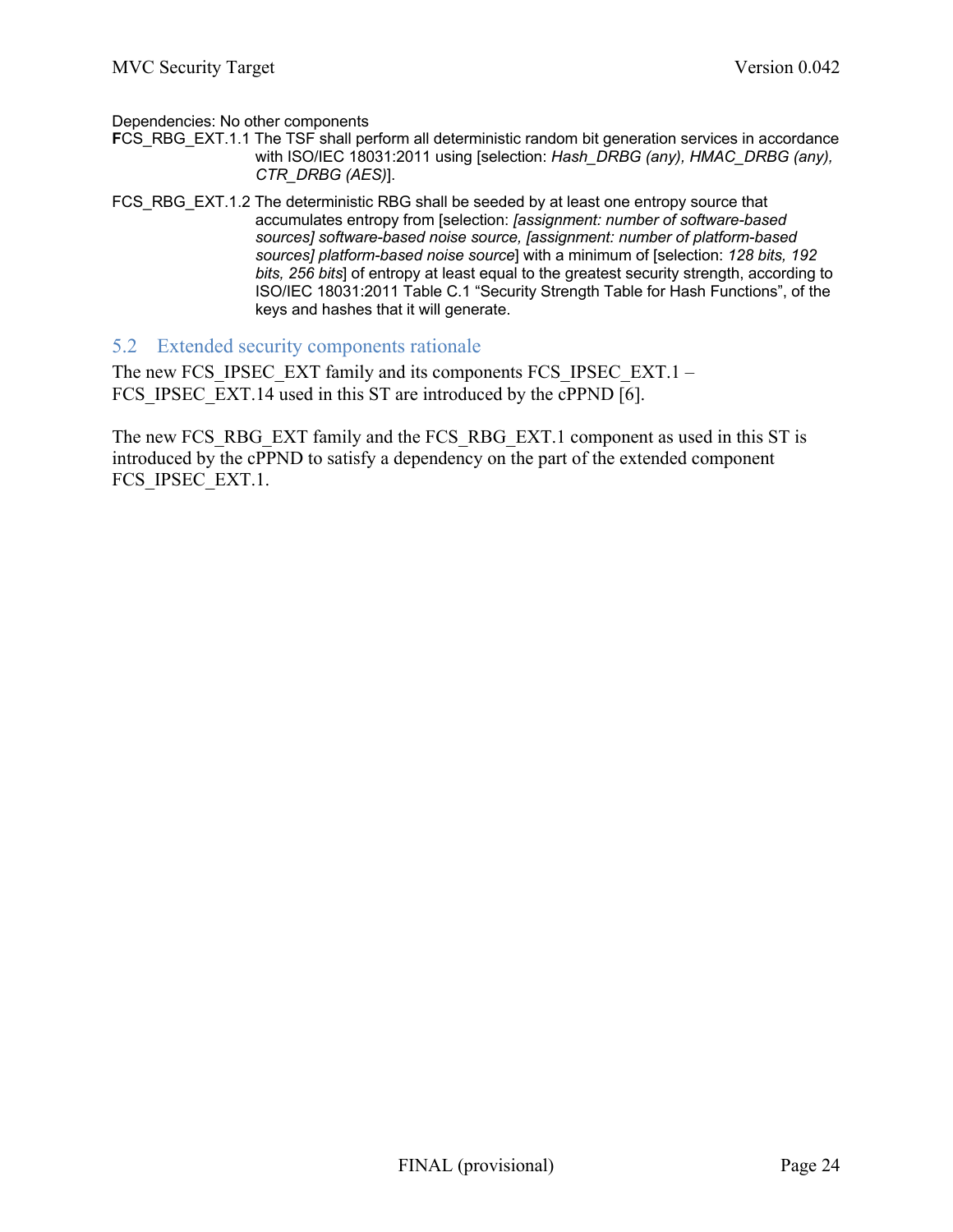# **6 Security requirements for the TOE**

This section descriptions the security functional and assurance requirements for the TOE. The notation, formatting, and conventions used are defined below.

Application notes have been added by the ST authors to provide the reader with additional understanding or to clarify the ST author's intent; they are italicized and usually appear immediately preceding or following the element needing clarification.

CC component operations are identified in the following way:

- Assignments and Selections are typeset in **bold text**
- Refinements are identified by **bold underlined** text for any additions and by strikes thru for any removals; any refinement that performs a deletion in text is also noted in a numbered footnote.

## 6.1 Security functional requirements for the TOE

This section describes the security functional requirements for the TOE. The security functional requirement components in this security target are CC Part 2 conformant or CC Part 2 extended.

Typographical and notational conventions introduced above are in reference to operations applied in the ST on the SFRs.

| Table 8 – TOE Security Functional Requirements Summary |                                                               |  |  |
|--------------------------------------------------------|---------------------------------------------------------------|--|--|
| <b>SFR</b>                                             | Description                                                   |  |  |
| <b>FAU GEN.1</b>                                       | Security audit data generation                                |  |  |
| FCS CKM.2                                              | Cryptographic key distribution (refined to key establishment) |  |  |
| FCS CKM.4                                              | Cryptographic key destruction                                 |  |  |
| FCS IPSEC EXT.1                                        | IPsec protocol                                                |  |  |
| FPT TEE.1                                              | Testing of external entities                                  |  |  |
| FPT TST.1                                              | TSF (self) testing                                            |  |  |
| FTP ITC.1                                              | Inter-TSF trusted channel                                     |  |  |

A summary of the security functional requirements is given by Table 8.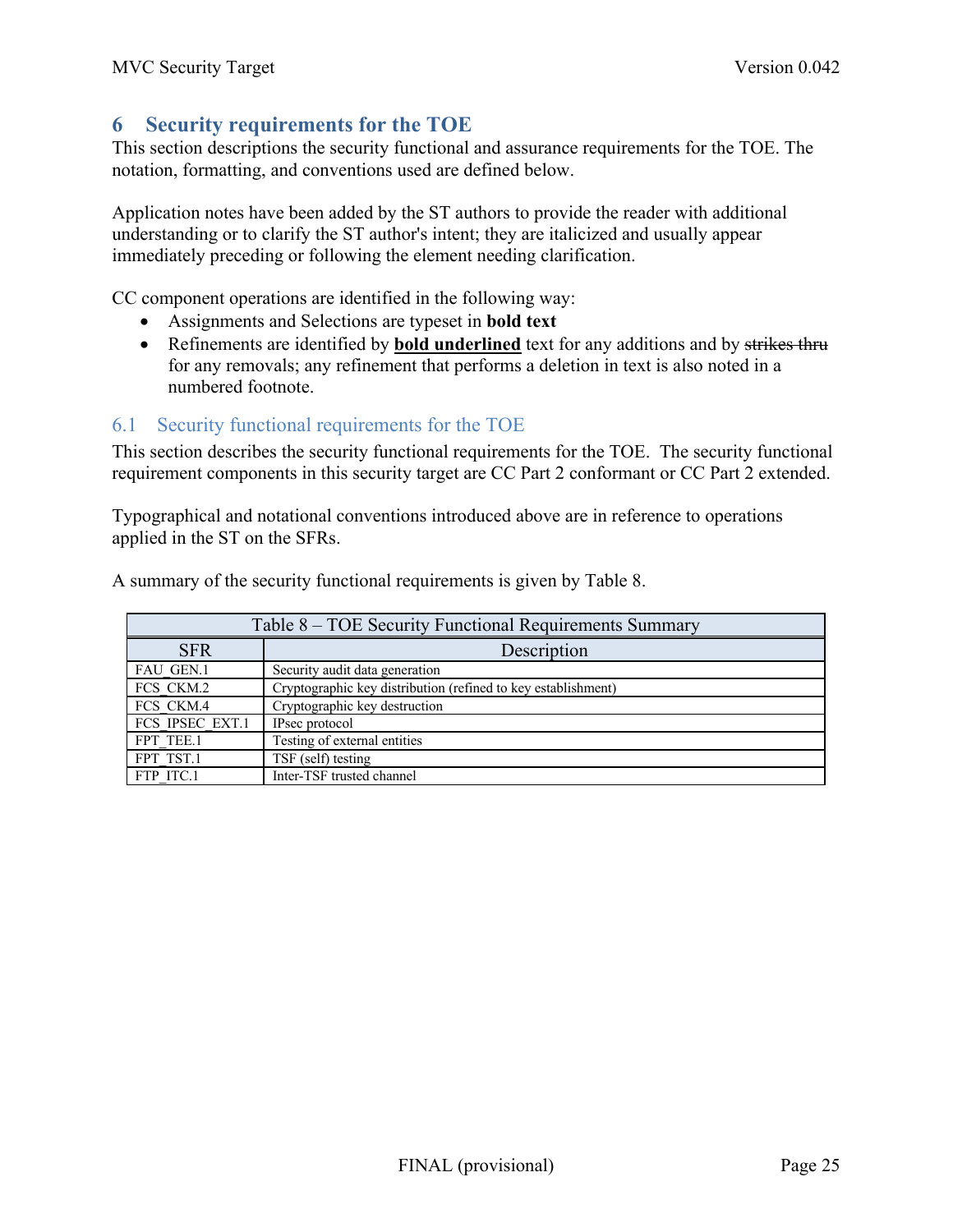#### 6.1.1 Security Audit (FAU)

#### 6.1.1.1 Security audit data generation (FAU\_GEN)

#### 6.1.1.1.1 Audit data generation (FAU\_GEN.1)

FAU GEN.1.1 The TSF shall be able to generate an audit record of the following auditable events:

- a) Start-up and shutdown of the audit functions;
- b) All auditable events for the **not specified** level of audit; and
- *c)* **The auditable events: TOE start-up, TOE shutdown, TOE selftest failure, strongSwan external entity test failure, IKE SA initiation, IKE SA establishment, IKE SA reinitiation (rekeying), IKE SA reauthentication, IKE SA deletion, IKE CHILD SA establishment, IKE CHILD SA expiration.**

*Application note: From the standpoint of the TOE, the start-up and shutdown of the audit functions shall correspond to the start-up and shutdown of the TOE.*

FAU GEN.1.2 The TSF shall record within each audit record at least the following information:

- a) Date and time of the event, type of event, subject identity (if applicable), and the outcome (success or failure) of the event; and
- b) For each audit event type, based on the auditable event definitions of the functional components included in the ST, **no other information**.
- 6.1.2 Cryptographic Support (FCS)
- 6.1.2.1 Cryptographic key management (FCS\_CKM)
- 6.1.2.1.1 Cryptographic key distribution **establishment** (FCS\_CKM.2)

FCS\_CKM.2.1 The TSF shall distribute **perform** cryptographic keys **key establishment** in accordance with a specified cryptographic key distribution **establishment** method **IKEv2 as defined in RFC 7296, with**:

- **Key establishment schemes using Diffie-Hellman MODP groups that meet the following: RFC 3526**
- **Key establishment schemes using Diffie-Hellman ECP groups that meet the following: RFC 5114**
- **Key establishment schemes using Diffie-Hellman ECP groups that meet the following: RFC 6954**

that meets the following: [assignment: list of standards].

*Application note: The distribution of cryptographic keys is done as part of the IPSEC and IKEv2 protocol that defines the key agreement between the client and the server. The TOE acts as a IPSEC client in a scenario where it obtains data from a non-TOE component. The cryptographic operation is done as part of FCS\_COP.1 implemented by the platform. The kernel implementation is part of the Linux Kernel 4.19 and accessible using the Linux Kernel Crypto API. The user space crypto is implemented by OpenSSL 1.1.1b and accessible using the SoftHSM 2.6.1.*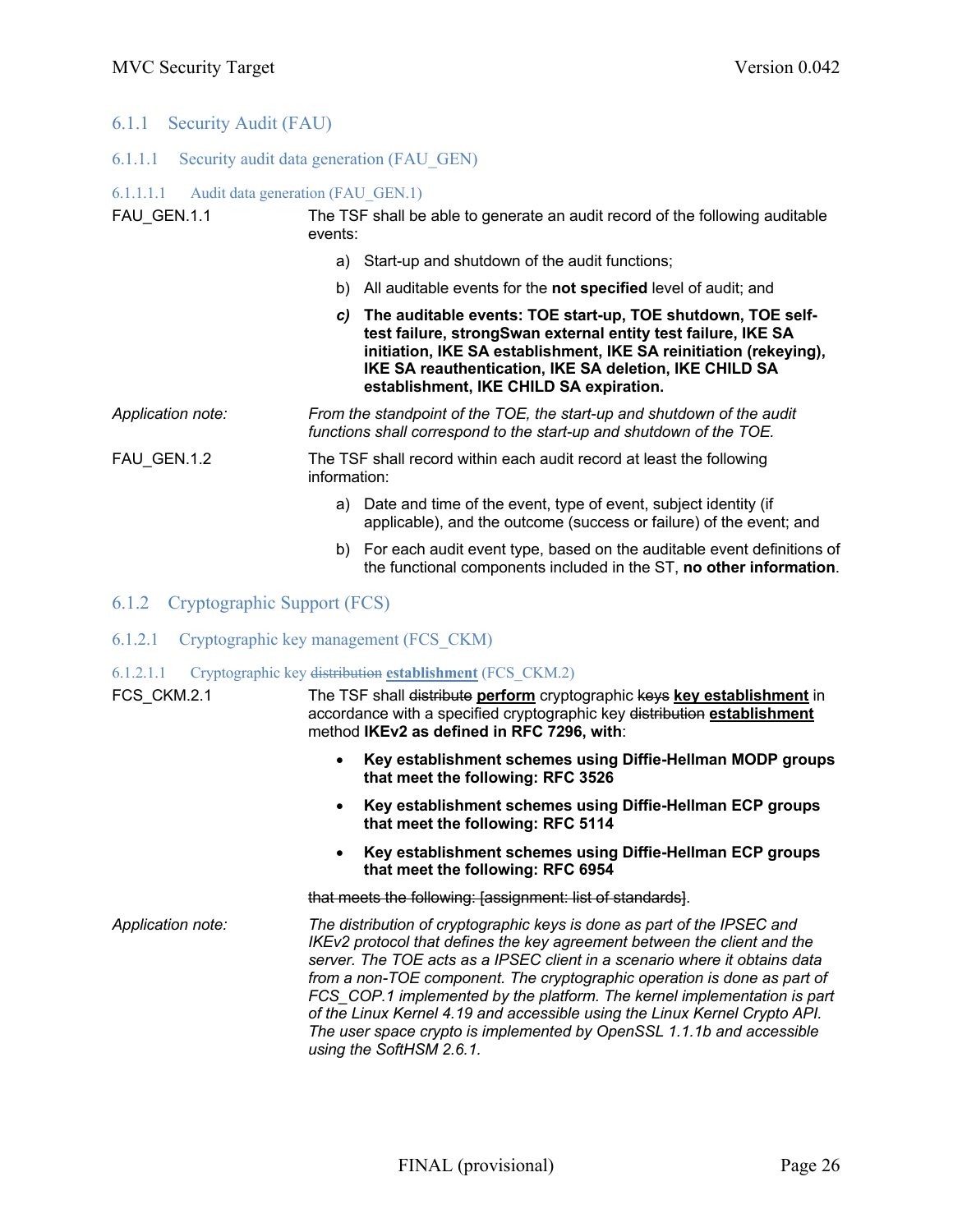#### 6.1.2.1.2 Cryptographic key destruction (FCS\_CKM.4)

| FCS CKM.4.1       | The TSF shall destroy cryptographic keys in accordance with a specified<br>cryptographic key destruction method overwriting with zeroes that meets<br>the following: none.                                                                                                                |
|-------------------|-------------------------------------------------------------------------------------------------------------------------------------------------------------------------------------------------------------------------------------------------------------------------------------------|
| Application note: | The MVC TOE destroys session keys stored in user space memory by<br>overwriting with zeroes. Long-term keys are managed by the platform.<br>Cryptographic keys in kernel space are erased by memory management of<br>the kernel and part of the platform as described in OE.PT CRYPO EXP. |

### 6.1.2.2 Internet Protocol Security (IPsec) Extended (FCS\_IPSEC\_EXT)

The IPsec protocol is used to establish a mutually authenticated communication channel between subjects that provides data confidentiality and integrity. IPsec is a peer-to-peer protocol and as such does not need to be separated into distinct client and server requirements.

| Application note: | <b>IPsec Protocol Security Functional Requirement extended component</b>    |
|-------------------|-----------------------------------------------------------------------------|
|                   | definitions are taken from the collaborative Protection Profile for Network |
|                   | Devices [6].                                                                |

#### 6.1.2.2.1 IPsec Protocol (FCS\_IPSEC\_EXT.1)

| FCS IPSEC EXT.1.1 | The TSF shall implement the IPsec architecture as specified in RFC 4301.                                                                                                                                                                                                                                                                |
|-------------------|-----------------------------------------------------------------------------------------------------------------------------------------------------------------------------------------------------------------------------------------------------------------------------------------------------------------------------------------|
| Application note: | RFC 4301 calls for an IPsec implementation to use a Security Policy<br>Database (SPD) to define how IP packets are to be handled.                                                                                                                                                                                                       |
| FCS_IPSEC_EXT.1.2 | The TSF shall have a nominal, final entry in the SPD that matches anything<br>that is otherwise unmatched and discards it.                                                                                                                                                                                                              |
| FCS_IPSEC_EXT.1.3 | The TSF shall implement tunnel mode.                                                                                                                                                                                                                                                                                                    |
| FCS IPSEC EXT.1.4 | The TSF shall implement the IPsec protocol ESP as defined in RFC 4303<br>using cryptographic algorithms AES-CBC-128 (RFC3602), AES-CBC-256<br>(RFC3602), AES-GCM-128 (RFC 4106), AES-GCM-192 (RFC 4106), AES-<br>GCM-256 (RFC 4106) together with a Secure Hash Algorithm (SHA)-based<br>HMAC HMAC-SHA-256, HMAC-SHA-384, HMAC-SHA-512. |
| FCS_IPSEC_EXT.1.5 | The TSF shall implement the protocol: IKEv2 as defined in RFC 7296 <sup>1</sup> and<br>with mandatory support for NAT traversal as specified in RFC 7296 <sup>2</sup> ,<br>section 2.23, and RFC 4868 for hash functions.                                                                                                               |
| Application note: | IPsec Protocol Security Functional Requirements are adapted from the<br>collaborative Protection Profile for Network Devices revision v2.2e. The<br>obsoleted RFC 5996 in FCS_IPSEC_EXT.1.5 has been upgraded to RFC<br>7296.                                                                                                           |
| FCS_IPSEC_EXT.1.6 | The TSF shall ensure the encrypted payload in the IKEv2 protocol uses the<br>cryptographic algorithms AES-CBC-128, AES-CBC-256 (specified in RFC<br>3602), AES-GCM-128, AES-GCM-192, AES-GCM-256 (specified in RFC<br>5282).                                                                                                            |
| FCS_IPSEC_EXT.1.7 | The TSF shall ensure that IKEv2 SA lifetimes can be configured by a<br><b>Security Administrator based on:</b>                                                                                                                                                                                                                          |
|                   | number of bytes;                                                                                                                                                                                                                                                                                                                        |

<sup>&</sup>lt;sup>1</sup> Reference to RFC 5669 has been replaced with a reference to RFC 7296 [r2]

<sup>&</sup>lt;sup>2</sup> Reference to RFC 5669 has been replaced with a reference to RFC 7296  $r2$ ]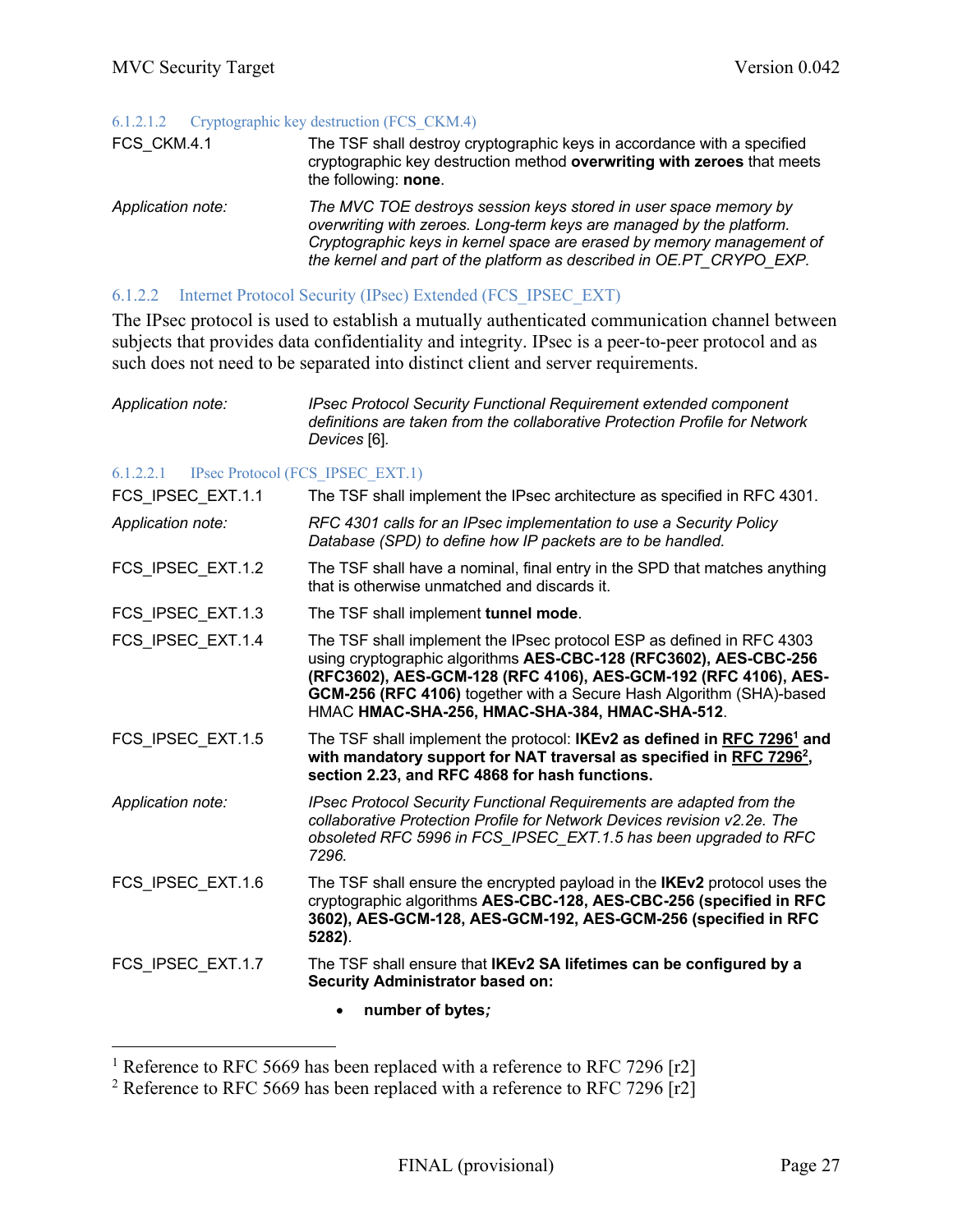|                    | length of time, where the time values can be configured within<br>$\bullet$<br>1-48 hours.                                                                                                                                                                                                                                                                                                     |
|--------------------|------------------------------------------------------------------------------------------------------------------------------------------------------------------------------------------------------------------------------------------------------------------------------------------------------------------------------------------------------------------------------------------------|
| FCS_IPSEC_EXT.1.8  | The TSF shall ensure that IKEv2 Child SA lifetimes can be configured by<br>a Security Administrator based on:                                                                                                                                                                                                                                                                                  |
|                    | number of bytes;<br>$\bullet$                                                                                                                                                                                                                                                                                                                                                                  |
|                    | length of time, where the time values can be configured within<br>$\bullet$<br>1-24 hours.                                                                                                                                                                                                                                                                                                     |
| FCS IPSEC EXT.1.9  | The TSF shall generate the secret value x used in the IKE Diffie-Hellman key<br>exchange ("x" in g^x mod p) using the random bit generator specified in<br>FCS RBG EXT.1, and having a length of at least 224, 256, 384, 512 bits.                                                                                                                                                             |
| Application note:  | The MVC TOE does not contain the implementation of the cryptographic<br>algorithms, so FCS_RBG_EXT.1 is addressed by OE.PT_CRYPTO_EXP.                                                                                                                                                                                                                                                         |
| FCS_IPSEC_ETX.1.10 | The TSF shall generate nonces used in IKEv2 exchanges of length<br>according to the security strength associated with the negotiated Diffie-<br>Hellman group.                                                                                                                                                                                                                                 |
| FCS IPSEC EXT.1.11 | The TSF shall ensure that IKE protocols implement DH Group(s):                                                                                                                                                                                                                                                                                                                                 |
|                    | 14 (2048-bit MODP), 15 (3072-bit MODP), 16 (4096-bit MODP)<br>$\bullet$<br>according to RFC 3526,                                                                                                                                                                                                                                                                                              |
|                    | 19 (256-bit Random ECP), 20 (384-bit Random ECP), 21 (521-bit<br>$\bullet$<br>Random ECP) according to RFC 5114.                                                                                                                                                                                                                                                                               |
|                    | 25 (192-bit Random ECP), 26 (224-bit Random ECP) according<br>$\bullet$<br>to RFC 5114.                                                                                                                                                                                                                                                                                                        |
|                    | 27 (Brainpool 224-bit Random ECP), 28 (Brainpool 256-bit<br>$\bullet$<br>Random ECP), 29 (Brainpool 384-bit Random ECP), 30<br>(Brainpool 512-bit Random ECP) according to RFC 6954.                                                                                                                                                                                                           |
| FCS_IPSEC_EXT.1.12 | The TSF shall be able to ensure by default that the strength of the symmetric<br>algorithm (in terms of the number of bits in the key) negotiated to protect the<br><b>IKEv2 IKE_SA</b> connection is greater than or equal to the strength of the<br>symmetric algorithm (in terms of the number of bits in the key) negotiated to<br>protect the IKEv2 CHILD_SA connection.                  |
| FCS_IPSEC_EXT.1.13 | The TSF shall ensure that all IKE protocols perform peer authentication using<br><b>RSA. ECDSA</b> that use X.509y3 certificates that conform to RFC 4945 and<br>no other method.                                                                                                                                                                                                              |
| FCS IPSEC EXT.1.14 | The TSF shall only establish a trusted channel if the presented identifier in<br>the received certificate matches the configured reference identifier, where the<br>presented and reference identifiers are of the following fields and types:<br>SAN: IP address, SAN: Fully Qualified Domain Name (FQDN), SAN: user<br>FQDN, Distinguished Name (DN) and no other reference identifier type. |
|                    |                                                                                                                                                                                                                                                                                                                                                                                                |

- 6.1.3 Protection of the TSF (FPT)
- 6.1.3.1 Testing of external entities (FPT\_TEE)
- 6.1.3.1.1 Testing of external entities (FPT\_TEE.1)
- FPT\_TEE.1.1 The TSF shall run a suite of tests **during initial start-up** and **under no other conditions** to check the fulfillment of **correct operation of the cryptographic algorithms, and correct operation of the random bit generator**.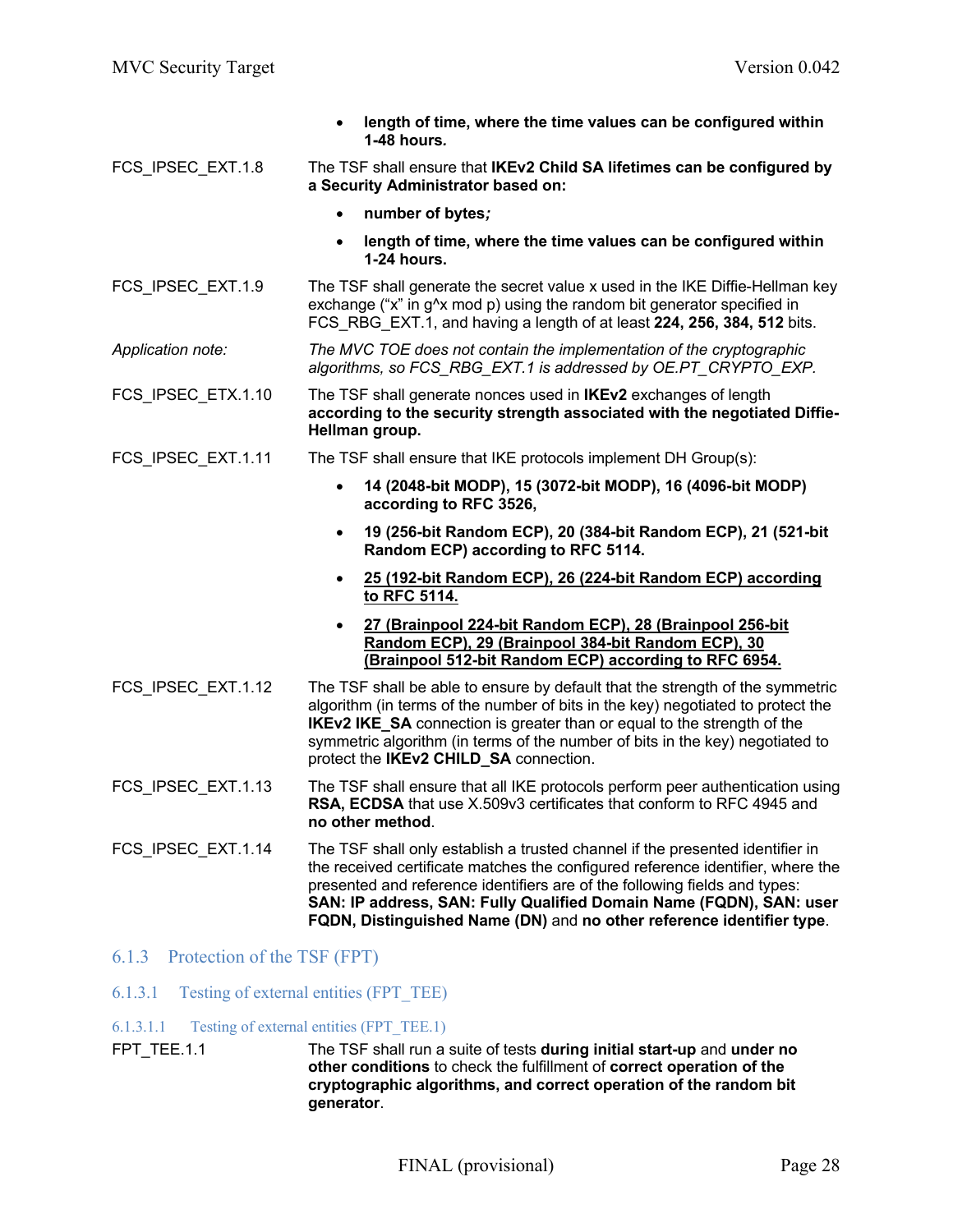| FPT TEE.1.2       | If the test fails, the TSF shall refuse to start or disable the failing<br>algorithm.                                                                                                                                                                                                                                                                                                                                                                    |
|-------------------|----------------------------------------------------------------------------------------------------------------------------------------------------------------------------------------------------------------------------------------------------------------------------------------------------------------------------------------------------------------------------------------------------------------------------------------------------------|
| Application note: | Since the MVC TOE does not implement the cryptographic algorithms, the<br>start-up test of the cryptographic algorithms is addressed by the testing of<br>external entities. The kernel is configured to panic and halt the system if a<br>kernel space cryptographic algorithm test fails. If a user space cryptographic<br>algorithm test fails, the TOE refuses to load the failing algorithm thus<br>preventing use of a misbehaving implementation. |

### 6.1.3.2 TSF self test (FPT\_TST)

| $6.1.3.2.1$ TSF testing (FPT TST.1) |                                                                              |
|-------------------------------------|------------------------------------------------------------------------------|
| FPT TST.1.1                         | The TSF shall run a suite of self tests during initial start-up and under no |
|                                     | other conditions to demonstrate the correct operation of parts of the TSF    |
|                                     | by verifying the strong Swan configuration data and parts of the TSF         |

|                   | executables.                                                                                                       |
|-------------------|--------------------------------------------------------------------------------------------------------------------|
| FPT TST.1.2       | The TSF shall provide authorised users with the capability to verify the<br>integrity of no parts of the TSF data. |
| FPT TST.1.3       | The TSF shall provide authorised users with the capability to verify the<br>integrity of no parts of the TSF.      |
| Application note: | The TOE performs the verification of configuration data and parts of TSF                                           |

*executables during startup.*

- 6.1.4 Trusted path/channels (FTP)
- 6.1.4.1 Inter-TSF trusted channel (FTP\_ITC)

#### 6.1.4.1.1 Inter-TSF trusted channel (FTP\_ITC.1)

| FTP ITC.1.1       | The TSF shall provide a communication channel between itself and another<br>trusted IT product that is logically distinct from other communication channels<br>and provides assured identification of its end points and protection of the<br>channel data from modification or disclosure. |
|-------------------|---------------------------------------------------------------------------------------------------------------------------------------------------------------------------------------------------------------------------------------------------------------------------------------------|
| FTP ITC.1.2       | The TSF shall permit the TSF to initiate communication via the trusted<br>channel.                                                                                                                                                                                                          |
| FTP ITC.1.3       | The TSF shall initiate communication via the trusted channel for exchange<br>of red data.                                                                                                                                                                                                   |
| Application note: | Red data is not to be sent or received without encryption to protect<br>confidentiality and integrity. Any red data sent through the TOE to a VPN<br>peer or received from a peer goes through the trusted channel as is<br>established by FCS IPSEC EXT.1 as an IPsec tunnel.              |

#### 6.1.5 Security functional requirements provided by the platform

The following cryptographic SFRs have been added because of the CSEC Scheme Crypto Policy 188 [12].

#### 6.1.5.1 Cryptographic key management (FCS\_CKM)

#### 6.1.5.1.1 Cryptographic Key Generation (FCS\_CKM.1)

FCS\_CKM.1.1 The TSF**PLT** shall generate **asymmetric** cryptographic keys in accordance with a specified cryptographic key generation algorithm: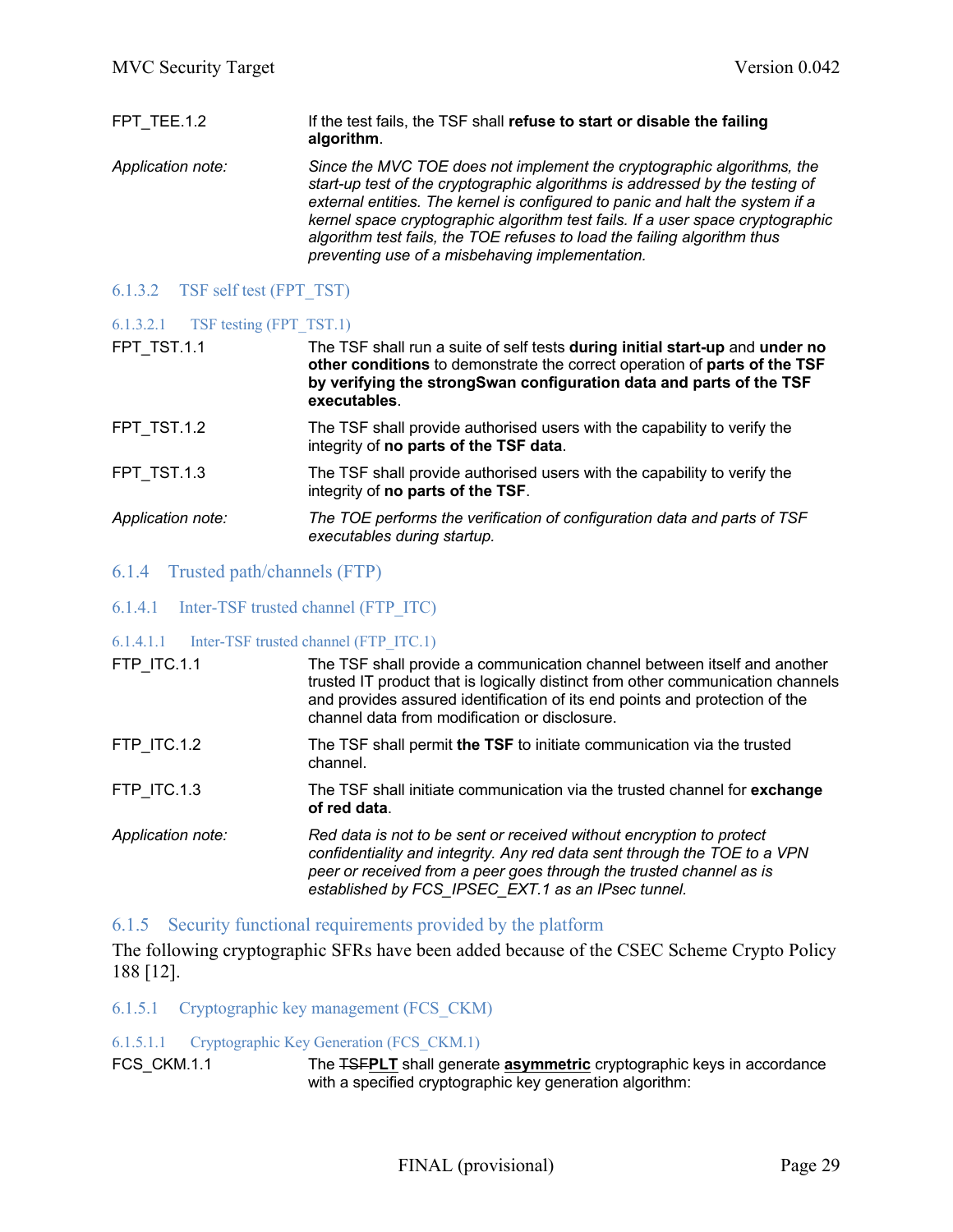- **ECC schemes using 'NIST curves' P-192, P-224, P-256, P-384, P-521 that meet the following: FIPS PUB 186-4, "Digital Signature Standard (DSS)", Appendix B.4;**
- **FFC schemes using cryptographic key sizes of 2048, 3072 and 4096-bit that meet the following: FIPS PUB 186-4, "Digital Signature Standard (DSS)", Appendix B.1;**
- **ECC schemes using 'Brainpool curves' brainpoolP224r1, brainpoolP256r1, brainpoolP384r1 and brainpoolP512r1 that meet the following: RFC 5639**

and specified cryptographic key sizes [assignment: *cryptographic key sizes*] that meet the following: [assignment: *list of standards*].

*Application note: This SFR specifies the generation of Diffie-Hellman values that are required fo the Diffie-Hellman key exchanges specified in FCS\_CKM.2*

#### 6.1.5.2 Cryptographic operation (FCS\_COP)

#### 6.1.5.2.1 Cryptographic operation (FCS\_COP.1)

|                    | FCS COP.1.1/DataEncryption The FSFPLT shall perform encryption/decryption in accordance with a<br>specified cryptographic algorithm AES used in CBC and GCM mode and<br>cryptographic key sizes 128 bits, 192 bits and 256 bits that meet the<br>following: AES as specified in ISO 18033-3, CBC as specified in ISO<br>10116 and GCM as specified in ISO 19772. |
|--------------------|------------------------------------------------------------------------------------------------------------------------------------------------------------------------------------------------------------------------------------------------------------------------------------------------------------------------------------------------------------------|
| Application note:  | The cryptographic primitives are all performed by the OpenSSL library, which<br>is part of the operational environment.                                                                                                                                                                                                                                          |
| FCS_COP.1.1/SigGen | The <b>TSFPLT</b> shall perform cryptographic signature services (generation<br>and verification) in accordance with a specified cryptographic algorithm                                                                                                                                                                                                         |
|                    | RSA Digital Signature Algorithm and cryptographic key sizes<br>$\bullet$<br>(modulus) 2048, 3072 and 4096,                                                                                                                                                                                                                                                       |
|                    | Elliptic Curve Digital Signature Algorithm and cryptographic key<br>$\bullet$<br>sizes 256 bits, 384 bits, 512 bits and 521 bits.                                                                                                                                                                                                                                |
|                    | and cryptographic key sizes [assignment: cryptographic key sizes] that meet<br>the following:                                                                                                                                                                                                                                                                    |
|                    | For RSA schemes: FIPS PUB 186-4, "Digital Signature Standard<br>$\bullet$<br>(DSS)", Section 5.5, using PKCS #1 v2.1 Signature Schemes<br>RSASSA-PSS and/or RSASSA-PKCS1v1 5; ISO/IEC 9796-2,<br>Digital signature scheme 2 or Digital Signature scheme 3,                                                                                                       |
|                    | For ECDSA schemes: FIPS PUB 186-4, "Digital Signature<br>$\bullet$<br>Standard (DSS)", Section 6 and Appendix D, Implementing<br>"NIST curves" P-256, P-384 and P-521; ISO/IEC 14888-3, Section<br>6.4                                                                                                                                                           |
|                    | For ECDSA schemes using P-256, P-384 and P-521 brainpool<br>$\bullet$<br>curves: RFC 5639                                                                                                                                                                                                                                                                        |
| FCS COP.1.1/Hash   | The <b>TSFPLT</b> shall perform cryptographic hashing services in accordance<br>with a specified cryptographic algorithm SHA-256, SHA-384 and SHA-512<br>and cryptographic key sizes [assignment: cryptographic key sizes] and                                                                                                                                   |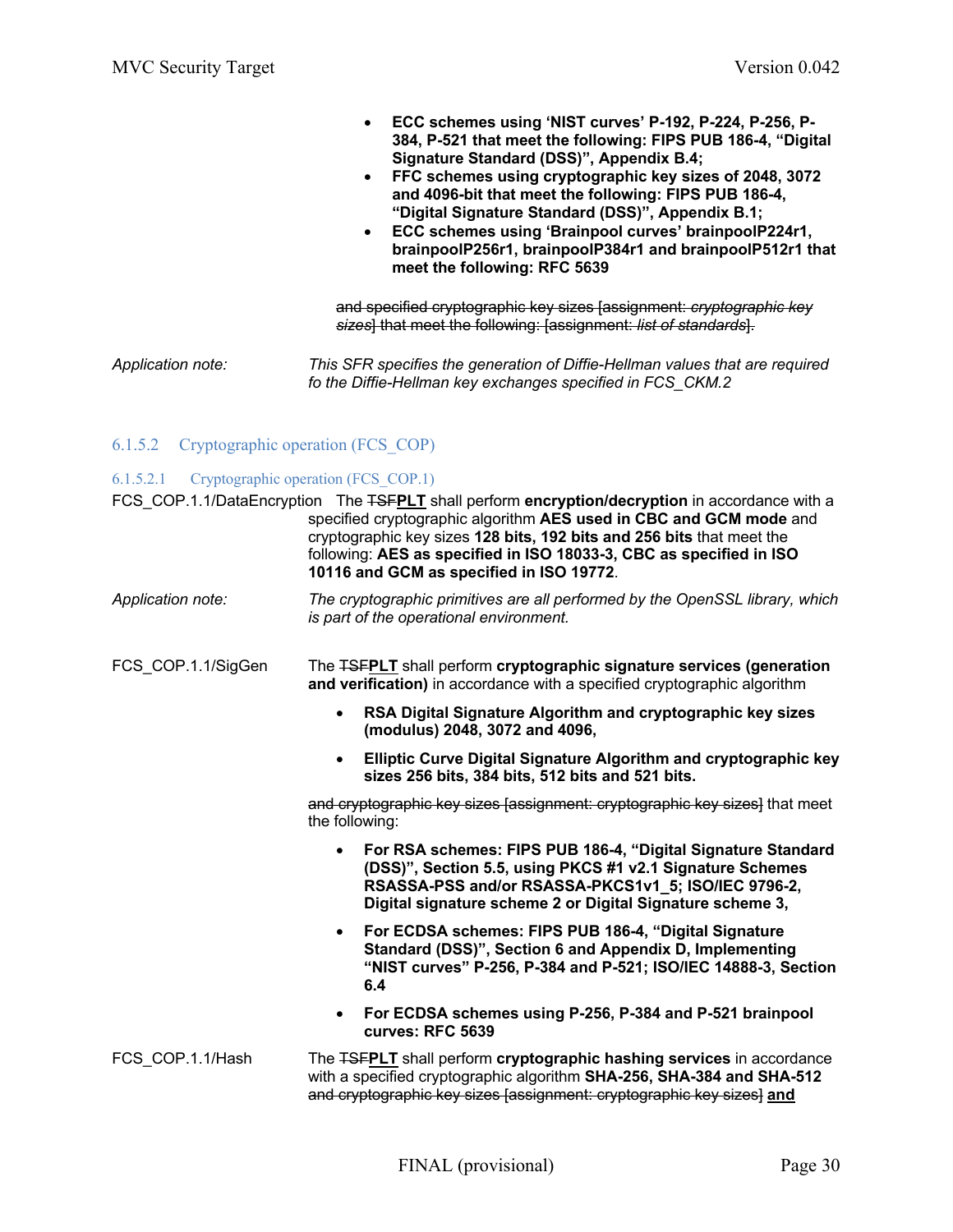|                                             | message digest sizes 256, 384 and 512 bits that meet the following:<br>ISO/IEC10118-3:2004.                                                                                                                                                                                                                                                                                  |  |  |  |  |  |
|---------------------------------------------|------------------------------------------------------------------------------------------------------------------------------------------------------------------------------------------------------------------------------------------------------------------------------------------------------------------------------------------------------------------------------|--|--|--|--|--|
| FCS COP.1.1/KeyedHash                       | The <b>TSFPLT</b> shall perform keyed-hash message authentication in<br>accordance with a specified cryptographic algorithm HMAC-SHA-256,<br>HMAC-SHA-384 and HMAC-SHA-512 and cryptographic key sizes 256, 384<br>and 512 bits and message digest sizes 256, 384 and 512 bits that meet<br>the following: ISO/IEC 9797-2:2011, Section 7 "MAC Algorithm 2".                 |  |  |  |  |  |
| Application note:                           | The cryptographic operation is done as part of FCS COP.1 implemented by<br>the platform. The kernel implementation is part of the Linux Kernel 4.19 and<br>accessible using the Linux Kernel Crypto API. The user space crypto is<br>implemented by OpenSSL 1.1.1b and accessible using the SoftHSM 2.6.1.                                                                   |  |  |  |  |  |
| 6.1.5.3 Random Bit Generation (FCS RBG EXT) |                                                                                                                                                                                                                                                                                                                                                                              |  |  |  |  |  |
| 6.1.5.3.1                                   | Random Bit Generation (FCS RBG EXT.1)                                                                                                                                                                                                                                                                                                                                        |  |  |  |  |  |
| FCS_RBG_EXT.1.1                             | The <b>TSFPLT</b> shall perform all deterministic random bit generation services in<br>accordance with ISO/IEC 18031:2011 using HMAC DRBG (any).                                                                                                                                                                                                                             |  |  |  |  |  |
| FCS_RBG_EXT.1.2                             | The deterministic RBG shall be seeded by at least one entropy source that<br>accumulates entropy from one platform-based noise source with a<br>minimum of 256 bits of entropy at least equal to the greatest security<br>strength, according to ISO/IEC 18031:2011 Table C.1 "Security Strength<br>Table for Hash Functions", of the keys and hashes that it will generate. |  |  |  |  |  |
| Application note:                           | The TOE relies on the pseudo random generator provided by OpenSSL                                                                                                                                                                                                                                                                                                            |  |  |  |  |  |

## 6.1.6 Security functional requirements rationale

The TOE is a VPN client used to establish a cryptographically secure data communication channel between a local user and a remote trusted user or to establish a trustworthy virtual network over a potentially unsafe network. The trustworthy virtual network must be suitable to securely transfer red data. The VPN client is physically realized in the MVC TOE as a software product (represented by Variant 2 in [11]). The core functionality is to transmit red data with confidentiality, integrity and authenticity by establishing a suitably configured VPN tunnel between the VPN client and a VPN gateway or other network device implementing the same protocol. This TOE is limited, in terms for the functionality provided, to that service.

Several sources were consulted to identify the necessary TOE functional requirements, including [6] and [11]. Supporting functions are provided by the platform (PLT).

#### 6.1.6.1 Security functional requirements rationale

Table 9 demonstrates that all of the security objectives for the TOE are met by the SFRs and the following rationale describes how the objectives map to the SFRs:

| Table 9 – Mapping of Objectives to SFRs |              |           |              |              |             |                     |                                   |              |                             |   |
|-----------------------------------------|--------------|-----------|--------------|--------------|-------------|---------------------|-----------------------------------|--------------|-----------------------------|---|
|                                         | GEN.1<br>LK- | ب.<br>KM. | CKM.2<br>ECS | CKM.4<br>ပ္မ | COP.1<br>بر | T<br>ăŚ<br>بر<br>ιī | ⊣<br>ΣŽ<br><b>RBG</b><br>بر<br>ιī | ų<br>51<br>급 | ⊣<br>뗦<br>Б<br>$\mathbf{H}$ | ⊣ |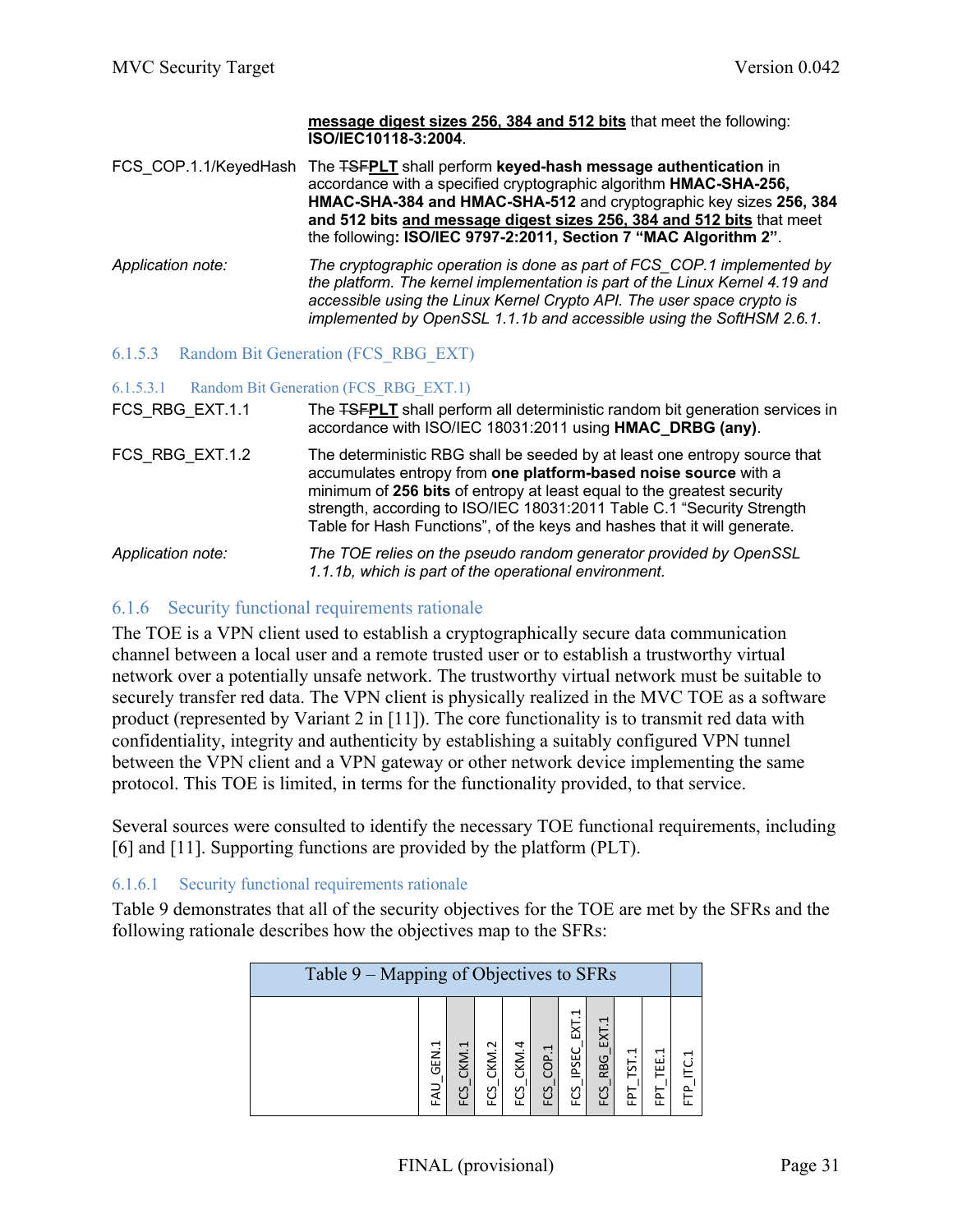| O.COMMUNICATION  |  |  |  |         |  |
|------------------|--|--|--|---------|--|
| O.AUDIT          |  |  |  |         |  |
| O.SELF TEST      |  |  |  | $\cdot$ |  |
| O.INFO FLOW      |  |  |  |         |  |
| OE.PT CRYPTO EXP |  |  |  |         |  |

Note: Although the crypto graphic operations FCS CKM.1, FCS COP.1 and FCS RGB EXT.1 are all provided by the operational environment the CSEC crypto policy SP188 requires them to be specified as SFRs in the ST. So for completeness they are also listed here in this table.

### 6.1.6.1.1 Rationale for SFRs meeting O.COMMUNICATION

O.COMMUNICATION is the primary objective of the TOE (intended to counter the primary threat T.NETWORK\_ATTACK). The threat encompasses all of the manipulations that can be performed on the black network by a powerful attacker operating within the symbolic model. The objective is realized by the implementation of the IPsec architecture, protocols, and cryptographic algorithms represented by the various elements of FCS\_IPSEC\_EXT.1. The protocols achieve the establishment of a trusted channel that is mutually authenticated, provides confidentiality and integrity of red data exchanged over the channel, and is resistant to network message manipulation attacks. Mechanisms meeting this objective must additionally provide the distribution of negotiated keys to the communication participants through the operation of the IPsec and IKEv2 protocols implemented by the TOE as required by FCS\_CKM.2, and confidentiality of user data including data used as cryptographic keys in cryptographic operations employed by the protocols, which shall not retain them beyond their required use and shall be destroyed as required by FCS\_CKM.4.

#### 6.1.6.1.2 Rationale for SFRs meeting O.AUDIT

The objective to generate security-relevant events is achieved by FAU GEN.1, stating that audit events will be generated for start-up, shutdown, self- test failure, external entity test failure and a number of IKE events.

## 6.1.6.1.3 Rationale for SFRs meeting O.SELF\_TEST

The objective to perform self tests to detect malfunction of security-enforcing or securitysupporting functions is achieved by FPT\_TST.1 and FPT\_TEE.1. The TOE will verify the integrity of the configuration and verify that the cryptographic operations are performed correctly before any outside connections is established. If the tests are failing the TOE will generate an audit record and refuse to start or disable the failing algorithm.

## 6.1.6.1.4 Rationale for SFRs meeting O.INFO\_FLOW

The objective to prevent modification or disclosure of red data is achieved by FCS IPSEC EXT.1, which provides the protocols and mechanisms for mutual authentication and secure communication, and FTP\_ITC.1, which provides for the establishment of the trusted channel for exchange of red data with the peer.

## 6.1.6.1.5 Rationale for SFRs meeting OE.PT\_CRYPTO\_EXP

The objective for the environment platform to provide the explicitly specified cryptographic primitives is achieved by the SFRs satisfied by the platform as enumerated in Section 6.1.5: FCS\_CKM.1, FCS\_COP.1, and FCS\_RBG\_EXT.1. These SFRs also satisfy the dependencies arising from FCS\_IPSEC\_EXT.1.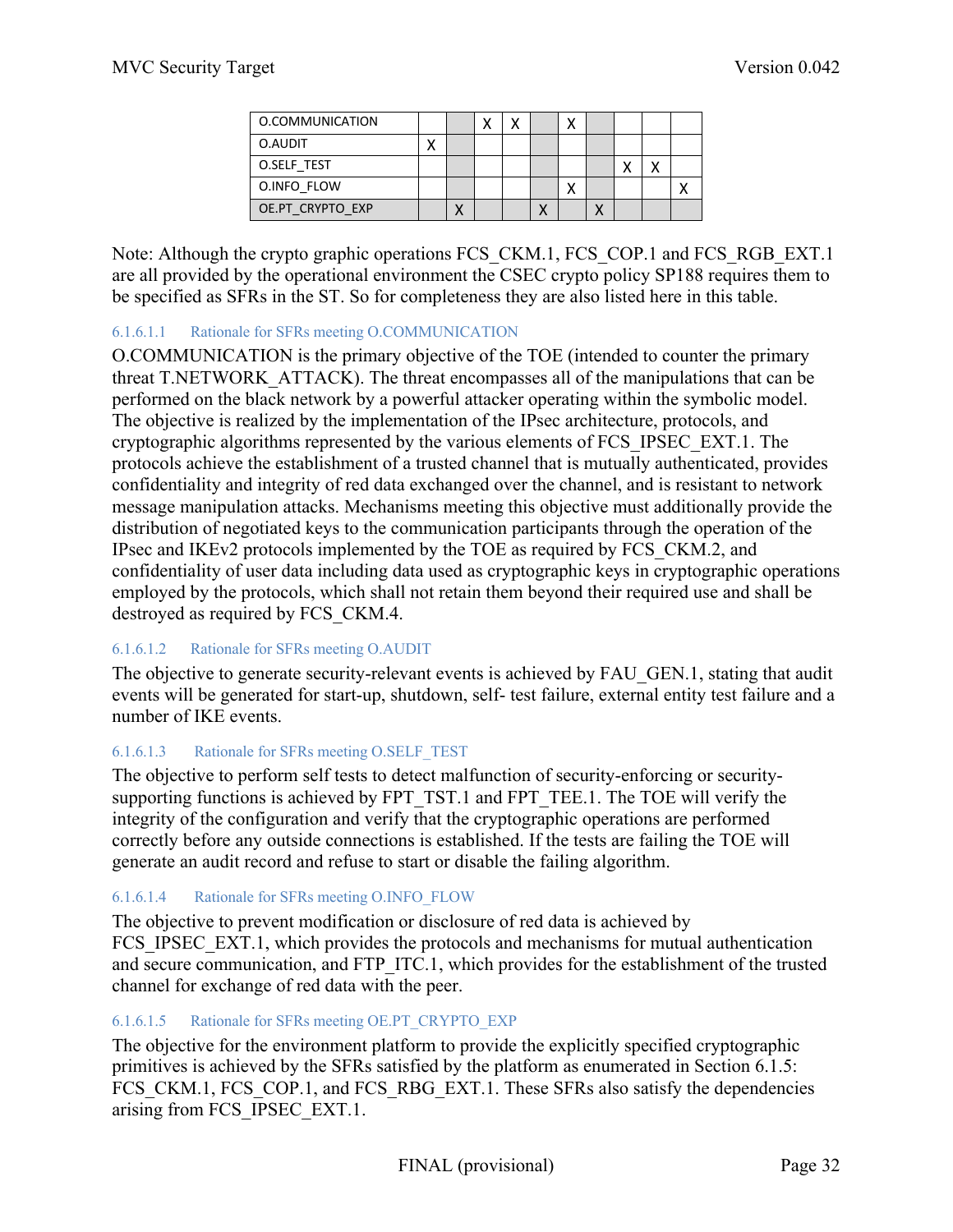# 6.1.6.2 SFR dependencies

Table 10 shows the dependencies for each of the SFRs and how they are resolved. Note that in the dependencies column that alternative dependencies (such as in FCS\_CKM.4) are represented in a single cell whereas multiple dependencies (such as in FCS\_IPSEC\_EXT.1) are represented in distinct cells.

| Table 10 – SFR Dependencies                 |                                                                                                  |                                                                                                                                         |  |  |  |  |  |
|---------------------------------------------|--------------------------------------------------------------------------------------------------|-----------------------------------------------------------------------------------------------------------------------------------------|--|--|--|--|--|
| <b>TOE SFR</b>                              | Dependencies                                                                                     | How dependency is resolved                                                                                                              |  |  |  |  |  |
| FAU GEN.1 Audit data<br>generation          | FPT STM.1                                                                                        | Not resolved by FPT STM.1. Timestamps are<br>provided as part of the platform objective<br>OE.PT TIME                                   |  |  |  |  |  |
| FCS CKM.2 Cryptographic<br>key distribution | FDP ITC.1 or FDP ITC.2 or<br>FCS CKM.1                                                           | Satisfied by FCS CKM.1                                                                                                                  |  |  |  |  |  |
|                                             | FCS CKM.4                                                                                        | Satisfied by FCS CKM.4                                                                                                                  |  |  |  |  |  |
| FCS CKM.4 Cryptographic<br>key destruction  | FDP ITC.1 or FDP_ITC.2 or<br>FCS CKM.1                                                           | Satisfied by FCS CKM.1 for keys generated<br>by the platform and by FCS CKM.2 for<br>session keys negotiated with the IPSEC<br>channel. |  |  |  |  |  |
| FCS_IPSEC_EXT.1 IPsec<br>protocol           | FCS CKM.1 Cryptographic key<br>generation                                                        | Satisfied FCS CMK.1                                                                                                                     |  |  |  |  |  |
|                                             | FCS CKM.2 Cryptographic key<br>establishment                                                     | Satisfied FCS CMK.2                                                                                                                     |  |  |  |  |  |
|                                             | FCS COP.1/DataEncryption<br>Cryptographic Operation (AES Data<br>encryption/decryption)          | Satisfied FCS COP.1/ DataEncryption<br>Cryptographic Operation (AES Data<br>encryption/decryption),                                     |  |  |  |  |  |
|                                             | FCS COP.1/SigGen Signature<br>Generation Cryptographic operation<br>FCS COP.1/Hash Cryptographic | Satisfied FCS COP.1/SigGen Signature<br>Generation Cryptographic operation<br>Satisfied by FCS COP.1/Hash Cryptographic                 |  |  |  |  |  |
|                                             | operation (Hash Algorithm)                                                                       | operation (Hash Algorithm)                                                                                                              |  |  |  |  |  |
|                                             | FCS COP.1/KeyedHash<br>Cryptographic operation (Keyed Hash                                       | Satisfied by FCS COP.1/KeyedHash<br>Cryptographic operation (Keyed Hash                                                                 |  |  |  |  |  |
|                                             | Algorithm)                                                                                       | Algorithm)                                                                                                                              |  |  |  |  |  |
|                                             | FCS_RBG_EXT.1 Random Bit<br>Generation                                                           | Satisfied by FCS_RBG_EXT.1 Random Bit<br>Generation.                                                                                    |  |  |  |  |  |
| FPT TEE.1 Testing of external               | No dependencies                                                                                  | $\overline{\phantom{0}}$                                                                                                                |  |  |  |  |  |
| entities                                    |                                                                                                  |                                                                                                                                         |  |  |  |  |  |
| FPT TST.1 TSF (self) testing                | No dependencies                                                                                  | $\blacksquare$                                                                                                                          |  |  |  |  |  |
| FTP ITC.1 Inter-TSF trusted<br>channel      | No dependencies                                                                                  |                                                                                                                                         |  |  |  |  |  |
| Non-TOE SFR                                 | Dependencies                                                                                     | How dependency is resolved                                                                                                              |  |  |  |  |  |
| FCS CKM.1                                   | FCS CKM.2 or FCS COP.1                                                                           | Satisfied by FCS CKM.2                                                                                                                  |  |  |  |  |  |
|                                             | FCS CKM.4                                                                                        | Satisfied by FCS CKM.4                                                                                                                  |  |  |  |  |  |
| FCS COP.1.1/DataEncryption                  | FDP ITC.1 or FDP ITC.2 or<br>FCS CKM.1                                                           | Satisfied by FCS CKM.2                                                                                                                  |  |  |  |  |  |
|                                             | FCS CKM.4                                                                                        | Satisfied by FCS CKM.4                                                                                                                  |  |  |  |  |  |
| FCS COP.1.1/SigGen                          | FDP_ITC.1 or FDP_ITC.2 or<br>FCS CKM.1                                                           | No, but satisfied by OE.PT CRYPTO GEN<br>that ensure that RSA and EC keys are available<br>for the use of the TOE.                      |  |  |  |  |  |
|                                             | FCS CKM.4                                                                                        | No, the long term keys are protected by<br>OE.PT_CRYPTO_GEN                                                                             |  |  |  |  |  |
| FCS COP.1.1/Hash                            | FDP ITC.1 or FDP ITC.2 or<br>FCS_CKM.1                                                           | The dependency is not resolved since no key is<br>required in a Hash operation.                                                         |  |  |  |  |  |
|                                             | FCS CKM.4                                                                                        | The dependency is not resolved since no key is<br>required in a Hash operation.                                                         |  |  |  |  |  |
| FCS COP.1.1/KeyedHash                       | FDP ITC.1 or FDP ITC.2 or<br>FCS CKM.1                                                           | Satisfied by FCS CKM.2                                                                                                                  |  |  |  |  |  |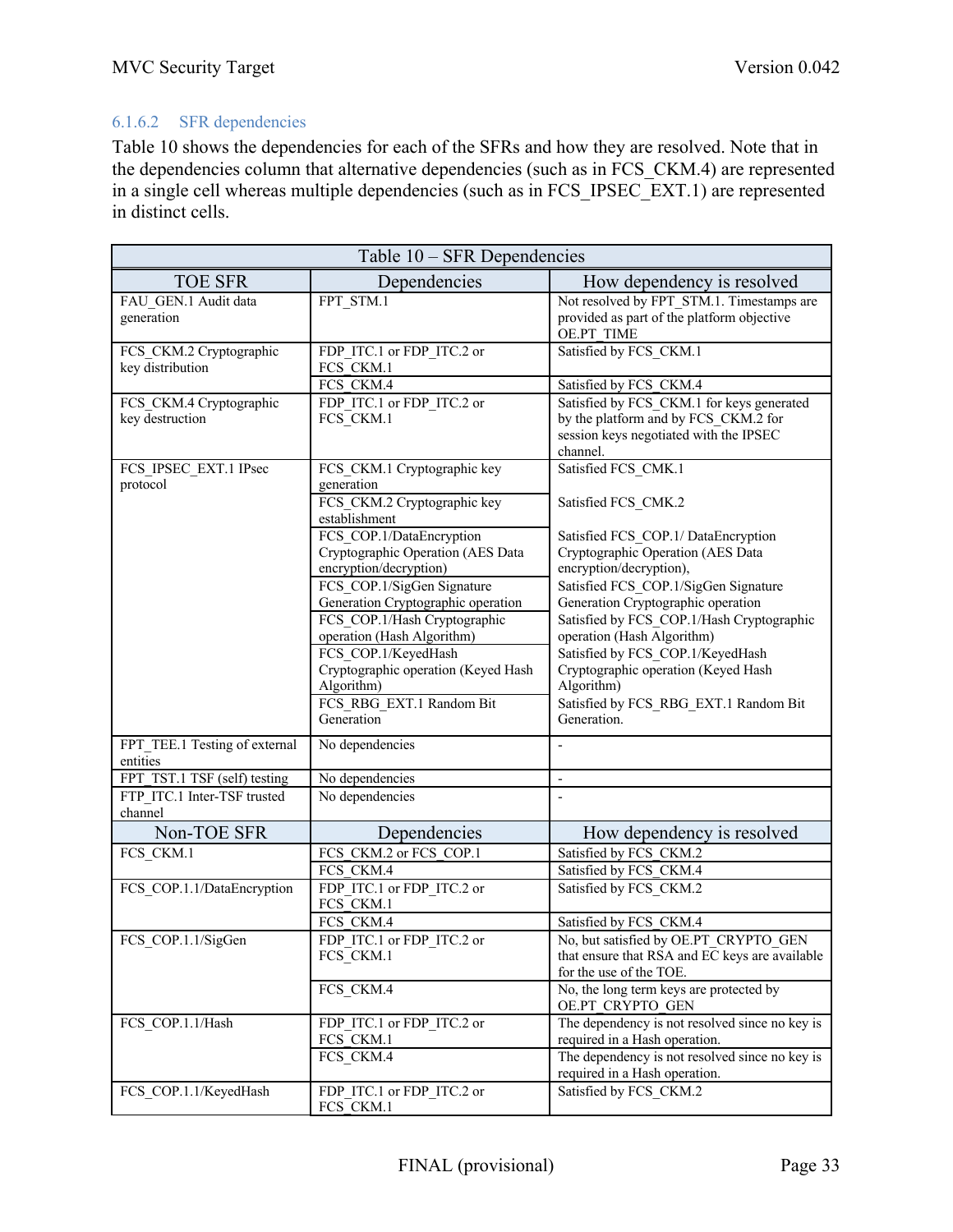| Table $10 - SFR$ Dependencies                                |                 |                        |  |  |  |  |  |
|--------------------------------------------------------------|-----------------|------------------------|--|--|--|--|--|
| How dependency is resolved<br><b>TOE SFR</b><br>Dependencies |                 |                        |  |  |  |  |  |
|                                                              | FCS CKM.4       | Satisfied by FCS CKM.4 |  |  |  |  |  |
| FCS RBG EXT.1                                                | No dependencies |                        |  |  |  |  |  |

## 6.2 Security assurance requirements for the TOE

The security assurance requirements of the Security Target are those defined for assurance level EAL4 augmented with ALC\_FLR.2 and AVA\_VAN.4. The relevant SARs are summarized in Table 11.

| Table 11 – TOE Security Assurance Requirements Summary EAL4+ |                            |                                                          |  |  |  |  |
|--------------------------------------------------------------|----------------------------|----------------------------------------------------------|--|--|--|--|
| <b>Assurance Class</b>                                       | <b>Assurance Component</b> | <b>Assurance Component Description</b>                   |  |  |  |  |
|                                                              |                            |                                                          |  |  |  |  |
| Development                                                  | <b>ADV ARC.1</b>           | Security architecture description                        |  |  |  |  |
|                                                              | ADV FSP.4                  | Complete functional specification                        |  |  |  |  |
|                                                              | ADV IMP.1                  | Implementation representation of the TSF                 |  |  |  |  |
|                                                              | ADV TDS.3                  | Basic modular design                                     |  |  |  |  |
| <b>Guidance Documents</b>                                    | AGD OPE.1                  | Operational user guidance                                |  |  |  |  |
|                                                              | <b>AGD PRE.1</b>           | Preparative procedures                                   |  |  |  |  |
| Life-cycle Support                                           | ALC CMC.4                  | Production support, acceptance procedures and automation |  |  |  |  |
|                                                              | ALC CMS.4                  | Problem tracking CM coverage                             |  |  |  |  |
|                                                              | ALC DEL.1                  | Delivery procedures                                      |  |  |  |  |
|                                                              | ALC DVS.1                  | Identification of security measures                      |  |  |  |  |
|                                                              | ALC FLR.2                  | Flaw reporting procedures                                |  |  |  |  |
|                                                              | ALC LCD.1                  | Developer defined life-cycle model                       |  |  |  |  |
|                                                              | ALC TAT.1                  | Well-defined development tools                           |  |  |  |  |
| Tests                                                        | ATE COV.2                  | Analysis of Coverage                                     |  |  |  |  |
|                                                              | ATE DPT.1                  | Testing: basic design                                    |  |  |  |  |
|                                                              | ATE FUN.1                  | Functional testing                                       |  |  |  |  |
|                                                              | ATE IND.2                  | Independent testing - sample                             |  |  |  |  |
| <b>Vulnerability Assessment</b>                              | AVA VAN.4                  | Methodical vulnerability analysis                        |  |  |  |  |

## 6.2.1 Security assurance requirements rationale

The integrator for the TOE intends to incorporate the TOE in systems that will process at most VS NfD "restricted" information and has specified the EAL4+ assurance level. The Integrator's choice of EAL4 conformance and its augmentation is based on a precedent established by BSI of Germany. Specifically, these assurance requirements for a VPN client are based on the VS-Anforderungsprofil VPN-Client (VPNC), 19.09.2018 [11].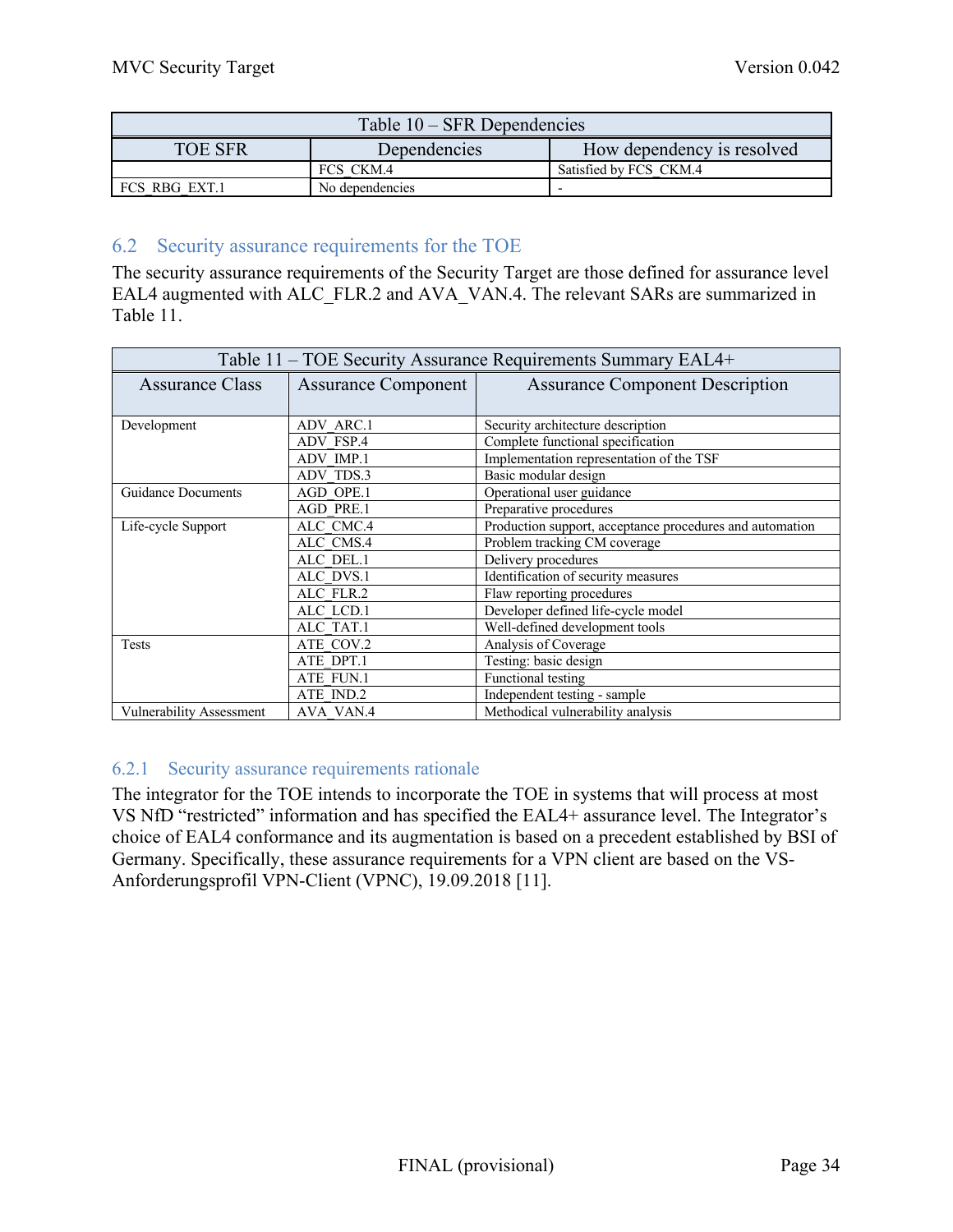# **7 TOE Summary Specification**

## 7.1 Mapping of security features from the TOE description to SFRs

Table 12 presents a mapping from security features presented in Section1.4.5 to the SFRs identified in Section 6.1.

| Table 12 – Mapping of Security Features from the TOE Description to SFRs |                    |                                  |           |           |                         |                    |                            |           |            |                                    |
|--------------------------------------------------------------------------|--------------------|----------------------------------|-----------|-----------|-------------------------|--------------------|----------------------------|-----------|------------|------------------------------------|
|                                                                          | GEN.1<br><b>LV</b> | ELI<br>CKM.1<br>FCS <sup>'</sup> | FCS_CKM.2 | FCS_CKM.4 | $FCS$ _ $COP.1$ $(PLT)$ | ⊣<br>FCS_IPSEC_EXT | (PLT)<br>$FCS$ RBG $EXT.1$ | FPT_TEE.1 | TST.1<br>급 | $\mathbf{\overline{u}}$<br>نا<br>È |
| 1. Cryptographic protocols (and operations)                              |                    |                                  |           | X         | X                       | X                  | X                          |           |            |                                    |
| 2. Cryptographic key negotiation and handling                            |                    | X                                | X         |           |                         |                    |                            |           |            |                                    |
| 3. Establish mutually-authenticated trusted channel (VPN tunnel)         |                    |                                  |           |           |                         |                    |                            |           |            | x                                  |
| 4. Confidentiality and integrity of red data-in-transit                  |                    |                                  |           |           |                         | X                  |                            |           |            |                                    |
| 5. Generation of audit records                                           | x                  |                                  |           |           |                         |                    |                            |           |            |                                    |
| 6. Self-test of the cryptographic functions                              |                    |                                  |           |           |                         |                    |                            | X         | X          |                                    |

# 7.2 Security audit

## 7.2.1 Security audit data generation (FAU\_GEN)

Security audit data is generated by strongSwan. Audit data (logs) are written to the system journal and can be accessed with systemd tools. The TSF can also be configured to write logs to a file, or to pass logs to the syslog(3) POSIX function.

StrongSwan allows the log level to be configured. Logging can be turned completely off and can be configured to log sensitive material such as keys.

Storing logs and maintaining their integrity and confidentiality is a responsibility of the PLT.

|             | Table $13 - FAU$ implementation                           |  |  |  |  |  |
|-------------|-----------------------------------------------------------|--|--|--|--|--|
| <b>SFR</b>  | Summary of SFR implementation                             |  |  |  |  |  |
| FAU GEN.1.1 | The TOE generates audit records for the following events: |  |  |  |  |  |
|             | <b>IKE SA initiation</b>                                  |  |  |  |  |  |
|             | IKE SA establishment                                      |  |  |  |  |  |
|             | IKE SA reinitiation (rekeying)<br>$\bullet$               |  |  |  |  |  |
|             | <b>IKE SA reauthentication</b>                            |  |  |  |  |  |
|             | <b>IKE SA deletion</b>                                    |  |  |  |  |  |
|             | IKE CHILD SA establishment                                |  |  |  |  |  |
|             | IKE CHILD SA expiration                                   |  |  |  |  |  |
|             | Failures in external cryptographic algorithm tests        |  |  |  |  |  |
|             | Failure in entropy test                                   |  |  |  |  |  |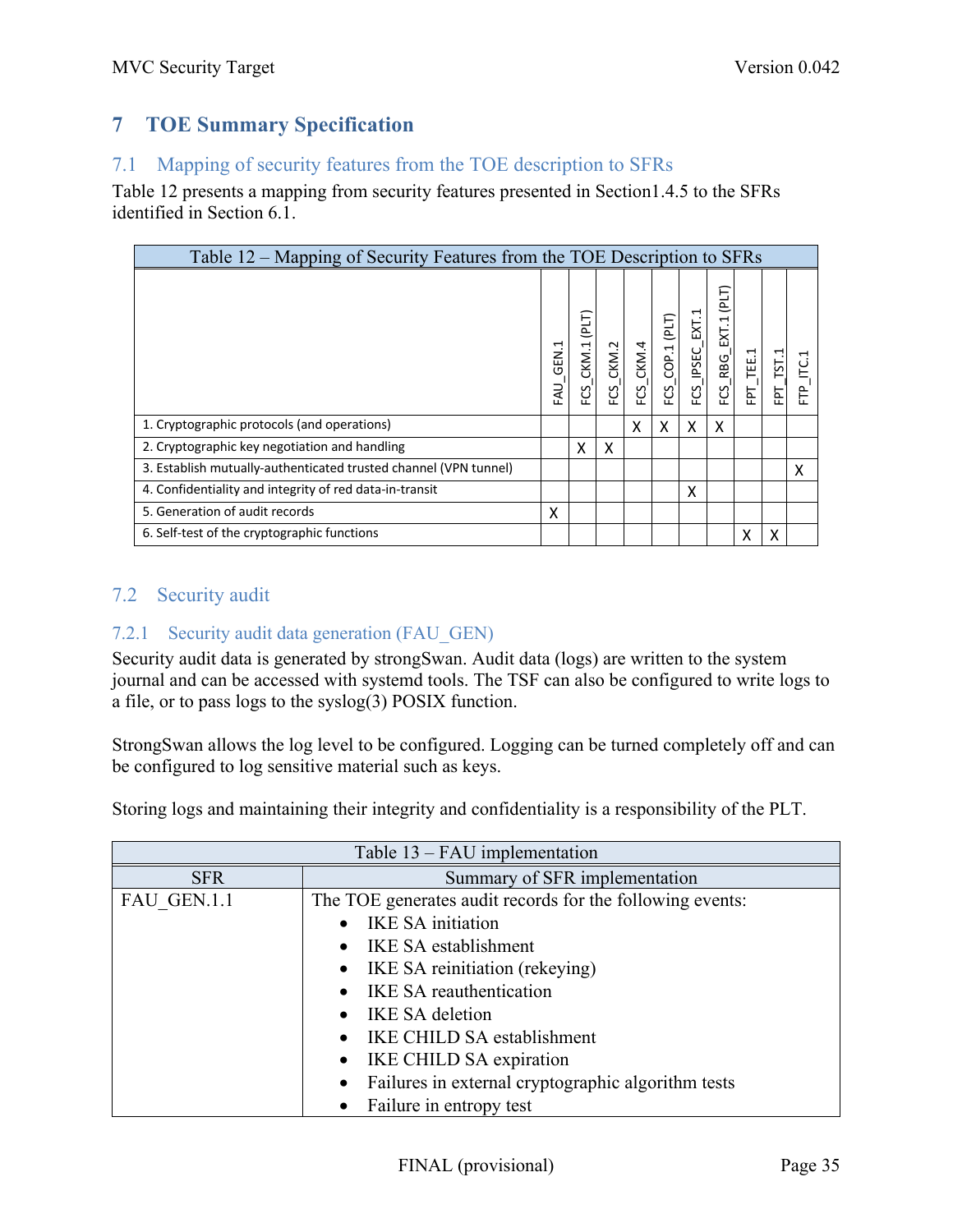| Table $13 - FAU$ implementation |                                                            |  |  |  |  |  |
|---------------------------------|------------------------------------------------------------|--|--|--|--|--|
| <b>SFR</b>                      | Summary of SFR implementation                              |  |  |  |  |  |
| FAU GEN.1.2                     | Generated audit events contain following information:      |  |  |  |  |  |
|                                 | • Date and time of the event                               |  |  |  |  |  |
|                                 | • Type of event                                            |  |  |  |  |  |
|                                 | Subject identity (if applicable)<br>$\bullet$              |  |  |  |  |  |
|                                 | The outcome (success or failure) of the event<br>$\bullet$ |  |  |  |  |  |

## 7.3 Cryptographic support

## 7.3.1 Cryptographic key management (FCS\_CKM)

The TOE implements FCS\_CKM.2 Cryptographic Key Establishment and FCS\_CKM.4 Cryptographic Key Destruction (for session keys). The functions FCS\_CKM.1 Cryptographic Key Generation is implemented by the platform (see the tables below).

Below is a table with cryptographic algorithms used within the TOE, its purpose, algorithm and the component that provides the cryptographic operation.

| Table 14 – Cryptographic algorithms |                                           |                         |  |  |  |
|-------------------------------------|-------------------------------------------|-------------------------|--|--|--|
| Purpose                             | Algorithms(s)                             | Provider                |  |  |  |
| ESP / Encryption                    | AES-CBC-128                               | Kernel Crypto API       |  |  |  |
|                                     | AES-CBC-256                               |                         |  |  |  |
| ESP / Authentication                | HMAC-SHA-256                              | Kernel Crypto API       |  |  |  |
|                                     | HMAC-SHA-384                              |                         |  |  |  |
|                                     | HMAC-SHA-512                              |                         |  |  |  |
| ESP / Authenticated                 | AES-GCM-128                               | Kernel Crypto API       |  |  |  |
| Encryption                          | AES-GCM-192                               |                         |  |  |  |
|                                     | AES-GCM-256                               |                         |  |  |  |
| IKEv2 / Encryption                  | AES-CBC-128                               | OpenSSL                 |  |  |  |
|                                     | AES-CBC-256                               |                         |  |  |  |
| IKEv2 / Authentication              | <b>HMAC-SHA-256</b>                       | OpenSSL                 |  |  |  |
|                                     | <b>HMAC-SHA-384</b>                       |                         |  |  |  |
|                                     | HMAC-SHA-512                              |                         |  |  |  |
| IKEv2 / Authenticated               | $AES-GCM-128$                             | OpenSSL                 |  |  |  |
| Encryption                          | AES-GCM-192                               |                         |  |  |  |
|                                     | AES-GCM-256                               |                         |  |  |  |
| IKEv2 / DH Key Exchange             | 2048-bit MODP                             | OpenSSL                 |  |  |  |
|                                     | 3072-bit MODP                             |                         |  |  |  |
|                                     | 4096-bit MODP                             |                         |  |  |  |
|                                     | 256-bit Random ECP                        |                         |  |  |  |
|                                     | 384-bit Random ECP                        |                         |  |  |  |
|                                     | 521-bit Random ECP                        |                         |  |  |  |
|                                     | NIST 192-bit Random ECP                   |                         |  |  |  |
|                                     | NIST 224-bit Random ECP                   |                         |  |  |  |
|                                     | Brainpool 224-bit Random ECP              |                         |  |  |  |
|                                     | Brainpool 256-bit Random ECP              |                         |  |  |  |
|                                     | Brainpool 384-bit Random ECP              |                         |  |  |  |
|                                     | Brainpool 512-bit Random ECP              |                         |  |  |  |
| IKEv2 / Peer Authentication         | RSA (2048, 3072, 4096 bits)               | OpenSSL through SoftHSM |  |  |  |
|                                     | ECDSA (192, 224, 256, 384, 512, 521 bits) |                         |  |  |  |
| Disk encryption $(*)$               | AES-CBC-ESSIV (256 bits)                  | Kernel Crypto API       |  |  |  |
|                                     | AES-XTS (256 bits)                        |                         |  |  |  |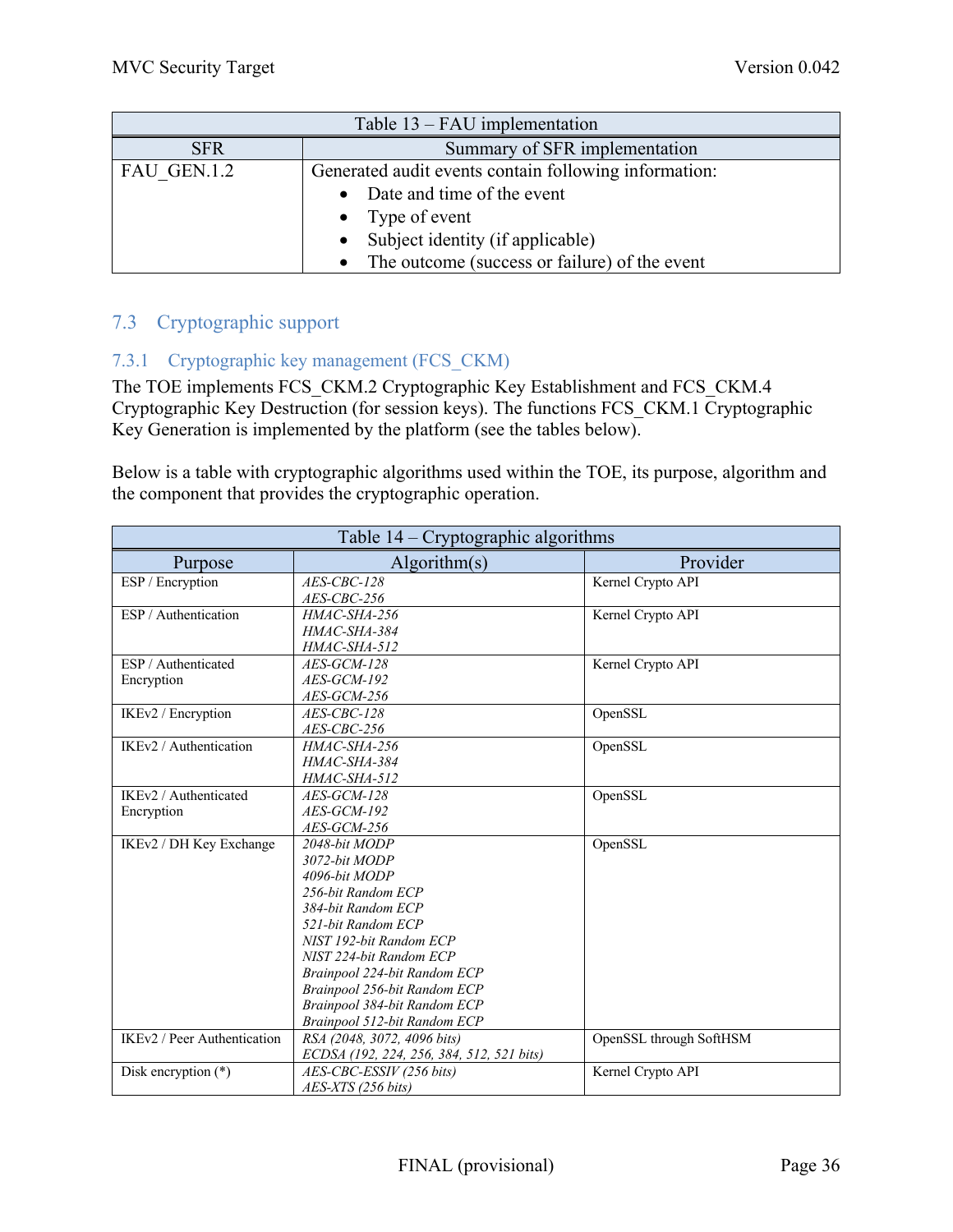| Table $14$ – Cryptographic algorithms |                                 |            |  |  |  |  |
|---------------------------------------|---------------------------------|------------|--|--|--|--|
| Provider<br>Algorithms(s)<br>Purpose  |                                 |            |  |  |  |  |
| Disk encryption key<br>wrapping $(*)$ | RSA (2048)<br>ECC (BN256, P256) | <b>TPM</b> |  |  |  |  |

The purposes marked by (\*) above are not used by the TOE for any security functions of to meet any security objectives. They are only mentioned here for completeness. The provider versions used are OpenSSL 1.1.1b, SoftHSM 2.6.1 and Linux Kernel 4.19.

The following table list all the cryptographic keys that are used within the TOE. The table shows for each key the types, context, origin storage and destruction.

| Table 15 – Cryptographic keys                         |             |            |                                                            |                                         |                                                                                    |
|-------------------------------------------------------|-------------|------------|------------------------------------------------------------|-----------------------------------------|------------------------------------------------------------------------------------|
| Key                                                   | <b>Type</b> | Context    | Origin                                                     | Storage                                 | Destruction                                                                        |
| <b>ESP</b> Encryption key                             | AES CBC     | <b>TOE</b> | Established by IKEv2<br>(CREATE CHILD SA)                  | Plaintext in RAM                        | Zeroized when<br>no longer used                                                    |
| ESP Authentication key                                | HMAC SHA2   | <b>TOE</b> | Established by IKEv2<br>(CREATE CHILD SA)                  | Plaintext in RAM                        | Zeroized when<br>no longer used                                                    |
| <b>ESP</b><br>Encryption+Authentication<br>key        | AES GCM     | <b>TOE</b> | Established by IKEv2<br>(CREATE CHILD SA)                  | Plaintext in RAM                        | Zeroized when<br>no longer used                                                    |
| IKEv2 encryption key                                  | AES CBC     | <b>TOE</b> | Established by IKEv2<br>(IKE SA INIT)                      | Plaintext in RAM                        | Zeroized when<br>no longer used                                                    |
| IKEv2 authentication key                              | HMAC SHA2   | <b>TOE</b> | Established by IKEv2<br>(IKE SA INIT)                      | Plaintext in RAM                        | Zeroized when<br>no longer used                                                    |
| IKE <sub>v2</sub><br>encryption+authentication<br>key | AES GCM     | <b>TOE</b> | Established by IKEv2<br>(IKE SA INIT)                      | Plaintext in RAM                        | Zeroized when<br>no longer used                                                    |
| IKEv2 DH Key Exchange<br>parameters                   | MODP, ECP   | PLT        | Generated by OpenSSL                                       | Plaintext in RAM                        | Zeroized when<br>no longer used                                                    |
| IKEv2 / Peer<br>Authentication keypair                | RSA, ECDSA  | PLT        | Generated on SoftHSM<br>or imported into<br><b>SoftHSM</b> | Plaintext in RAM.<br>encrypted in flash | Zeroized in<br>RAM when no<br>longer used,<br>zeroized in<br>flash when<br>removed |
| IKEv2 / Peer<br>Authentication certificate            | RSA, ECDSA  | PLT        | Imported into SoftHSM                                      | Plaintext in RAM,<br>encrypted in flash | Zeroized in<br>RAM when no<br>longer used,<br>zeroized in<br>flash when<br>removed |
| TPM primary key                                       | RSA, ECC    | PLT        | Generated on TPM                                           | In TPM                                  | Managed by<br><b>TPM</b>                                                           |
| SoftHSM data encryption<br>key                        | passphrase  | PLT        | Generated from<br>/dev/random                              | Plaintext in RAM,<br>sealed in TPM      | Managed by<br><b>TPM</b>                                                           |

# 7.3.2 Internet protocol security (IPsec) extended (FCS\_IPSEC\_EXT)

This function is used to implement the trusted path with the VPN peer.

MVC implements the IPsec protocol architecture as specified in RFC 4301. Implementation is based on strongSwan and Linux kernel XFRM functionality.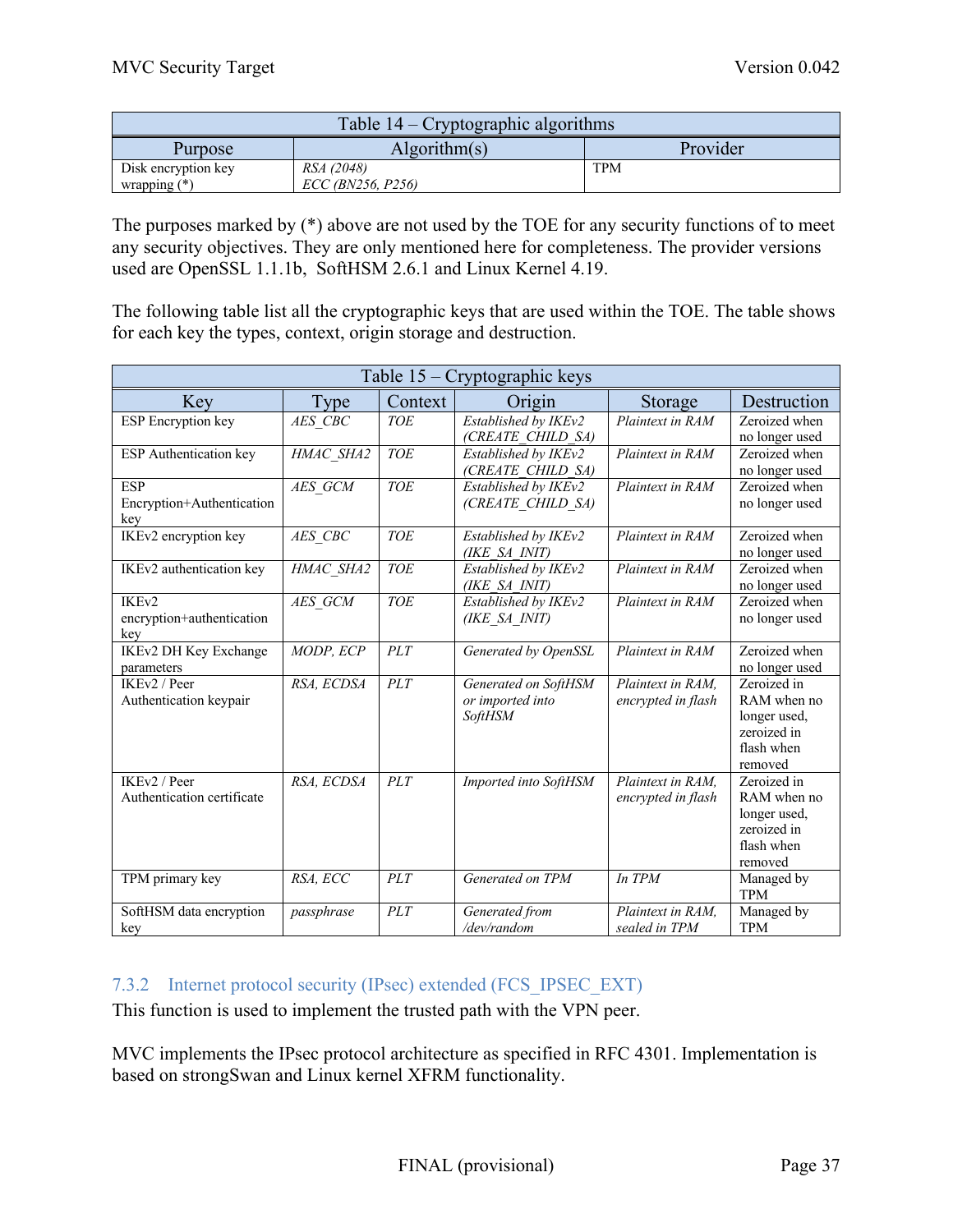StrongSwan implements IKEv2 as specified in RFC 7296 (updating RFC 5669) and manages the Security Policy Database (SPD), and IKE and IPsec security associations (SAs). StrongSwan communicates the SPD and SAs to the XFRM kernel module which in turn is responsible for enforcing the contents of the SPD and performing encryption/decryption on packets sent to, or received from, an IPsec tunnel according to the defined SAs.

StrongSwan communicates the SPD and SAs to the XFRM module via the Netlink socket using NETLINK\_XFRM protocol. Netlink socket implementation is part of the PLT.

StrongSwan configuration is performed via the VICI-plugin. Modifying the configuration is performed via a Unix domain socket connection to the IKE daemon. Accessing the configuration socket is allowed only for security administrators using the PLT access control policy enforcement.

StrongSwan and XFRM implementations are broader in scope than MVC. Allowed configuration options for MVC are restricted.

Cryptographic algorithm implementations are part of the PLT. Correct operation of cryptographic primitives supplied by the PLT and used by the TSF is verified as described in Section 7.4

| Table $16 - FCS$ implementation |                                                                      |  |
|---------------------------------|----------------------------------------------------------------------|--|
| <b>SFR</b>                      | Summary of SFR implementation                                        |  |
| FCS CKM.2                       | The TOE performs key establishment as part of the IPSEC and          |  |
|                                 | IKEv2 protocol.                                                      |  |
| FCS CKM.4                       | The TOE destroys all session key material in user space, derived by  |  |
|                                 | execution of the IPsec/IKE protocols, in its memory after use by     |  |
|                                 | overwriting with zeroes. Any session keys in kernel space are erased |  |
|                                 | by the kernel memory management of the platform as described in      |  |
|                                 | OE.PT CRYPO EXP.                                                     |  |
| FCS IPSEC EXT.1.1               | The TOE implements IPsec architecture as specified in RFC 4301.      |  |
|                                 | The TOE supports both IPv4 and IPv6.                                 |  |
| FCS IPSEC EXT.1.2               | The TOE drops all packets not matching an SPD entry.                 |  |
| FCS IPSEC EXT.1.3               | The TSF implements IPsec tunnel mode.                                |  |
| FCS IPSEC EXT.1.4               | The TSF implements ESP. Cryptographic algorithms are provided        |  |
|                                 | by the platform. The TSF truncates the output MAC value of           |  |
|                                 | HMAC-SHA-256 algorithm to 128 bits, HMAC-SHA-384 to 192              |  |
|                                 | bits, and HMAC-SHA 512 to 256 bits. For compatibility reasons,       |  |
|                                 | HMAC-SHA-256 truncation can be overridden in configuration by        |  |
|                                 | setting it to 96 bits.                                               |  |
| FCS IPSEC EXT.1.5               | The TOE implements IKEv2 for endpoint authentication and key         |  |
|                                 | exchange.                                                            |  |
| FCS IPSEC EXT.1.6               | The TOE uses AES-CBC-128, AES-CBC-256, AES-GCM-128,                  |  |
|                                 | AES-GCM-192, AES-GCM-256 algorithms provided by the                  |  |
|                                 | platform.                                                            |  |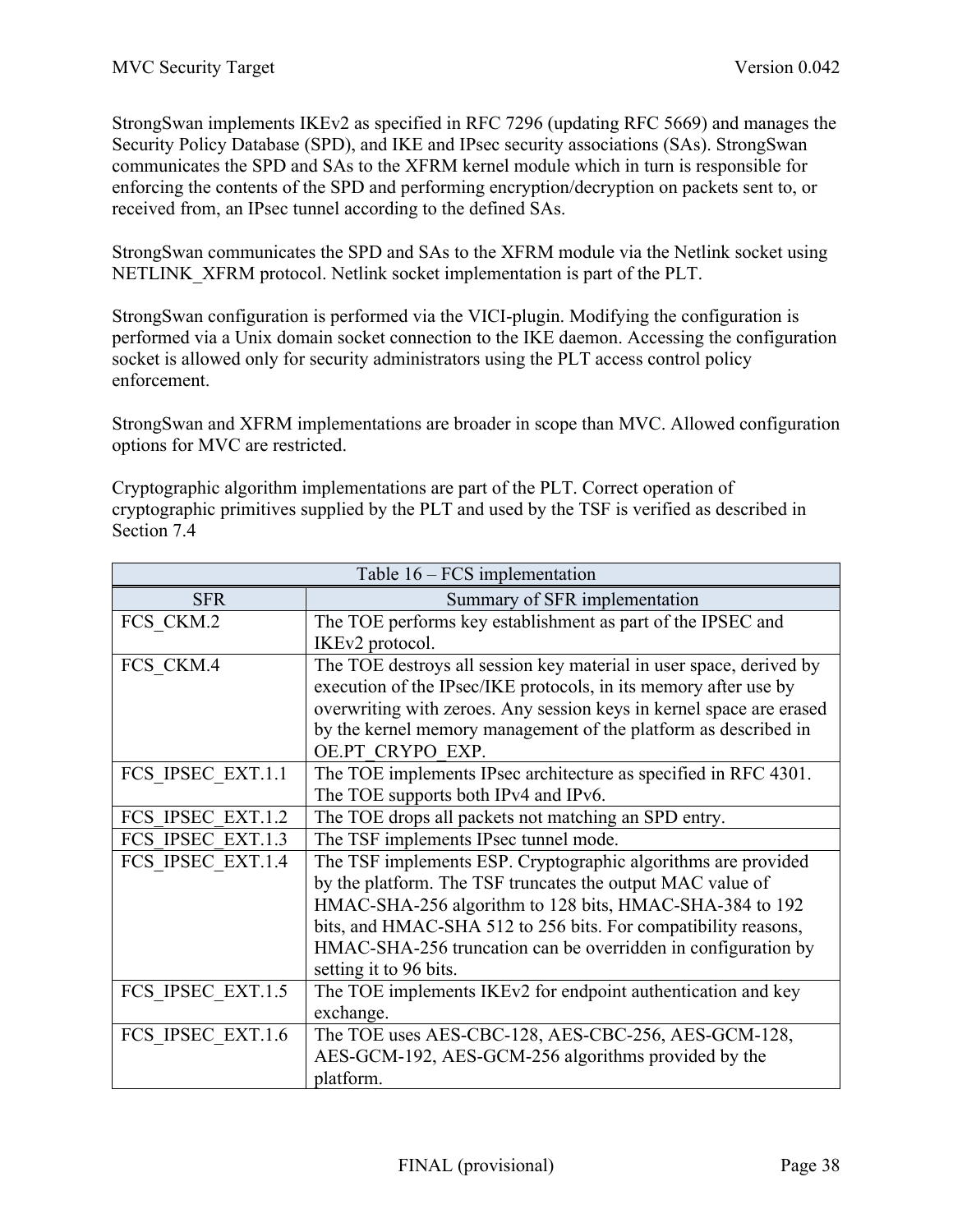| Table $16 - FCS$ implementation |                                                                       |  |
|---------------------------------|-----------------------------------------------------------------------|--|
| <b>SFR</b>                      | Summary of SFR implementation                                         |  |
|                                 | The TOE uses HMAC-SHA-256, HMAC-SHA-384, HMAC-SHA-                    |  |
|                                 | 512 algorithms provided by the platform.                              |  |
| FCS IPSEC EXT.1.7               | The TOE implements support for configuring IKEv2 SA lifetimes         |  |
|                                 | via a programmatic interface. Lifetimes can be configured in length   |  |
|                                 | of time or number of bytes. Use of configuration interface is limited |  |
|                                 | to platform-defined security administrators only.                     |  |
| FCS IPSEC EXT.1.8               | The TOE implements support for configuring IKEv2 Child SA             |  |
|                                 | lifetimes via a programmatic interface. Lifetimes can be configured   |  |
|                                 | in length of time or number of bytes. Use of configuration interface  |  |
|                                 | is limited to platform-defined security administrators only.          |  |
| FCS IPSEC EXT.1.9               | The TOE uses platform provided RBG to generate DH parameters.         |  |
| FCS_IPSEC_EXT.1.10              | The TOE generates 32-byte nonces for IKEv2 exchanges using            |  |
|                                 | platform-provided RBG.                                                |  |
| FCS_IPSEC_EXT.1.11              | The TOE implements support for DH groups: regular groups 14, 15,      |  |
|                                 | 16; NIST Elliptic Curve Groups 19, 20, 21, 25, 26; Brainpool          |  |
|                                 | Elliptic Curve Groups 27, 28, 29, 30.                                 |  |
| FCS IPSEC EXT.1.12              | The TOE configuration guidance in the CGX 2.6 Getting Started         |  |
|                                 | Guide provides instructions on configuring IKEv2 and ESP              |  |
|                                 | proposals in such way that chosen IKEv2 IKE SA is of equal or         |  |
|                                 | greater strength than chosen IKEv2 CHILD_SA.                          |  |
| FCS IPSEC EXT.1.13              | The TOE implements X.509v3 support for peer authentication.           |  |
| FCS IPSEC EXT.1.14              | The TOE authenticates peers using X.509v3 certificates. Following     |  |
|                                 | certificate fields are supported for inferring peer identity:         |  |
|                                 | SAN: IP address                                                       |  |
|                                 | SAN: Fully Qualified Domain Name (FQDN)                               |  |
|                                 | SAN: user FQDN                                                        |  |
|                                 | Distinguished Name (DN)                                               |  |

| Table 17 – FCS IPSEC EXT.1 dependencies satisfied by the platform |                                                                  |  |
|-------------------------------------------------------------------|------------------------------------------------------------------|--|
| <b>SFR</b>                                                        | Summary of SFR dependency                                        |  |
| FCS CKM.1                                                         | StrongSwan uses user space OpenSSL library provided by the       |  |
|                                                                   | platform to generate Diffie-Hellmann values for key              |  |
|                                                                   | establishments within IKEv2.                                     |  |
| FCS COP.1/DataEncryption                                          | To encrypt and decrypt ESP messages the XFRM kernel              |  |
|                                                                   | module calls kernel crypto API provided by the platform. User    |  |
|                                                                   | space StrongSwan uses cryptographic algorithms from              |  |
|                                                                   | OpenSSL library for IKEv2 protocol encryption.                   |  |
| FCS COP.1/SigGen                                                  | StrongSwan uses PKCS#11 module/OpenSSL library to                |  |
|                                                                   | perform X.509v3 certificate signature generation/verification in |  |
|                                                                   | IKEv2 negotiation.                                               |  |
| FCS COP.1/Hash                                                    | StrongSwan uses OpenSSL to perform cryptographic hash            |  |
|                                                                   | calculation of IKEv2 signatures.                                 |  |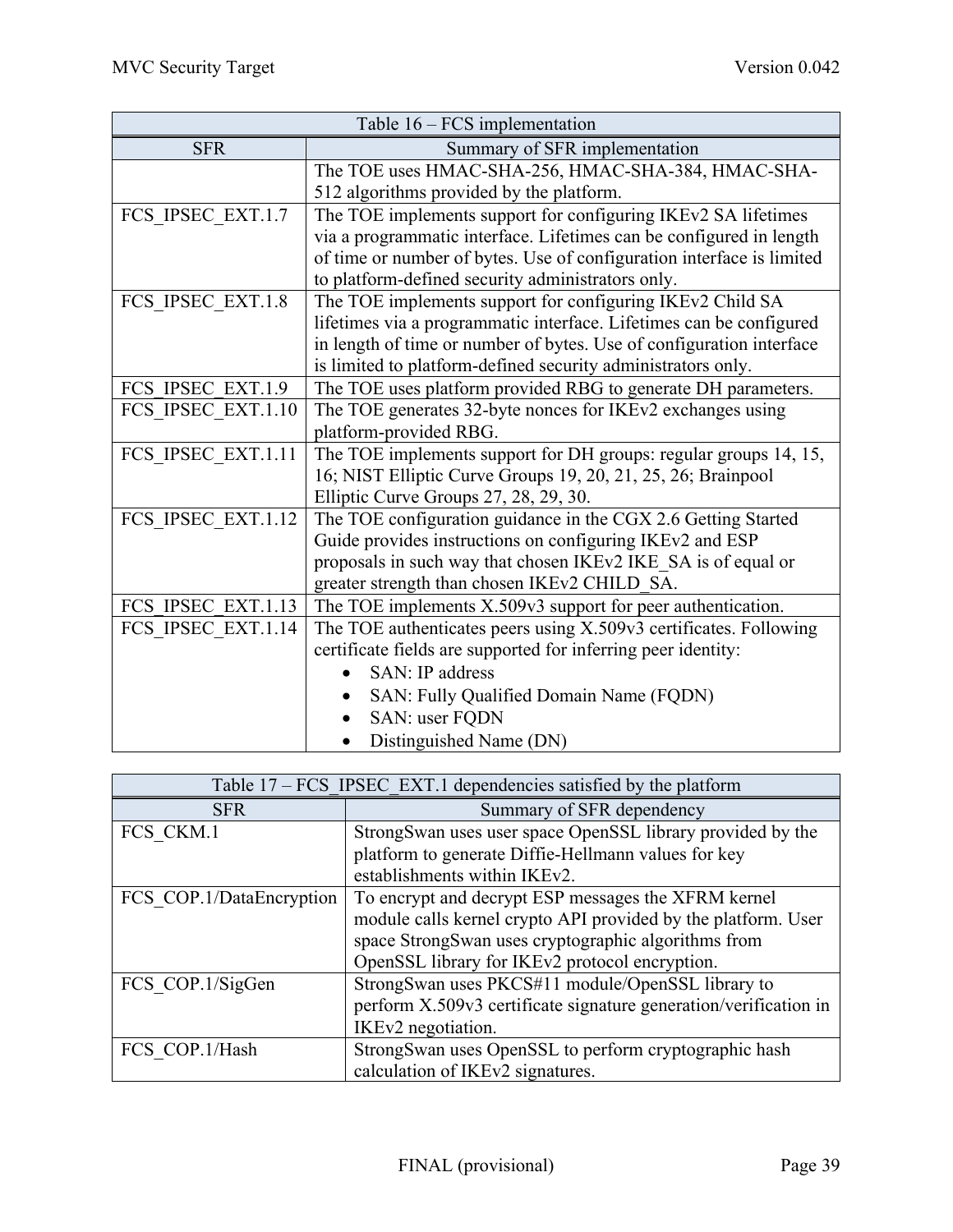| Table 17 – FCS IPSEC EXT.1 dependencies satisfied by the platform |                                                           |  |
|-------------------------------------------------------------------|-----------------------------------------------------------|--|
| <b>SFR</b>                                                        | Summary of SFR dependency                                 |  |
| FCS COP.1/KeyedHash                                               | The TOE uses HMAC functions of OpenSSL library to ensure  |  |
|                                                                   | integrity of IKEv2 messages. The TOE uses HMAC functions  |  |
|                                                                   | of Kernel Crypto API to protect ESP message integrity.    |  |
| FCS RBG EXT.1                                                     | StrongSwan relies on OpenSSL on randomness generation.    |  |
|                                                                   | OpenSSL uses pseudo random generator provided by the core |  |
|                                                                   | platform.                                                 |  |

## 7.4 Protection of the TSF

## 7.4.1 Testing of external entities (FPT\_TEE)

StrongSwan performs crypto tests on startup. The Linux kernel tests cryptographic primitives used by the XFRM module during the system boot. These are described further in Table 18.

## 7.4.2 TSF self test (FPT\_TST)

The TSF self test comprises two parts: test of TSF components through FPT\_TST and test of the external entities through FPT\_TEE. The self test part is performed by verifying the integrity of the strongSwan configuration using SHA-256 a checksum, but also trigger the invocation of the tests performed through FPT\_TEE.

The test of the external cryptographic functions that are invoked by the TSF, and therefore considered part of, the TSF start-up self test.

| Table $18 - FPT$ implementation |                                                                                                                                                                                                                                     |  |
|---------------------------------|-------------------------------------------------------------------------------------------------------------------------------------------------------------------------------------------------------------------------------------|--|
| <b>SFR</b>                      | Summary of SFR implementation                                                                                                                                                                                                       |  |
| FPT TEE.1.1                     | The TSF tests proper operation for all cryptographic algorithms it<br>uses that are provided by the platform. These tests are performed<br>through a combination of system boot-time tests and strongSwan<br>startup tests.         |  |
|                                 | The Linux kernel tests cryptographic primitives used by the XFRM<br>module during system boot. The kernel space cryptographic tests<br>include:<br>• AES encrypt/decrypt for CBC mode from RFC 3602, NIST<br>SP 800-38A             |  |
|                                 | AES encrypt/decrypt for GCM mode from McGrew & Viega,<br>$\bullet$<br>The Galois/Counter Mode of Operation (GCM)<br>HMAC-SHA-256 from draft-ietf-ipsec-ciph-sha-256-01.txt<br>$\bullet$<br>HMAC-SHA-384, HMAC-SHA-512 from RFC 4231 |  |
|                                 | Strong Swan performs generic crypto tests on startup that can be run<br>against any underlying crypto implementations. Each encryption is<br>tested during demon initialization. Cryptographic primitives are                       |  |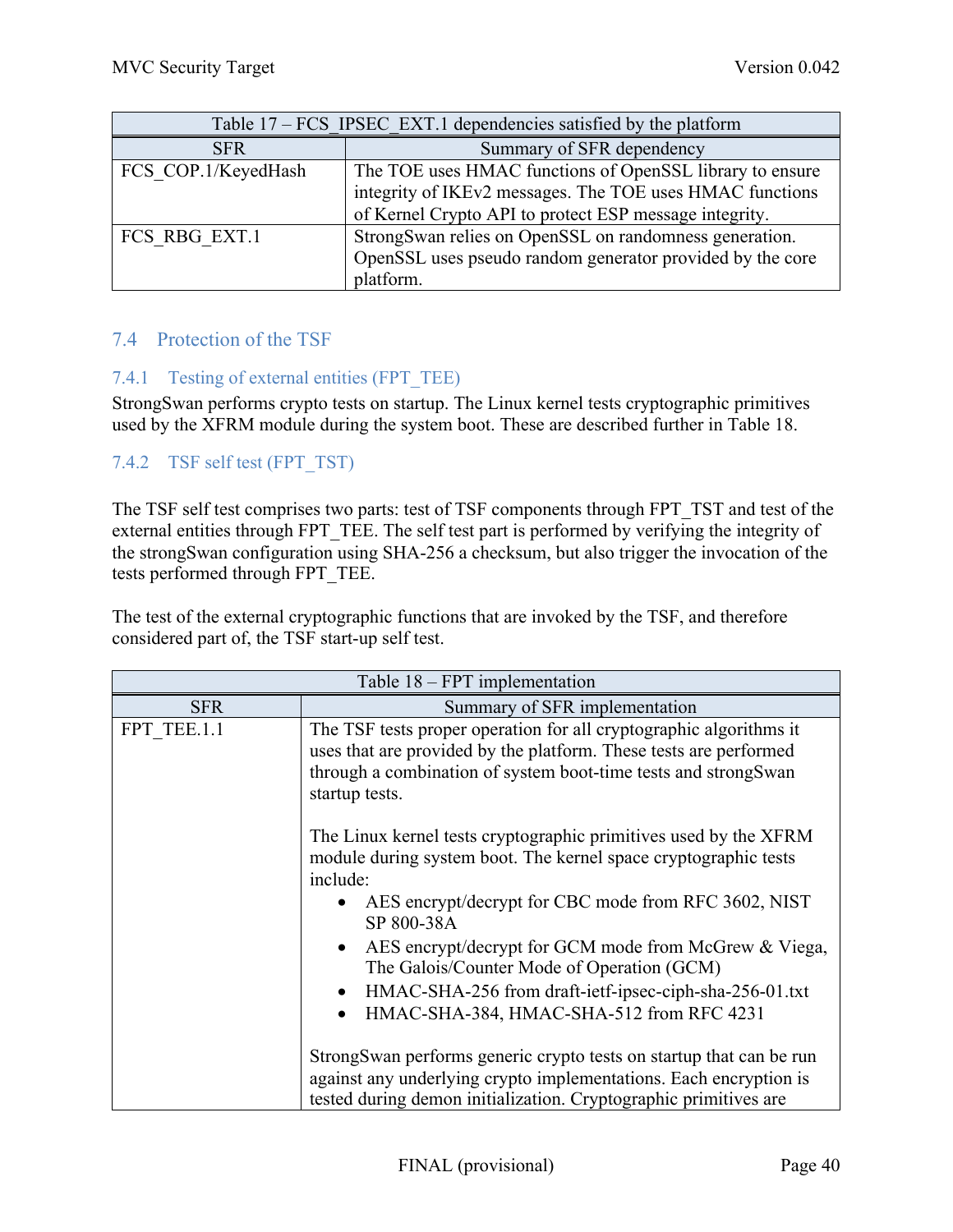| Table $18 - FPT$ implementation |                                                                                                                                                                                                                                                                                                                                                                                                                                                                                                                                                                                  |  |
|---------------------------------|----------------------------------------------------------------------------------------------------------------------------------------------------------------------------------------------------------------------------------------------------------------------------------------------------------------------------------------------------------------------------------------------------------------------------------------------------------------------------------------------------------------------------------------------------------------------------------|--|
| <b>SFR</b>                      | Summary of SFR implementation                                                                                                                                                                                                                                                                                                                                                                                                                                                                                                                                                    |  |
|                                 | required to have at least one test vector defined. The tests cover<br>crypto primitives used by strongSwan. Tests need to be enabled in<br>the configuration.                                                                                                                                                                                                                                                                                                                                                                                                                    |  |
|                                 | StrongSwan performs crypto tests for external cryptographic<br>primitives during startup, including:<br>AES encrypt/decrypt for CBC mode from RFC 3602, NIST<br>SP 800-38A<br>AES encrypt/decrypt for GCM mode from McGrew & Viega,<br>The Galois/Counter Mode of Operation (GCM)<br>HMAC_DRBG from NIST SP 800-90A (DRBGVS)<br>$\bullet$<br>Brainpool DH groups from RFC 6932 / RFC 7027<br>DH groups from RFC 5114<br>HMAC-SHA-256, HMAC-SHA-384, HMAC-SHA-512 from<br><b>RFC 4868</b><br>SHA-256, SHA-384, SHA-512 from The Secure Hash<br>Algorithm Validation System, SHAVS |  |
| FPT TEE.1.2                     | The kernel is configured (requiring a kernel command line parameter<br>to be used) to panic and halt the system if a kernel space<br>cryptographic algorithm test fails. If a user space cryptographic<br>algorithm test fails, the TOE refuses to load the failing algorithm thus<br>preventing use of a misbehaving implementation.                                                                                                                                                                                                                                            |  |
|                                 | The user space components of the MVC generate a log entry noting a<br>failed test.                                                                                                                                                                                                                                                                                                                                                                                                                                                                                               |  |
| FPT TST.1.1                     | At startup the MVC performs a set of self tests.                                                                                                                                                                                                                                                                                                                                                                                                                                                                                                                                 |  |
|                                 | At startup verification of the integrity of the parts of the strongSwan<br>configuration and parts of the TSF included by the executable files<br>listed below is done by calculating the checksums and comparing<br>with previously stored checksums.                                                                                                                                                                                                                                                                                                                           |  |
|                                 | For the self tests a simple integrity checker scheme verifies the SHA-<br>256 checksums of a variety of files and will keep the strongSwan<br>systemd service from starting if there is a mismatch in any of the<br>checksums.                                                                                                                                                                                                                                                                                                                                                   |  |
|                                 | As part of the build process, after the root file system has been<br>created, a post process script is run as defined in the Bitbake class;<br>integrity.bbclass. The first step is to insert the Simple Integrity script<br>as defined by "CHKSUM BIN" into the strongSwan systemd<br>service. This will run as a systemd ExecStartPre function.                                                                                                                                                                                                                                |  |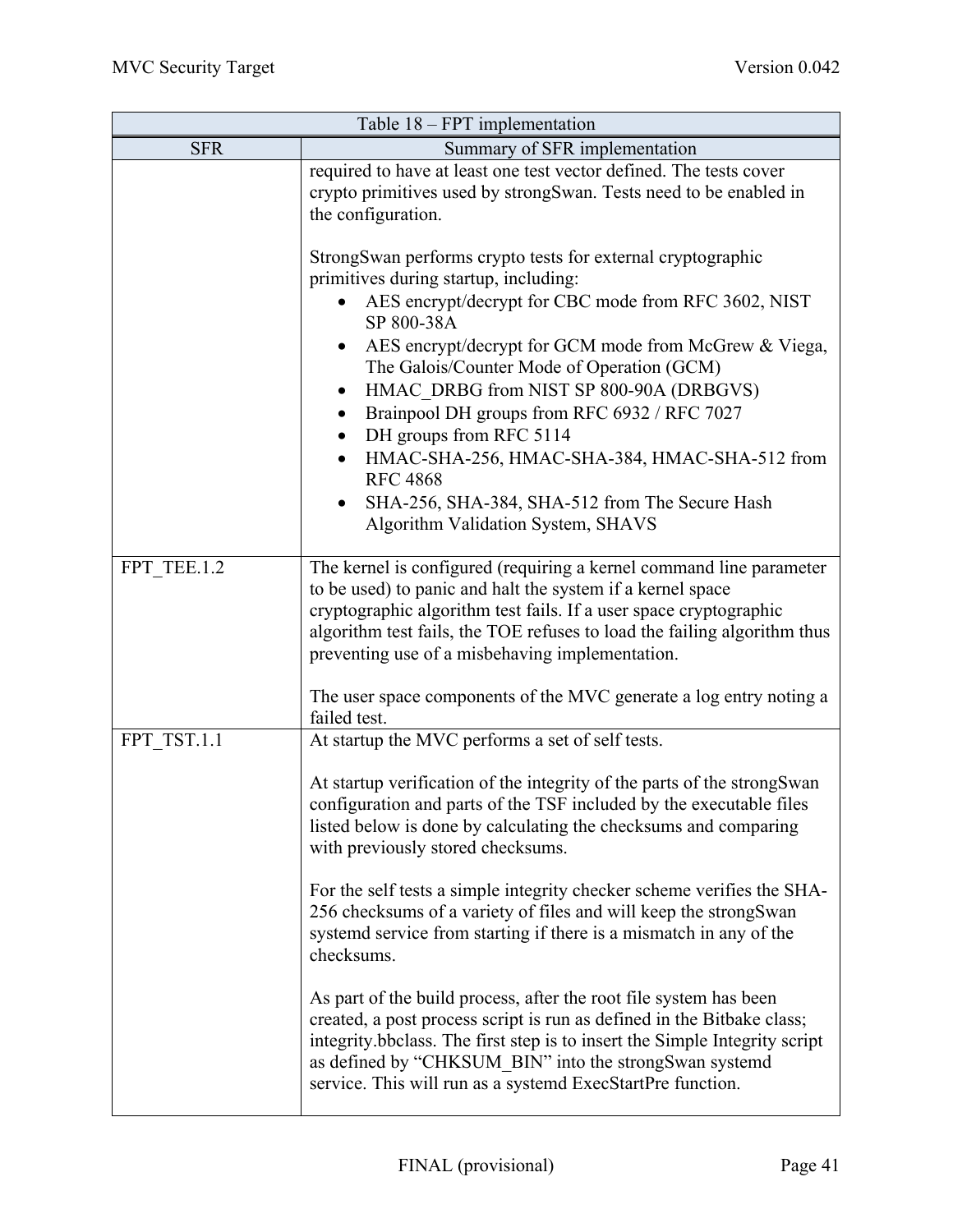| Table $18 - FPT$ implementation             |                                                                       |  |  |
|---------------------------------------------|-----------------------------------------------------------------------|--|--|
| <b>SFR</b><br>Summary of SFR implementation |                                                                       |  |  |
|                                             | The checksums are created in three stages.                            |  |  |
|                                             | Checksum the systemd server itself                                    |  |  |
|                                             | Checksum of all of the files defined in the variable                  |  |  |
|                                             | "CHKSUM_FILE_LIST" is placed in the parent file                       |  |  |
|                                             | "CHKSUM FILE NAME"                                                    |  |  |
|                                             | Checksum the file "CHKSUM FILE NAME"                                  |  |  |
|                                             | At startup time the systemd service will run the shell script defined |  |  |
|                                             | by "CHKSUM BIN" that performs three checks:                           |  |  |
|                                             | Verify the checksum of the systemd service itself                     |  |  |
|                                             | (strongswan-swanctl.service)                                          |  |  |
|                                             | Verify the "CHKSUM FILE NAME" file                                    |  |  |
|                                             | Verify each file listed in "CHKSUM FILE LIST"                         |  |  |
|                                             | If there is a mismatch in the checksum of any of these files the      |  |  |
|                                             | strongSwan service will not be started.                               |  |  |
|                                             | The files included in the integrity check are:                        |  |  |
|                                             | /usr/lib/ipsec/libvici.so.0.0.0                                       |  |  |
|                                             | /usr/lib/ipsec/libcharon.so.0.0.0<br>$\bullet$                        |  |  |
|                                             | /usr/lib/ipsec/libstrongswan.so.0.0.0<br>$\bullet$                    |  |  |
|                                             | /usr/lib/ipsec/libvici.so.0.0.0<br>$\bullet$                          |  |  |
|                                             | /usr/bin/pki<br>$\bullet$                                             |  |  |
|                                             | /usr/sbin/charon-systemd<br>٠                                         |  |  |
|                                             | /usr/sbin/ipsec<br>$\bullet$                                          |  |  |
|                                             | /usr/sbin/swanctl<br>$\bullet$                                        |  |  |
|                                             | /usr/lib/ipsec/plugins/libstrongswan-aes.so<br>$\bullet$              |  |  |
|                                             | /usr/lib/ipsec/plugins/libstrongswan-resolve.so<br>$\bullet$          |  |  |
|                                             | /usr/lib/ipsec/plugins/libstrongswan-attr.so<br>$\bullet$             |  |  |
|                                             | /usr/lib/ipsec/plugins/libstrongswan-nonce.so                         |  |  |
|                                             | /usr/lib/ipsec/plugins/libstrongswan-revocation.so                    |  |  |
|                                             | /usr/lib/ipsec/plugins/libstrongswan-cmac.so                          |  |  |
|                                             | /usr/lib/ipsec/plugins/libstrongswan-openssl.so                       |  |  |
|                                             | /usr/lib/ipsec/plugins/libstrongswan-sha1.so<br>$\bullet$             |  |  |
|                                             | /usr/lib/ipsec/plugins/libstrongswan-constraints.so                   |  |  |
|                                             | /usr/lib/ipsec/plugins/libstrongswan-pem.so                           |  |  |
|                                             | /usr/lib/ipsec/plugins/libstrongswan-sha2.so<br>$\bullet$             |  |  |
|                                             | /usr/lib/ipsec/plugins/libstrongswan-pgp.so<br>$\bullet$              |  |  |
|                                             | /usr/lib/ipsec/plugins/libstrongswan-socket-default.so<br>$\bullet$   |  |  |
|                                             | /usr/lib/ipsec/plugins/libstrongswan-curl.so<br>٠                     |  |  |
|                                             | /usr/lib/ipsec/plugins/libstrongswan-pkcs11.so                        |  |  |
|                                             | /usr/lib/ipsec/plugins/libstrongswan-sqlite.so                        |  |  |
|                                             | /usr/lib/ipsec/plugins/libstrongswan-des.so                           |  |  |
|                                             | /usr/lib/ipsec/plugins/libstrongswan-pkcs12.so                        |  |  |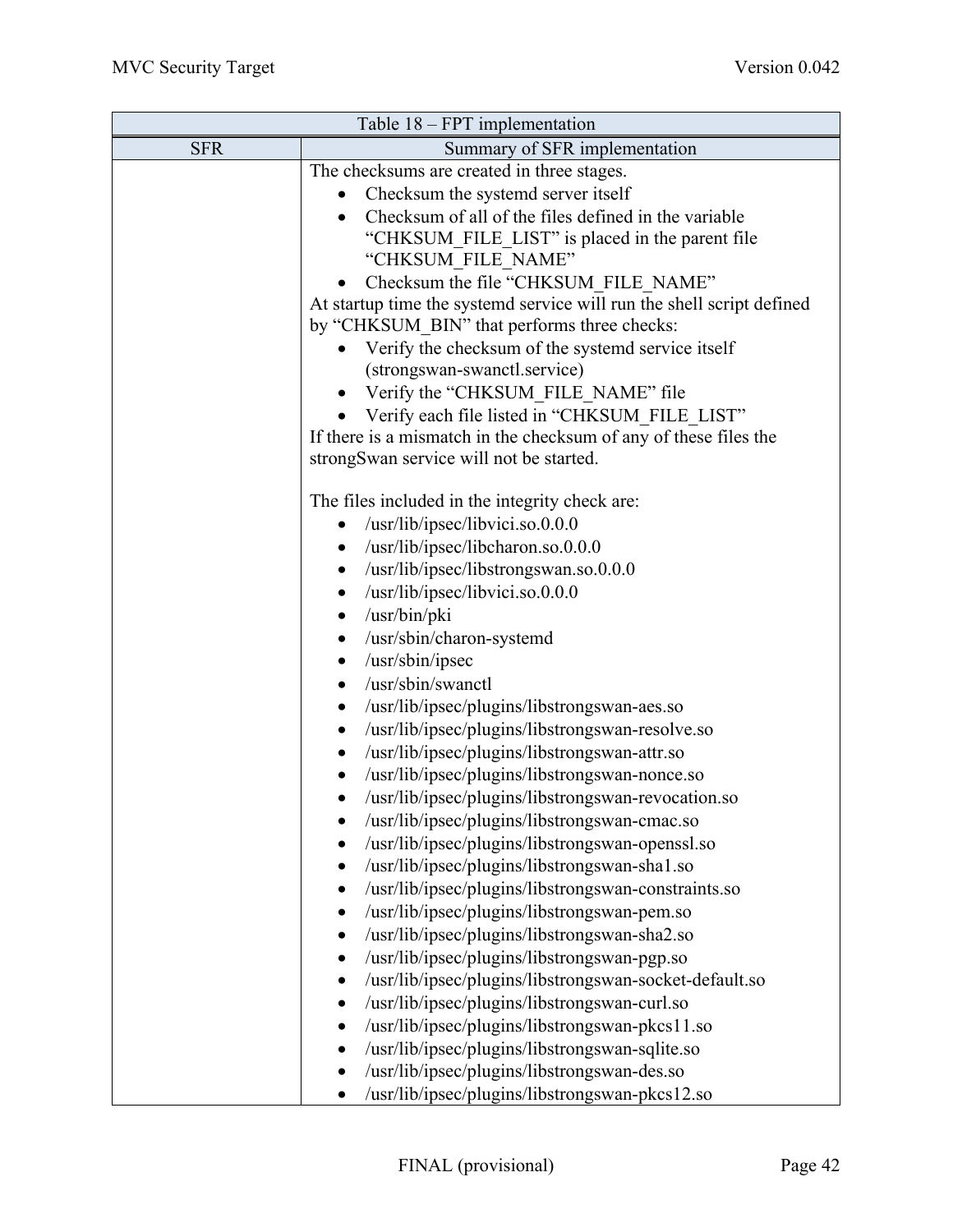| Table 18 - FPT implementation |                                                             |  |  |
|-------------------------------|-------------------------------------------------------------|--|--|
| <b>SFR</b>                    | Summary of SFR implementation                               |  |  |
|                               | /usr/lib/ipsec/plugins/libstrongswan-sshkey.so<br>$\bullet$ |  |  |
|                               | /usr/lib/ipsec/plugins/libstrongswan-dnskey.so              |  |  |
|                               | /usr/lib/ipsec/plugins/libstrongswan-pkcs1.so               |  |  |
|                               | /usr/lib/ipsec/plugins/libstrongswan-stroke.so              |  |  |
|                               | /usr/lib/ipsec/plugins/libstrongswan-pkcs7.so               |  |  |
|                               | /usr/lib/ipsec/plugins/libstrongswan-updown.so              |  |  |
|                               | /usr/lib/ipsec/plugins/libstrongswan-gmp.so                 |  |  |
|                               | /usr/lib/ipsec/plugins/libstrongswan-pkcs8.so               |  |  |
|                               | /usr/lib/ipsec/plugins/libstrongswan-vici.so                |  |  |
|                               | /usr/lib/ipsec/plugins/libstrongswan-hmac.so                |  |  |
|                               | /usr/lib/ipsec/plugins/libstrongswan-pubkey.so              |  |  |
|                               | /usr/lib/ipsec/plugins/libstrongswan-x509.so                |  |  |
|                               | /usr/lib/ipsec/plugins/libstrongswan-kernel-netlink.so      |  |  |
|                               | /usr/lib/ipsec/plugins/libstrongswan-random.so              |  |  |
|                               | /usr/lib/ipsec/plugins/libstrongswan-xauth-generic.so       |  |  |
|                               | /usr/lib/ipsec/plugins/libstrongswan-md5.so                 |  |  |
|                               | /usr/lib/ipsec/plugins/libstrongswan-rc2.so                 |  |  |
|                               | /usr/lib/ipsec/plugins/libstrongswan-xcbc.so                |  |  |
|                               |                                                             |  |  |
| FPT TST.1.2                   | See above.                                                  |  |  |
| FPT TST.1.3                   | See above.                                                  |  |  |

# 7.5 Trusted Channel

## 7.5.1 Inter-TSF trusted channel (FTP\_ITC)

The MVC communicates red data with other compatible trusted peers over a trusted communication channel. This channel is established using the standard protocols for IPsec and IKEv2. All red data is forced flow only through the trusted channel. See Section 7.3.2 for a description of how the channel is established with IPsec.

The TOE uses keys and certificates stored in SoftHSM (the platform's encrypted certificate storage) via PKCS#11 API. Used certificates and keys are referred to in the IPsec configuration. All cryptographic operations are performed by OpenSSL and access from the TOE via PKCS#11 API of the SoftHSM,. The Configuration Agent (provided by the integrator) in Figure 1 is responsible for managing keys and certificates stored in SoftHSM.

| Table $19 - FTP$ implementation |                                                                      |  |
|---------------------------------|----------------------------------------------------------------------|--|
| <b>SFR</b>                      | Summary of SFR implementation                                        |  |
| FTP ITC.1.1                     | A mutually authenticated trusted channel is established with the VPN |  |
|                                 | peer through use of the IPsec provided by FCS IPSEC EXT.1.4 and      |  |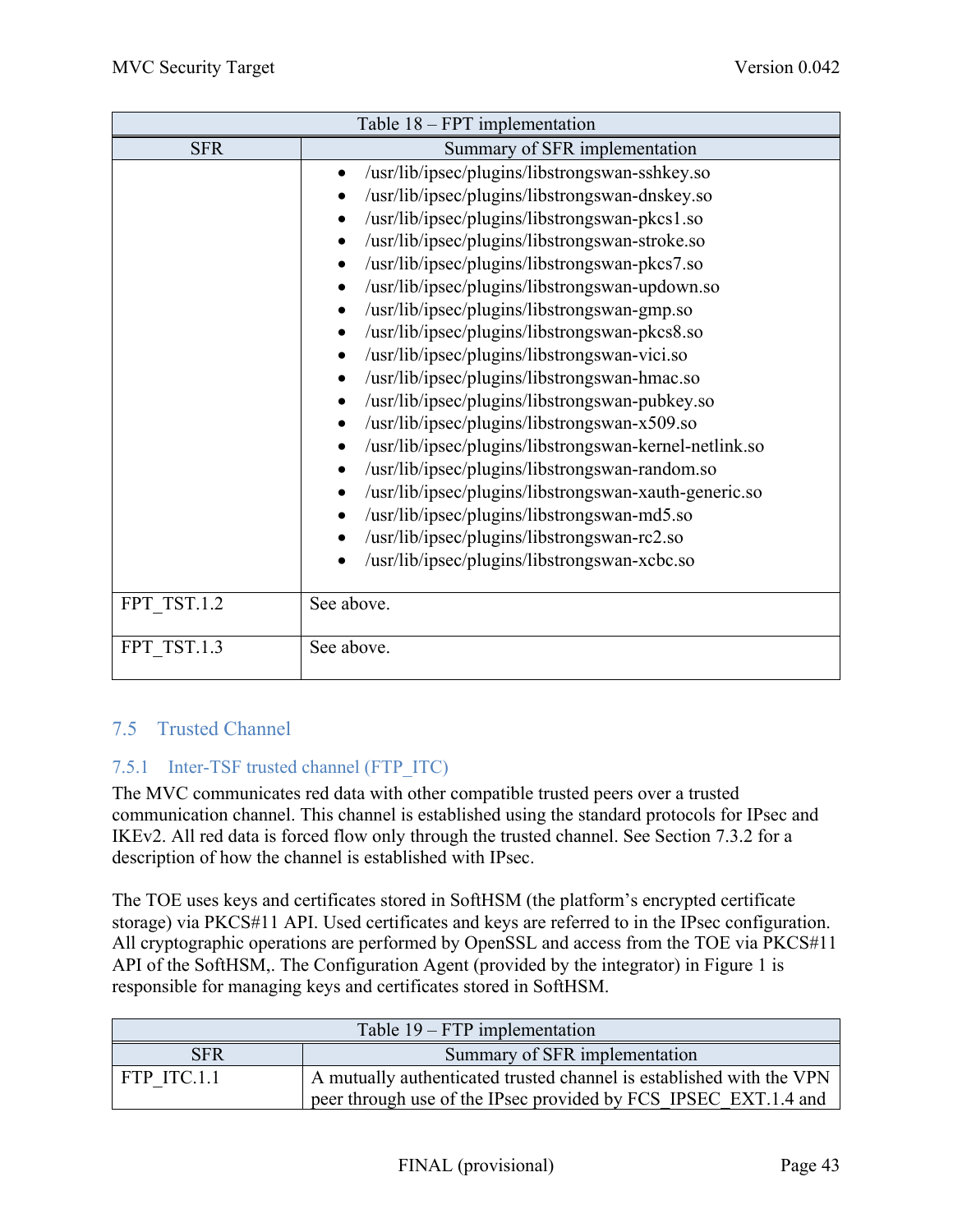| Table 19 – FTP implementation |                                                                                                                   |  |
|-------------------------------|-------------------------------------------------------------------------------------------------------------------|--|
| <b>SFR</b>                    | Summary of SFR implementation                                                                                     |  |
|                               | IKEv2 protocols provided by FCS IPSEC EXT.1.5 as described in<br>Table 16.                                        |  |
| FTP ITC.1.2                   | The VPN client initiates communication via the trusted channel with<br>a compatible VPN peer.                     |  |
| FTP ITC.1.3                   | All exchange of red data with the VPN peer occurs only via the<br>trusted channel as initiated by the VPN client. |  |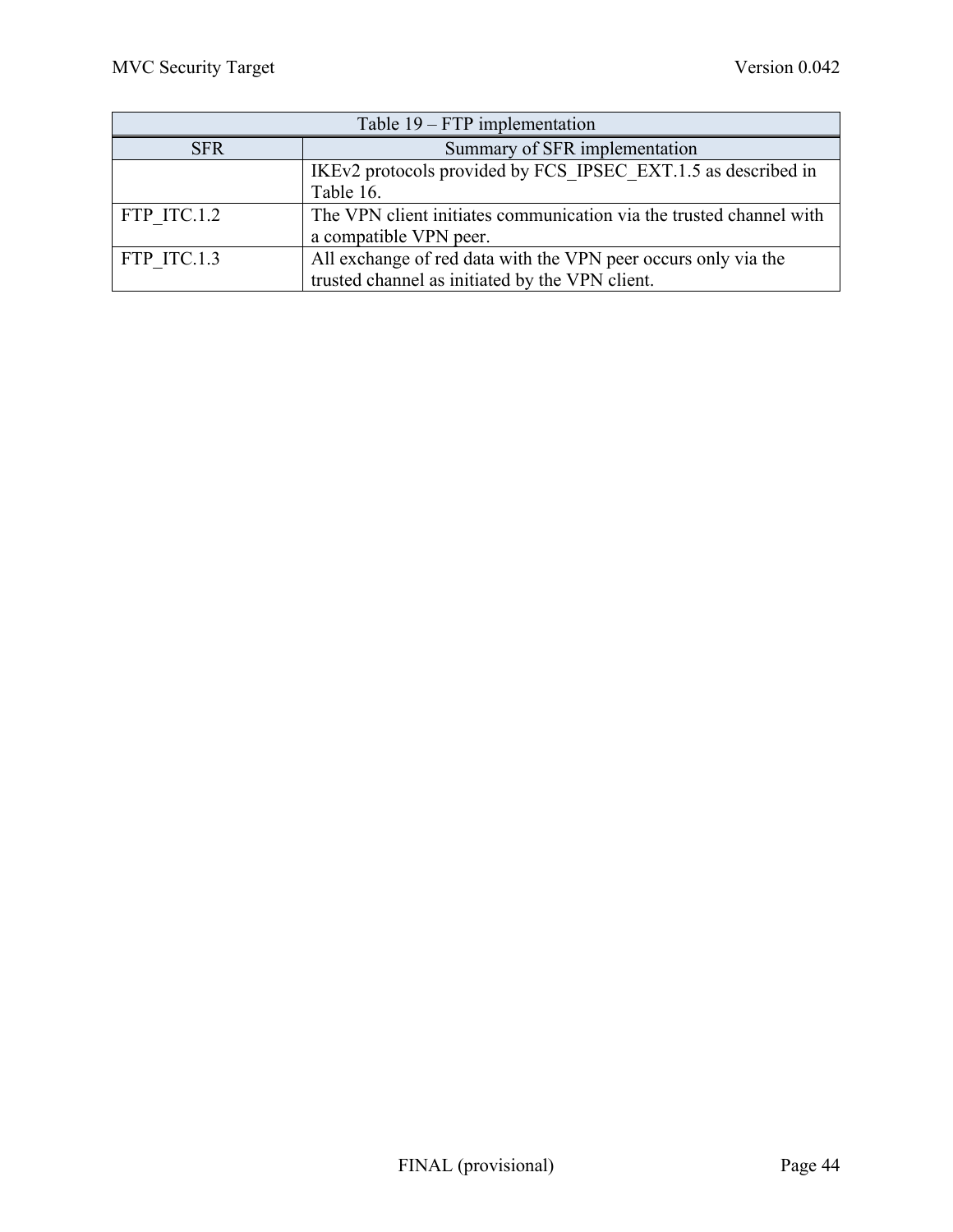# **8 Glossary of terms and abbreviations**

| Table 20 - Terms  |                                                                      |  |
|-------------------|----------------------------------------------------------------------|--|
| Term              | Definition                                                           |  |
| adversary         | a person or other agent, not authorized to access the TOE or one of  |  |
|                   | its peers but is able to exercise significant powers on the black    |  |
|                   | network over which the TOE and its peers communicate, that           |  |
|                   | mounts a network attack from the black network with the objective    |  |
|                   | of violating one of the security policies                            |  |
| API               | <b>Application Programming Interface</b>                             |  |
| <b>ARM</b>        | Advanced RISC Machine (processor) (originally Acorn RISC             |  |
|                   | Machine)                                                             |  |
| black network     | a computer network that carries only cleartext nonsensitive data and |  |
|                   | encrypted red data (also referred to as an "untrusted network") and  |  |
|                   | that is accessible to adversaries                                    |  |
| <b>BSI</b>        | Bundesampt für Sicherheit in der Informationstechnik (Federal        |  |
|                   | Office for Information Security)                                     |  |
| CC                | Common Criteria for Information Technology Security Evaluation       |  |
|                   | Version 3.1r5                                                        |  |
| <b>CBC</b>        | <b>Cipher Block Chaining</b>                                         |  |
| <b>CGL</b>        | Carrier Grade Linux (standard working group) CGL 5.0 standard        |  |
| CGX               | MontaVista Linux Carrier Grade eXpress operating system              |  |
| charon-systemd    | IKE daemon for use with systemd                                      |  |
| cleartext         | data that is not encrypted                                           |  |
| <b>COTS</b>       | Commercial-Off-The-Shelf                                             |  |
| <b>DAR</b>        | Data at rest                                                         |  |
| DH                | Diffie-Hellman                                                       |  |
| <b>DIT</b>        | Data in transit                                                      |  |
| <b>DIU</b>        | Data in use                                                          |  |
| DN                | Distinguished Name                                                   |  |
| EAL               | <b>Evaluation Assurance Level</b>                                    |  |
| <b>ECDSA</b>      | Elliptic Curve Digital Signature Algorithm (cryptography)            |  |
| <b>ESP</b>        | <b>Encapsulating Security Payload</b>                                |  |
| <b>EST</b>        | <b>Enrollment over Secure Transport</b>                              |  |
| <b>GCM</b>        | Galois/Counter Mode (cryptography)                                   |  |
| <b>HMAC</b>       | Hashed (Hash-based) Message Authentication Code                      |  |
| <b>IKE</b>        | Internet Key Exchange                                                |  |
| IKE <sub>v2</sub> | Internet Key Exchange version 2                                      |  |
| IPsec             | Internet Protocol security (protocols)                               |  |
| IPv4              | Internet Protocol version 4                                          |  |
| IP <sub>v</sub> 6 | Internet Protocol version 6                                          |  |
| <b>ISA</b>        | <b>Instruction Set Architecture</b>                                  |  |
| IT                | <b>Information Technology</b>                                        |  |
| I&A               | Identification and Authentication                                    |  |
| libest            | library offering EST client and server functions                     |  |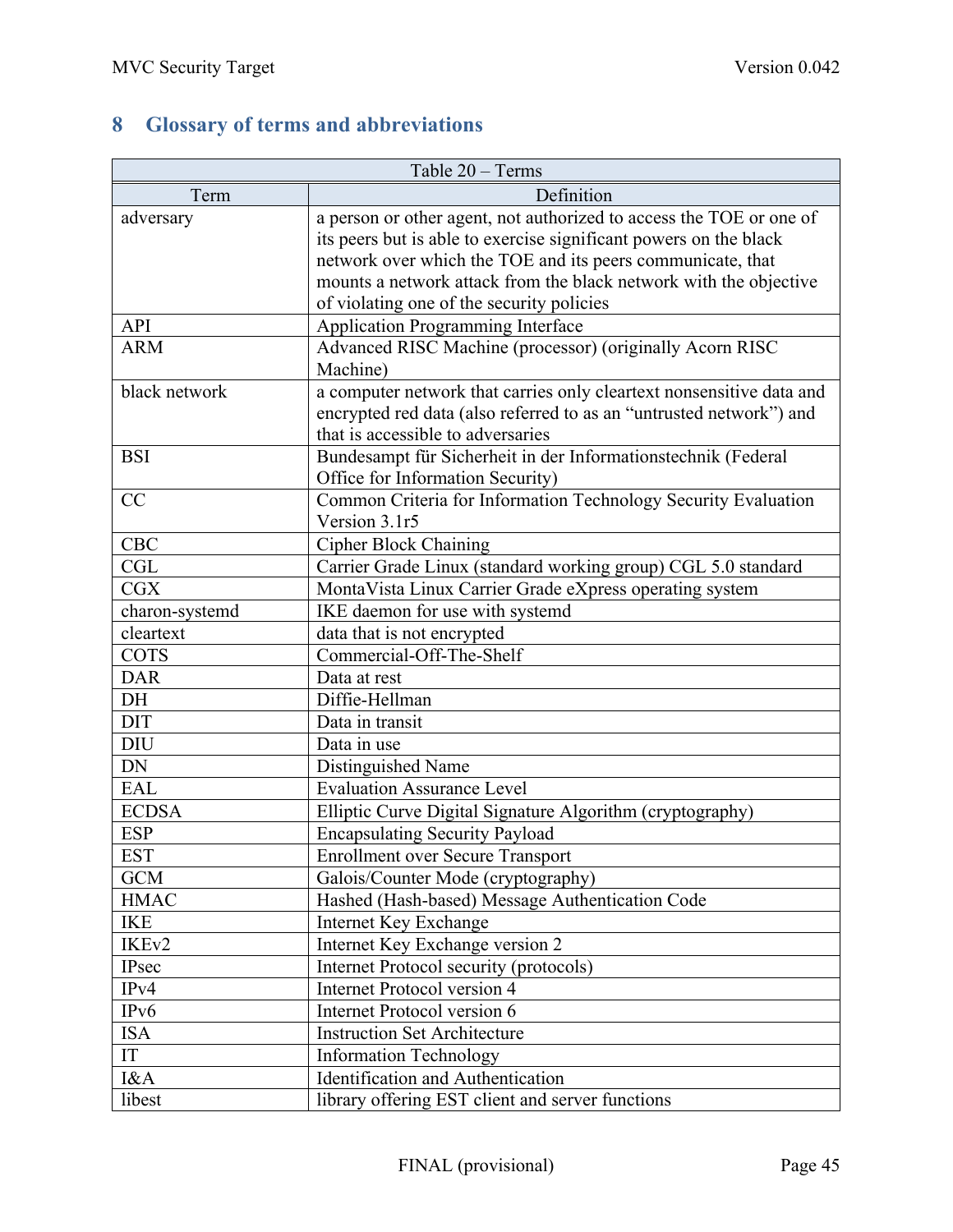|                        | Table 20 - Terms                                                     |
|------------------------|----------------------------------------------------------------------|
| Term                   | Definition                                                           |
| libcharon              | library of plugins for strongSwan                                    |
| libstrongswan          | foundation library of the IKEv2 keying daemon                        |
| <b>MIPS</b>            | Microprocessor without Interlocked Pipelined Stages (ISA)            |
| <b>MVC</b>             | MontaVista VPN Client                                                |
| netlink                | Linux kernel interface used for communication between kernel and     |
|                        | user space processes and between user space processes                |
| <b>NIST</b>            | National Institute of Standards and Technology (USA)                 |
| <b>OS</b>              | <b>Operating System</b>                                              |
| <b>PKCS #11</b>        | Public-Key Cryptography Standards API to create and manipulate       |
|                        | cryptographic tokens                                                 |
| platform               | Hardware, firmware, operating system, and utilities that provide the |
|                        | IT environment within which the TOE runs                             |
| <b>PLT</b>             | Platform components upon which the TOE depends                       |
| PowerPC                | Performance Optimization With Enhanced RISC (ISA)                    |
| <b>POSIX</b>           | Portable Operating System Interface (standard)                       |
| PP                     | <b>Protection Profile</b>                                            |
| red data               | data that is proprietary, sensitive, or otherwise restricted in its  |
|                        | distribution                                                         |
| <b>RFC</b>             | <b>Request For Comments (standards)</b>                              |
| <b>RISC</b>            | Reduced Instruction Set Computer (ISA)                               |
| <b>RBG</b>             | Random Bit Generator (or Generation)                                 |
| <b>RNG</b>             | Random Number Generator (or Generation)                              |
| <b>RVM</b>             | Reference Validation Mechanism                                       |
| Security administrator | a distinguished user or role acting within the IT environment, that  |
|                        | confers the privilege to perform platform and TOE configuration      |
|                        | operations                                                           |
| <b>SA</b>              | Security Association                                                 |
| <b>SAD</b>             | <b>Security Associations Database</b>                                |
| <b>SAN</b>             | Subject Alternative Name (extension to X.509 specification)          |
| $\rm{SF}$              | <b>Security Function</b>                                             |
| <b>SFP</b>             | <b>Security Function Policy</b>                                      |
| <b>SFR</b>             | <b>Security Functional Requirement</b>                               |
| <b>SHA</b>             | Secure Hash Algorithm                                                |
| <b>SPD</b>             | <b>Security Policy Database</b>                                      |
| <b>SSL</b>             | <b>Secure Sockets Layer</b>                                          |
| <b>ST</b>              | <b>Security Target</b>                                               |
| strongSwan             | a multiplatform IPsec implementation available under GNU GPL         |
| subject                | a process operating on behalf of a user                              |
| systemd                | system and service manager for Linux operating systems               |
| <b>TLS</b>             | <b>Transport Layer Security</b>                                      |
| <b>TOE</b>             | Target of Evaluation                                                 |
| <b>TSF</b>             | <b>TOE Security Functions</b>                                        |
| user                   | Person employing the VPN service                                     |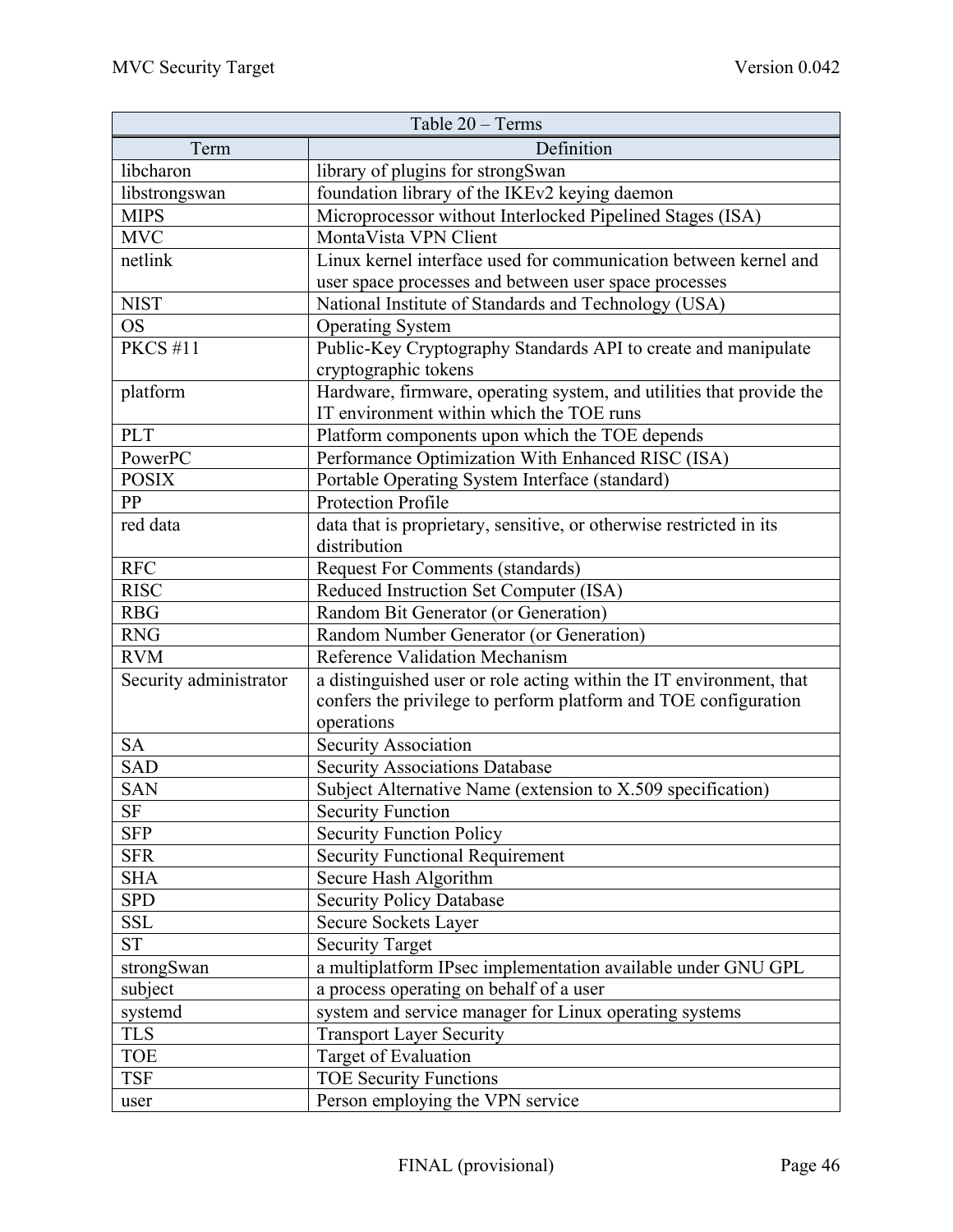| Table $20 - Terms$ |                                                                    |  |
|--------------------|--------------------------------------------------------------------|--|
| Term               | Definition                                                         |  |
| <b>VICI</b>        | Versatile IKE Configuration Interface                              |  |
| Virtual Private    | a method employing encryption to provide secure access to a remote |  |
| Network            | computer over the Internet (or other unsecure network)             |  |
| <b>VPN</b>         | Virtual Private Network                                            |  |
| <b>VPNC</b>        | Virtual Private Network Client (term used in [11])                 |  |
| VPN peer           | a VPN gateway, a VPN client, or a network device with a            |  |
|                    | compatible VPN implementation                                      |  |
| <b>XFRM</b>        | Transform (Transformation)                                         |  |
| X.509              | Standard defining the format of public key certificates            |  |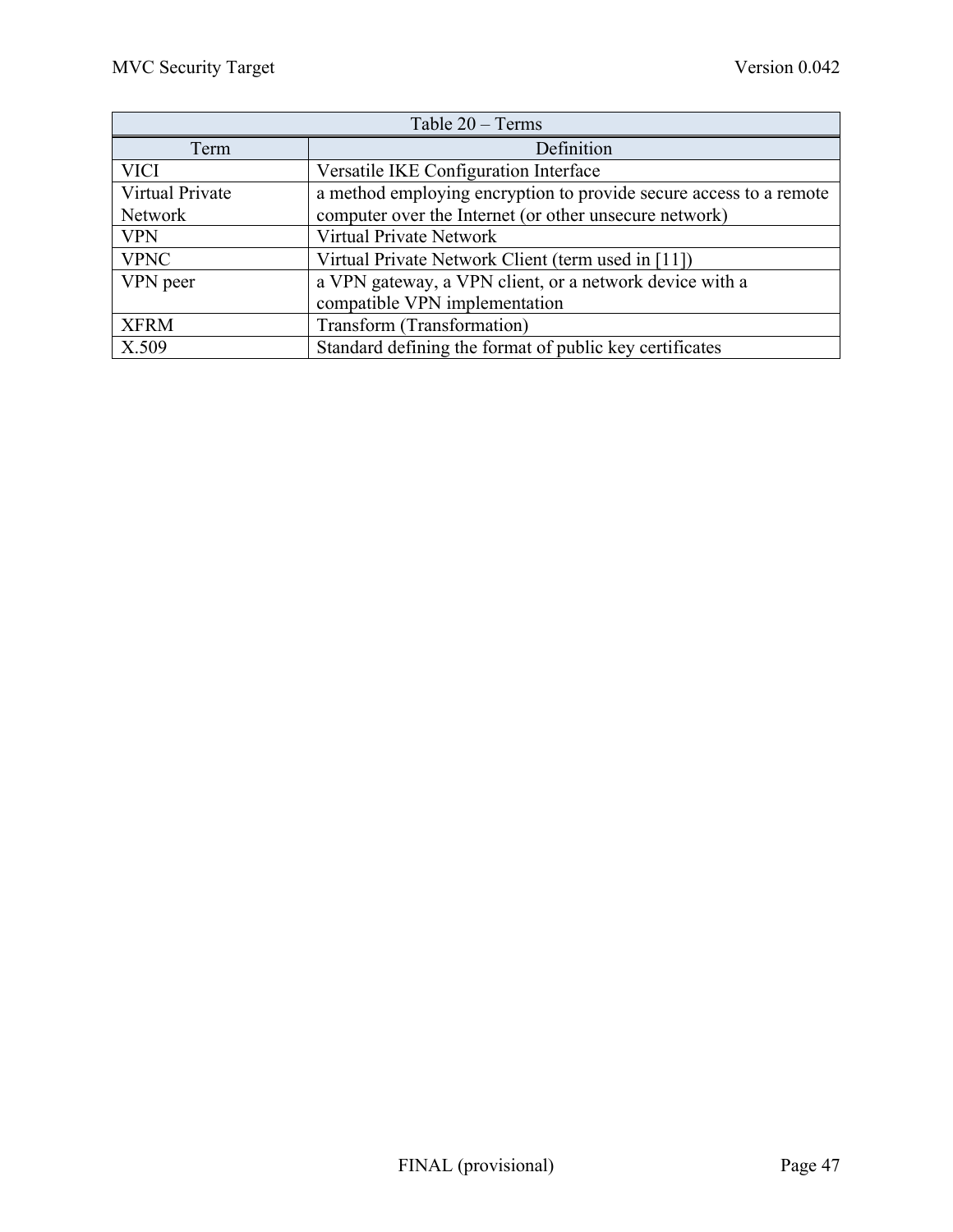# **References**

Table 21 identifies the normative Common Criteria documents relied upon in the development of this ST.

| Table 21 - Common Criteria v3.1 References |                                                                                   |  |
|--------------------------------------------|-----------------------------------------------------------------------------------|--|
| Ref#                                       | Title                                                                             |  |
| $\lceil 1 \rceil$                          | Common Criteria for Information Technology Security Evaluation                    |  |
|                                            | Part 1: Introduction and general model, Version 3.1 Revision 5, CCMB-2017-04-001, |  |
|                                            | Version 3.1 Revision 5, April 2017.                                               |  |
| $\lceil 2 \rceil$                          | Common Criteria for Information Technology Security Evaluation                    |  |
|                                            | Part 2: Security functional components, Version 3.1 Revision 5, CCMB-2017-04-002, |  |
|                                            | April 2017.                                                                       |  |
| $\lceil 3 \rceil$                          | Common Criteria for Information Technology Security Evaluation                    |  |
|                                            | Part 3: Security assurance components, Version 3.1 Revision 5, CCMB-2017-04-003,  |  |
|                                            | April 2017.                                                                       |  |
| [4]                                        | Common Criteria for Information Technology Security Evaluation                    |  |
|                                            | Evaluation Methodology, Version 3.1 Revision 5, CCMB-2017-04-004, April 2017.     |  |

Table 22 identifies protection profiles, guidance documents and mandatory technical supporting documents relied upon in the development of this ST.

| Table 22 – PPs and Supporting Documents |                                                                                                |
|-----------------------------------------|------------------------------------------------------------------------------------------------|
| Ref#                                    | Title                                                                                          |
| [6]                                     | Collaborative Protection Profile for Network Devices (cPPND), Version 2.2e, March<br>23, 2020. |

Table 23 identifies informative references consulted in the development of this ST.

| Table 23 – Informative References |                                                                                     |  |
|-----------------------------------|-------------------------------------------------------------------------------------|--|
| Ref#                              | Title                                                                               |  |
| [11]                              | VS-Anforderungsprofil VPN-Client (VPNC), Version 2.0, BSI, September 19, 2018.      |  |
| $[12]$                            | CSEC Swedish Certification Body for IT Security, 188 Scheme Crypto Policy, Issue    |  |
|                                   | 10.0, November 03, 2020.                                                            |  |
| $\lceil r \rceil$                 | https://tools.ietf.org/html/rfc4303 - IP Encapsulating Security Payload (ESP)       |  |
| $\lceil r^2 \rceil$               | https://tools.ietf.org/html/rfc7296 - Internet Key Exchange Protocol Version 2      |  |
|                                   | $($ IKEv2 $)$                                                                       |  |
| [r3]                              | https://tools.ietf.org/html/rfc4945 - PKI Profile for IKE/ISAKMP/PKIX               |  |
| [r4]                              | https://tools.ietf.org/html/rfc3602 - The AES-CBC Cipher Algorithm and Its Use with |  |
|                                   | Ipsec                                                                               |  |
| [r5]                              | https://tools.ietf.org/html/rfc4106 - The Use of Galois/Counter Mode (GCM) in IPsec |  |
|                                   | Encapsulating Security Payload (ESP)                                                |  |
| $\lceil r6 \rceil$                | https://tools.ietf.org/html/rfc4868 - Using HMAC-SHA-256, HMAC-SHA-384, and         |  |
|                                   | HMAC-SHA-512 with Ipsec                                                             |  |